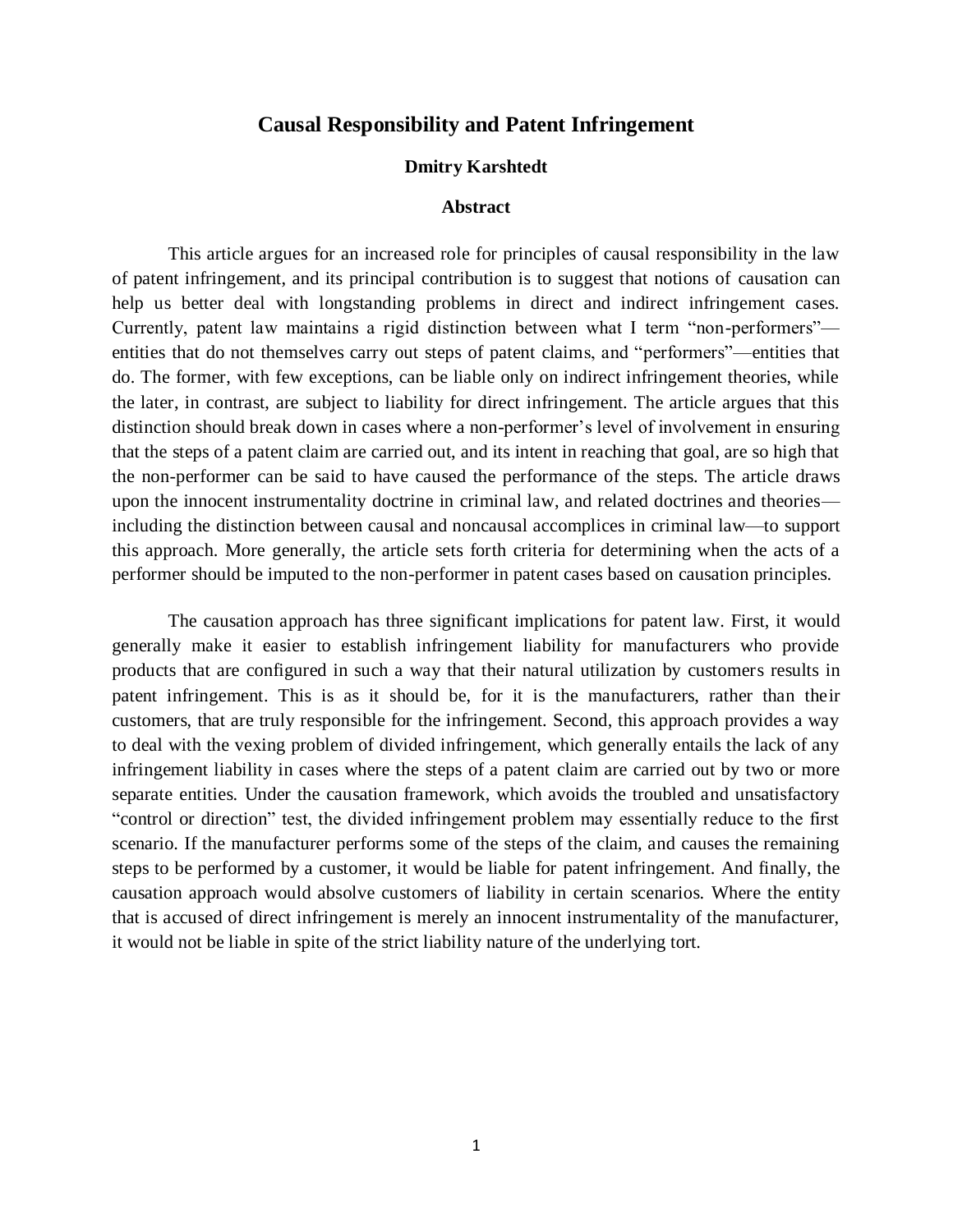# **Table of Contents**

I. Introduction . . . 3

II. Infringement Doctrines in Need of Causation . . . 11

- A. Introduction to patent claims and forms of patent infringement liability . . . 11
- B. A brief history of patent infringement liability of non-performing parties . . . 12
- C. Indirect infringement and its discontents . . . 16
- D. Divided infringement and its discontents . . . 20
- E. Direct infringement and its discontents . . . 21

III. Causal Responsibility to the Rescue . . . 23

- A. Non-performer liability in criminal law and tort law . . . 23
- B. Causal underpinnings of direct non-performer liability . . . 28
	- 1. Degrees of causal influence of non-performers . . . 28
	- 2. Causing the acts of others . . . 32
- C. Examples of causal imputation in the case law . . . 36
- IV. Applications to patent law . . . 43
	- A. Indirect infringement cases . . . 44
	- B. Divided infringement cases . . . 47
	- C. Direct infringement cases . . . 49

IV. Objections . . . 51

- A. Is the proposed approach inconsistent with the Patent Act? . . . 51
- B. Does the proposed approach represent unsound policy . . . 54
- C. Does the proposed approach disregard differences between patent claim types? . . . 55
- D. Does the proposed approach punish non-culpable acts? . . . 56

VI. Conclusion . . . 56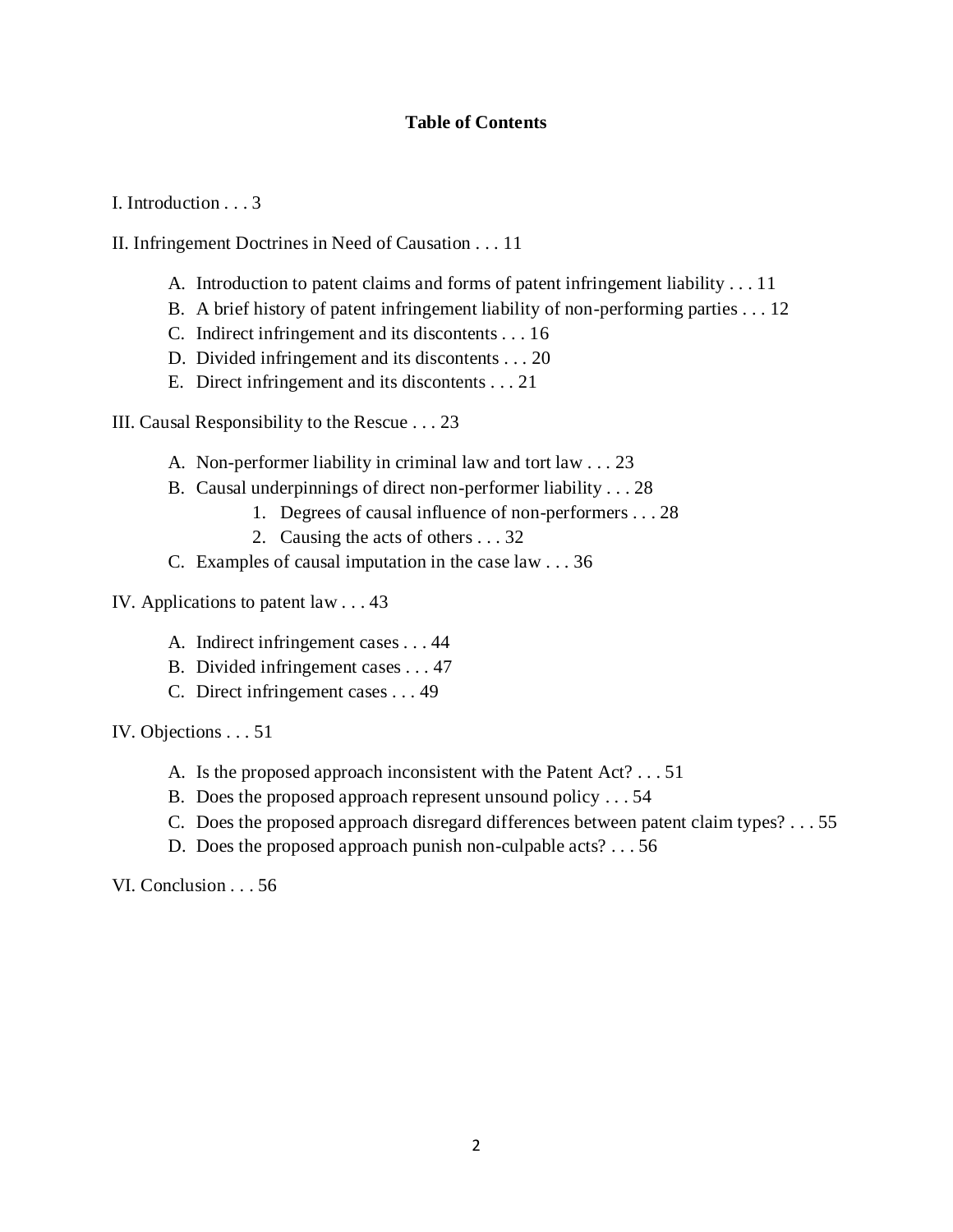### **I. Introduction**

Patent law, especially as it has been developed by the Court of Appeals for the Federal Circuit—the court charged with exclusive appellate jurisdiction over patent cases—has been described as a mass of rigid, formal rules that seem to sidestep important questions of patent policy.<sup>1</sup> The tension between the Federal Circuit and the Supreme Court, at least according to the prevailing accounts, has revealed itself in reversals in which the high court has repeatedly repudiated the Federal Circuit's inflexible tests in favor of less restrictive approaches.<sup>2</sup> For example, in patentable subject matter cases, the Supreme Court instructed the Federal Circuit to look past the "draftsman's art" and examine patent claims both as a whole and in terms of their constituent parts in order to determine whether they are directed to natural phenomena, laws of nature, or abstract ideas.<sup>3</sup> And in interpreting the requirement that patent claims be nonobvious, the Supreme Court discarded the Federal Circuit's "teaching-suggestion-motivation" test and adopted a more flexible approach that takes account of the common sense of a person of ordinary skill in the relevant field.<sup>4</sup> The Court likewise rejected the Federal Circuit's rigid tests for determining whether a patent case is exceptional<sup>5</sup> and whether a patent licensee who seeks to challenge the validity of the underlying patent has standing to bring a declaratory judgment action.<sup>6</sup>

Yet in one area of patent law—the doctrine governing liability for patent infringement formalism continues to carry the day. In determining whether infringement occurred, courts have rather simplistically drawn a bright line between direct and indirect (i.e., derivative) liability based on who performs the elements of a patent claim,<sup>7</sup> without paying heed to notions of causal responsibility—notions that pervade criminal law and tort law.<sup>8</sup> If an entity accused of infringement has not itself carried out the claim's elements, the patentee—with rare exceptions can pursue that entity only on the theory of indirect liability, which presents significant hurdles.<sup>9</sup> Furthermore, in circumstances where the elements are divided between the defendant and a third party, the patentee may be left completely without a remedy.<sup>10</sup> This approach often holds even when the accused entity, which I here term a "non-performer" or "non-performing party," supplies a product that all but ensures the steps of the patent claim are carried out by the end-

<sup>1</sup> *See, e.g.*, John R. Thomas, *Formalism at the Federal Circuit*, 52 AM. U. L. REV. 771, 774 (2003).

<sup>2</sup> *See* David O. Taylor, *Formalism and Antiformalism in Patent Law Adjudication: Rules and Standards*, 46 CONN. L. REV. 415 (2013). [To cite: Holbrook, Nard & Duffy, Pedraza-Farina]

 $3$  Mayo Collaborative Servs. v. Prometheus Labs., Inc., 132 S. Ct. 1289, 1294 (2012).

<sup>4</sup> KSR Int'l Co. v. Teleflex Inc., 550 U.S. 398 (2007).

<sup>5</sup> Octane Fitness LLC v. ICON Health & Fitness Inc., 134 S. Ct. 1749 (2014); Highmark Inc. v. Allcare Health Mgmt. Sys. Inc., 134 S. Ct. 1744 (2014).

 $<sup>6</sup>$  MedImmune, Inc. v. Genentech, Inc., 549 U.S. 118 (2007).</sup>

<sup>7</sup> *See* Limelight Networks, Inc. v. Akamai Techs., Inc., 134 S. Ct. 2111 (2014).

<sup>8</sup> *See generally* H.L.A. HART & TONY HONORÉ, CAUSATION IN THE LAW (2d ed. 1985); MICHAEL S. MOORE, CAUSATION AND RESPONSIBILITY: AN ESSAY IN LAW, MORALS, AND METAPHYSICS (2009).

<sup>9</sup> *See infra* Part II.B.

<sup>10</sup> *See infra* Part II.C.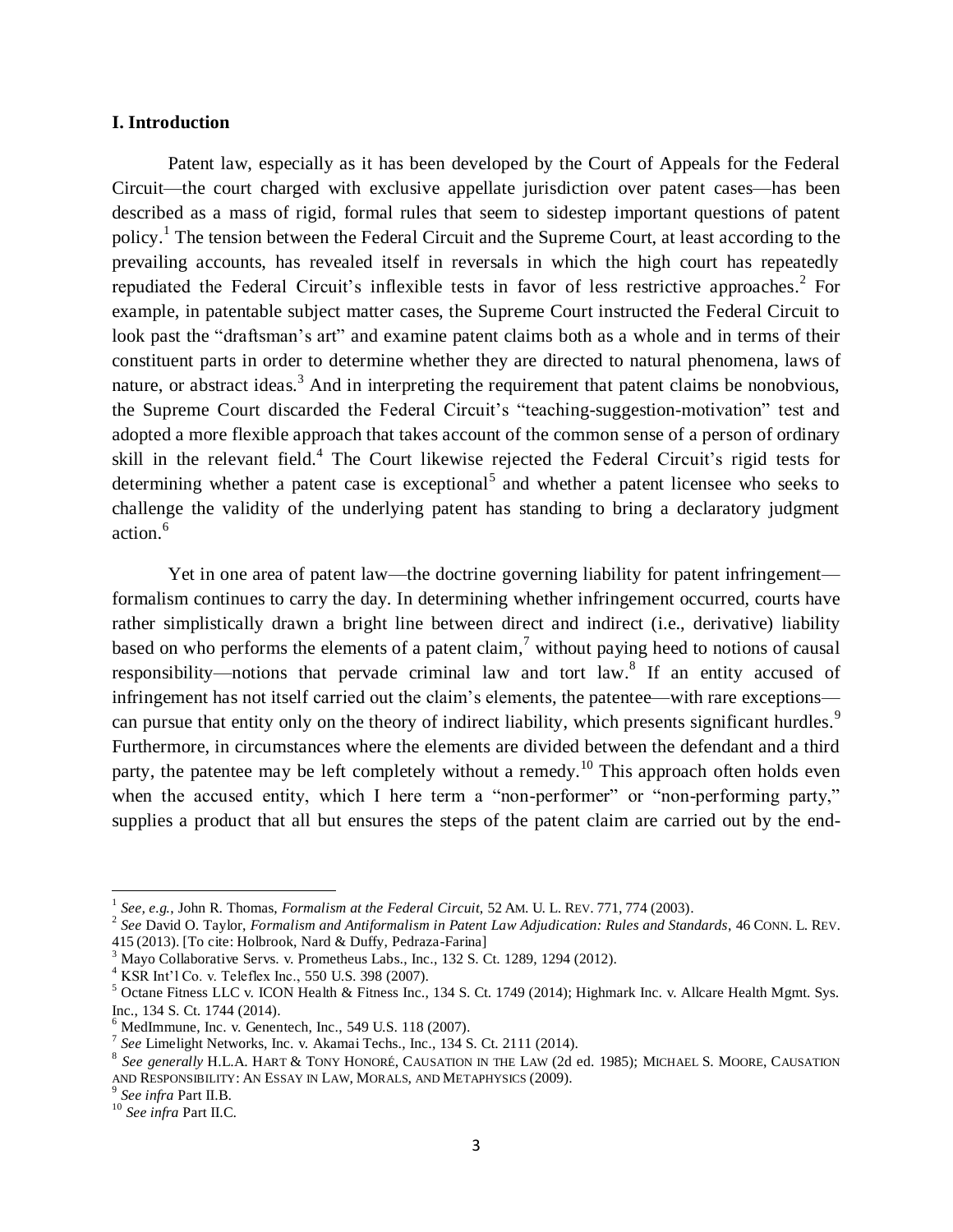<span id="page-3-1"></span>user.<sup>11</sup> Conversely, the entity that itself carries out all of the claim's steps—herein termed a "performing party"—is exposed to direct infringement liability even if it was merely following the supplier's instructions. This Article contends that the current doctrine fails to account for an important principle widely used in criminal law and tort law,  $^{12}$  and amply supported by theory,  $^{13}$ that calls for imputation to the non-performer the acts that it has carried out through the instrumentality of another. This Article seeks to correct this problem and contends that, based on causation principles, direct patent infringement can be pled in a significantly wider range of cases than the current law allows. The Article explains that this is the correct result as a matter of patent policy and is supportable by long-standing principles. Furthermore, the Article suggests that the performing party may perhaps be excused from liability based on these principles.

<span id="page-3-0"></span>Specific examples will help illuminate the problems with current rules of non-performer liability. Consider three scenarios, all commonly encountered in patent infringement cases. In the first scenario, a manufacturer creates and sells a product (say, a router) that, if deployed by customers according to the manufacturer's instructions, will result in the customers' infringement of a patent related to wireless technology.<sup>14</sup> The patentee sues the manufacturer on a theory that the manufacturer has induced the customers' infringement, as provided by 35 U.S.C. § 271(b), but loses because it cannot meet the stringent mens rea requirements needed to establish this form of indirect liability.<sup>15</sup> For example, the patentee fails to show that the defendant was aware of the patent, or the defendant manages to negate the intent to induce infringement by putting forth evidence of its good faith belief that the patent is not infringed.<sup>16</sup> The patentee, now realizing clearly that the standard for proving inducement of infringement is quite difficult to meet, ponders next steps and considers suing the customers for direct infringement under 35 U.S.C. § 271(a). In the second scenario, the patentee asserts a patent in its portfolio that is unrelated to the first—say, a patent on delivering entertainment content—against a different manufacturer. The manufacturer itself performs a part of the patent using the software product it creates and sells, and the customers—again, according to the manufacturer's instructions—perform the remaining steps. The patentee again loses, as the court holds that no

 $\overline{\phantom{a}}$ 

<sup>&</sup>lt;sup>11</sup> See, e.g., Alice Juwon Ahn, *Finding Vicarious Liability in U.S. Patent Law: The "Control or Direction" Standard for Joint Infringement*, 24 BERKELEY TECH. L.J. 149, 171 (2009) (arguing that current law "lets companies evade liability when they perform all but the last of the patented steps and instruct customers to perform the last step" and discussing cases). *See generally* Mark A. Lemley et al., *Divided Infringement Claims*, 33 AIPLA Q.J. 255 (2005)

<sup>12</sup> Paul H. Robinson, *Imputed Criminal Liability*, 93 YALE L.J. 609, 631-39 (1984); *see* People v. Wallace, 78 Cal. App. 2d 726 (1947) (considering the argument that "the insured had caused the fraudulent representations to be made to the court and the insurance company through the innocent agency of the beneficiary, and that his acts were intended for that purpose"). While the label "innocent agency" or "innocent instrumentality" seems preferred in criminal law, tort law addresses causation through a human agent under joint tortfeasance theories. *See* PAUL V. DAVIES, ACCESSORY LIABILITY, 181-82 (2015). [Cite: compare to mere customer standard in customer suit exception cases, see Love & Yoon]

<sup>13</sup> *See* HART & HONORÉ, *supra* note \_; MOORE, *supra* note \_; *see also* Roderick Bagshaw, *Causing the Behaviour of Others and Other Causal Mixtures*, *in* PERSPECTIVES ON CAUSATION (Richard Goldberg ed., 2011).

 $14$  This is a hypothetical example based on themes in patent litigation in recent years. For an actual example of an indirect patent infringement case, see Commil USA, LLC v. Cisco Sys., Inc., 135 S. Ct. 1920 (2015).

<sup>15</sup> *Id.*

<sup>&</sup>lt;sup>16</sup> *Id.*; *see also* Global-Tech Appliances, Inc. v. SEB, SA, 131 S. Ct. 2060 (2011).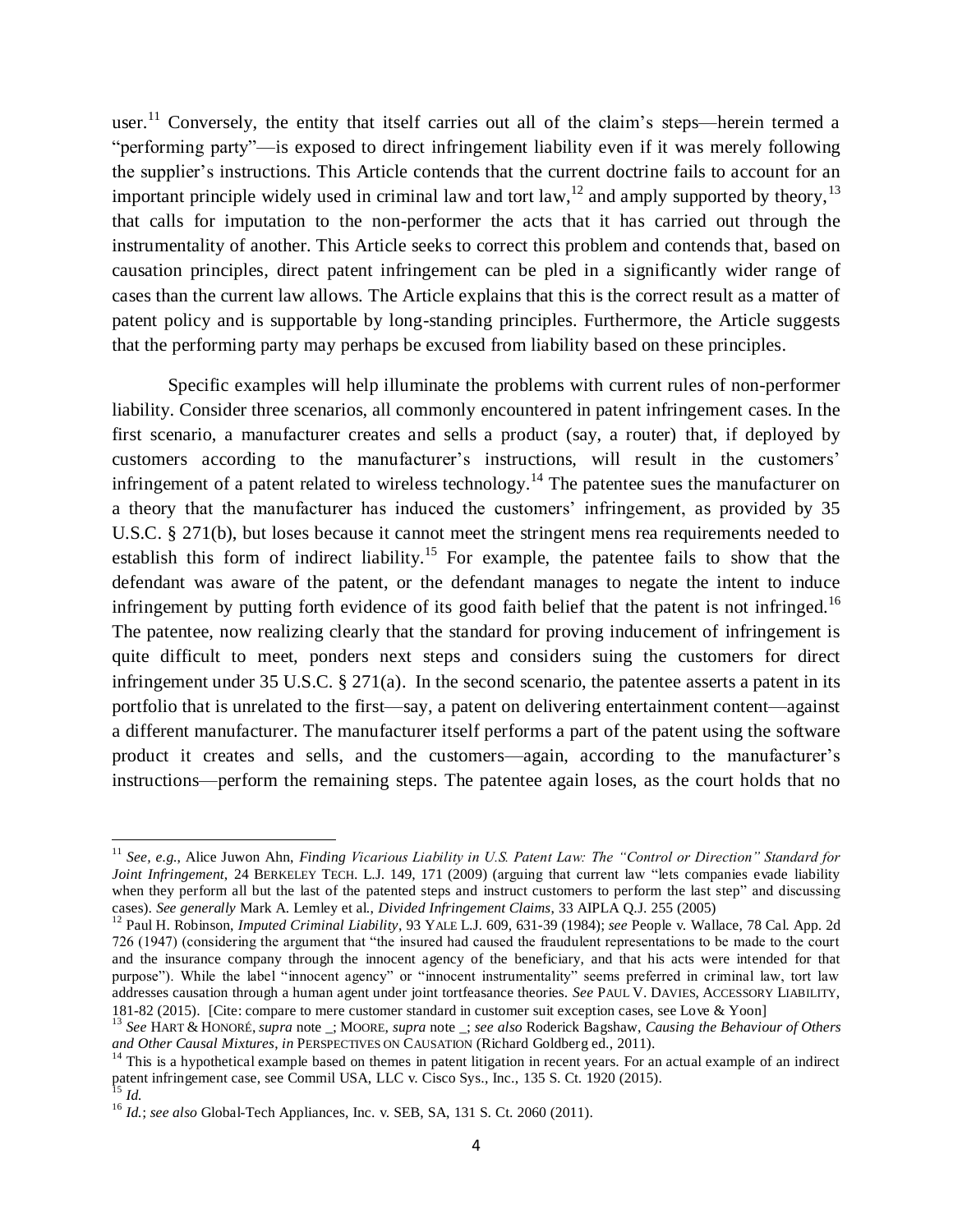infringement has been committed because no single entity has carried out all of the claim's steps. 17

Realizing that the second patent has no value because infringement under this so-called "single-entity rule" is impossible to prove under the circumstances, the patentee refocuses its efforts on the first patent. So in the third scenario, the patentee asserts the first patent against customers—say, small coffee shops—who use the routers that execute the steps of the patent's claims.<sup>18</sup> The coffee shop owners are dumbfounded. They have paid the manufacturer for the routers that they use to provide wireless for their shops' patrons, and the last thing they thought they were responsible for doing was a patent clearance search in order to figure out whether using the routers would expose them to infringement liability. In this case, though, the patentee's claim has merit and the coffee shop owners settle. Upset by the outcome, the owners band together to lobby Congress in order to shield themselves from liability under similar circumstances in the future. <sup>19</sup> For its part, the patent owner is reviled for shaking down small businesses.

Although all three results might seem peculiar to patent specialists and non-specialists alike, and have been criticized by numerous commentators and some judges, this is the law today. When a party accused of infringement does not itself perform all of the steps of the asserted patent claim, the patentee faces an uphill climb. The first scenario, involving indirect liability via inducement of patent infringement, is governed by the onerous rule that the patentee must show both that the non-performer specifically intended that the infringing acts be carried out and that it was at least willfully blind of the existence of the patent covering the activity labeled as infringing.<sup>20</sup> And when a patent claim's steps are split between the defendant and another party, as illustrated by the second scenario, no liability will lie unless the other party operates under the defendant's "control or direction"—such as where there is a contractual or agency relationship between the two parties (but *not* when the defendant provides directions to another party to perform a claimed steps).<sup>21</sup> Unless these narrow circumstances are present in cases where the claim's steps are divided between two parties, courts hold that *no one* can be liable for direct *or* indirect infringement.<sup>22</sup> Even where the manufacturer has performed all but one step and instructed the customer to perform the last, the unforgiving rule requiring a single entity to perform all the steps of the claim generally precludes liability.<sup>23</sup>

<span id="page-4-0"></span>l

<sup>&</sup>lt;sup>17</sup> *See* Limelight Networks, Inc. v. Akamai Techs., Inc., 134 S. Ct. 2111 (2014).

<sup>&</sup>lt;sup>18</sup> For an example of this approach, see http://patentexaminer.org/2011/09/innovatios-infringement-suit-rampage-expandsto-corporate-hotels. In some cases, even if the manufacturer sought to intervene, it would be unable to do so for jurisdictional reasons. *See* Cisco Sys., Inc. v. Alberta Telecommc'ns Res. Ctr., 538 Fed. Appx. 894 (2013).

<sup>19</sup> *Cf.* Brian J. Love & James C. Yoon, *Expanding Patent Law's Customer Suit Exception*, 93 B.U. L. REV. 1605 (2013) (recounting all the reasons why the manufacturers are in much better position to defend these lawsuits).

<sup>20</sup> *See supra* not[e 16.](#page-3-0)

<sup>&</sup>lt;sup>21</sup> Muniauction, Inc. v. Thomson Corp., 532 F.3d 1318 (Fed. Cir. 2008); [Akamai.]

 $\stackrel{1}{2}$   $\stackrel{1}{Id}.$ 

<sup>23</sup> *See supra* not[e 11.](#page-3-1)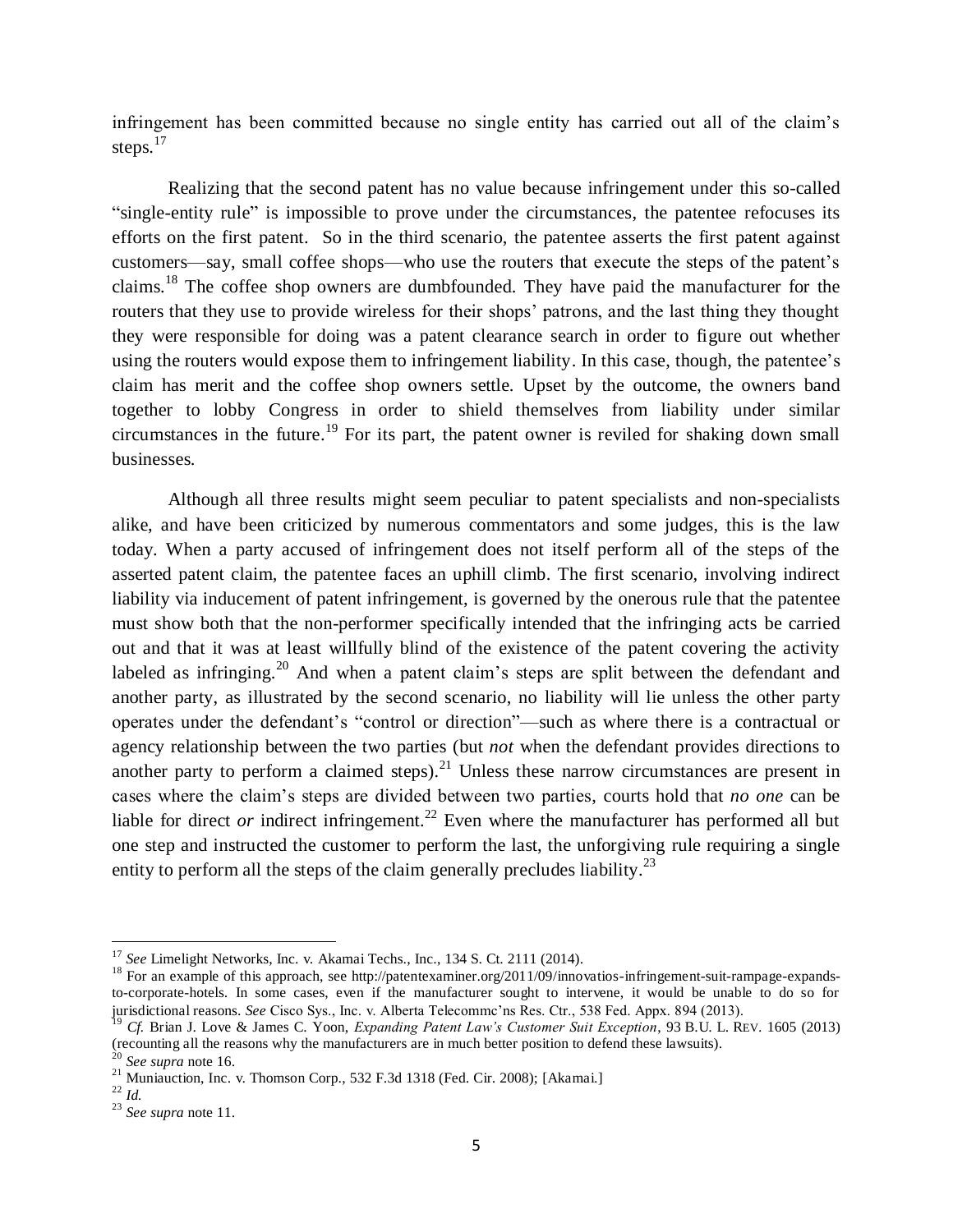This brings us to the third scenario. As it illustrates, direct infringement is significantly easier to prove than indirect infringement. It is a strict liability tort—all that the patentee must do is show that the defendant performed every single element of the patent claim, regardless of its state of mind.<sup>24</sup> Even where the defendant is nothing but a passive conduit who uses the product as directed by the manufacturer, it is liable for patent infringement. But it seems strange that the patent regime makes it easy to impose liability on an innocent user (the third scenario),<sup>25</sup> but creates onerous fault requirements to establish infringement by a manufacturer who provides the infringing technology (the first scenario). And many have derided the single-entity rule (which plays a role in the second scenario) as a "loophole" that renders useless patents in areas ranging from internet technology to biotechnology.<sup>26</sup> Although extensive judicial and scholarly resources have been expended on these issues, all three rules continue to generate controversy and are far from settled. The criticism of the underlying decisions continues unabated and numerous proposals for change, either though the development of the case law or by amendment of the Patent Act, have been suggested. $27$ 

<span id="page-5-0"></span>This Article seeks to contribute to the debate by arguing for a greater role of causation principles in illuminating these three lines of cases. The first thesis of the Article is as follows: in certain cases where a manufacturer is sued for patent infringement but the patent claims are actually executed by other entities—such as customers—courts may rely on causation theories to impose direct infringement liability on the manufacturer. It is important to make clear the difference between the causation approach and the extant rules. Under the proposed approach as it is applied to the first scenario, if the patentee proves that the manufacturer can be said to have caused the customer's performance of all of the patented steps, $^{28}$  the customer's acts are imputed to the manufacturer and the liability is direct rather than derivative.<sup>29</sup> Thus, in contrast with current law, the patentee need not rely on indirect infringement theories to impose liability on the manufacturer-defendant in such cases. As the Article will explain, this approach has important practical consequences—the standard for proving infringement by the non-performing entity,

<sup>24</sup> *See, e.g.*, *In re* Seagate Tech., LLC, 497 F.3d 1360, 1368 (Fed. Cir. 2007) (en banc); *see also* Roger D. Blair & Thomas F. Cotter, *Strict Liability and Its Alternatives in Patent Law*, 17 BERKELEY TECH. L.J. 799 (2002) (exploring in what sense patent infringement is a strict liability tort); Mark A. Lemley, *Inducing Patent Infringement*, 39 U.C. DAVIS L. REV. 225, 235-36 (2005). *But see* Saurabh Vishnubhakat, *An Intentional Tort Theory of Patents*, FLORIDA L. REV. (forthcoming).

 $25$  To be sure, direct infringement theories under these circumstances have been advanced generally against commercial users rather than individual consumers who engage in personal use of the technology.

<sup>26</sup> See, e.g., Christopher M. Holman, *Caught Between a Rock and a Hard Place: How Limelight Compounds the Challenges Facing Biotechnology Innovators after Mayo and Myriad*, 33 BIOTECHNOLOGY L. REP. 135 (2014); W. Keith Robinson, *No "Direction" Home: An Alternative Approach to Joint Infringement*, 62 AM. U. L. REV. 59, 59 (2012).

<sup>27</sup> Induced infringement: Ted Sichelman, *Patent Revisonism at the Supreme Court?*, 45 LOY. U. CHI. L. J. 307 (2013); Ted Sichelman, *Minding Patent Infringement* (San Diego Legal Studies Paper No. 11-051, 2011), *available at*  http://papers.ssrn.com/abstract=1734380. Divided infringement: Damon Gupta, *Virtually Uninfringeable: Valid Patents Lacking Protection Under the Single Entity Rule*, 94 J. PAT. & TRADEMARK OFF. SOC'Y 61 (2012); Robinson, *supra* note \_. Direct infringement: Love & Yoon, *supra* note \_.

<sup>&</sup>lt;sup>28</sup> As will become clear, by "cause" here I mean something different than the but-for cause element required for tort or criminal liability.

<sup>29</sup> *Cf.* Sanford H. Kadish, *Complicity, Cause and Blame: A Study in the Interpretation of Doctrine*, 73 CAL. L. REV. 323, 370 (1985) ("In point of law, the act of the innocent agent is as much the act of the procurer as if he were present and did the act himself.") (quoting 1 J. TURNER, RUSSELL ON CRIME 129 (12th ed. 1964)).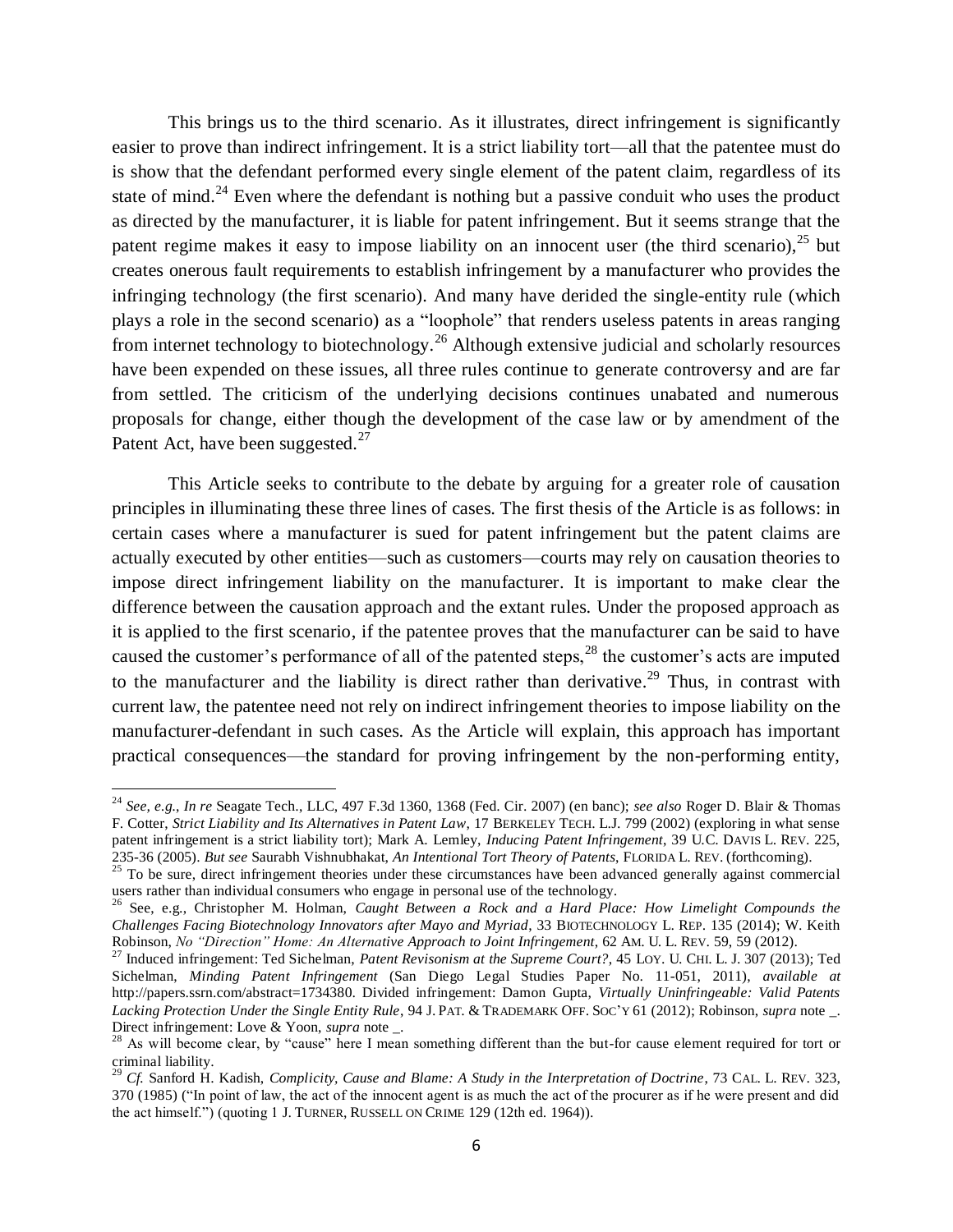particularly as it relates to the defendant's mens rea, becomes significantly less onerous. Because direct patent infringement is strict liability, all that is needed for the plaintiff to show is that the defendant had the mens rea inherent in establishing that it caused an act to take place—which typically means only specific intent that the act be carried out by a third party.

Under this approach, the second scenario—which has vexed the courts and commentators a great deal—may essentially reduce to the first. Again, assuming that the manufacturer's level of involvement in attaining the customer's performance of the "missing" patent steps—steps not carried out by the manufacturer—rises to the level of causation, direct liability can be imposed on the manufacturer for having performed all of the patented steps either actually by itself or by itself through imputation. The difference from the current law is more subtle than in the first scenario, but it still significant and worth explaining in detail at the outset. Under current law, *direct* liability can be imposed on a defendant that performs a part of the claim only where a third party performs the rest and the two are in a close relationship that satisfies the "direction or control" test. Even proponents of reform that would expand liability under these so-called "divided infringement" circumstances typically argue that patented steps can be imputed to the manufacturer when the interests of the two parties are somehow aligned in practice or by legal fiction—as when the two can be categorized as joint venturers or,<sup>30</sup> at the very least, joint tortfeasors (i.e., joint contributors to the tort). $31$ 

The proposed rule differs from these approaches in significant ways because it does not rely on agency or joint-tortfeasor doctrines as mechanisms for imputation. Instead, it relies on notions of causal responsibility.<sup>32</sup> In criminal law and tort law, the acts of a third party can be imputed onto a defendant where the defendant has caused the third party to perform certain acts through subterfuge or coercion—in other words, where the interests of the causer and the performer are not aligned and can perhaps be even viewed as adverse. For example, the innocent instrumentality doctrine in criminal law holds liable for murder as a principal (not as an accomplice)<sup>33</sup> a person who has duped another into giving the victim a poisoned drink,<sup>34</sup> and would hold directly liable for theft a person who has forced another to drive off a victim's car

<sup>30</sup> Akamai Techs., Inc. v. Limelight Networks, 692 F.3d 1301, 1349 (Fed. Cir. 2012) (en banc) (Linn, J., dissenting), *rev'd*, 134 S. Ct. 2111 (2014) (proposing the joint venture approach).

<sup>&</sup>lt;sup>31</sup> *Id.* at 1319 (Newman, J., dissenting) (proposing the joint tortfeasor approach).

<sup>&</sup>lt;sup>32</sup> Douglas Husak, a criminal law theorist, explains that there are three distinct routes of imputing a performer's act to a non-performer: "[W]hen the parties are related through agency, when the alleged principal is an innocent instrumentality of the aider, or when the parties are co-perpetrators," because all these cases "involve more than mere assistance." Douglas Husak, *Abetting a Crime*, 33 LAW & PHIL. 41, 57 (2014). As do many other commentators, Husak argues against the concept of derivative liability, at least when there is no causal relationship between the accused party and the act performed upon the victim: "[T]he basic mistake in positive law is its treatment of complicity as a form of derivative liability." *Id.* at 58.

 $33$  Kadish, *supra* note, at 328. A part of the reason for this doctrine is that there is no underlying crime to "derive" secondary liability from.

 $^{4}$  *Id.* at 370.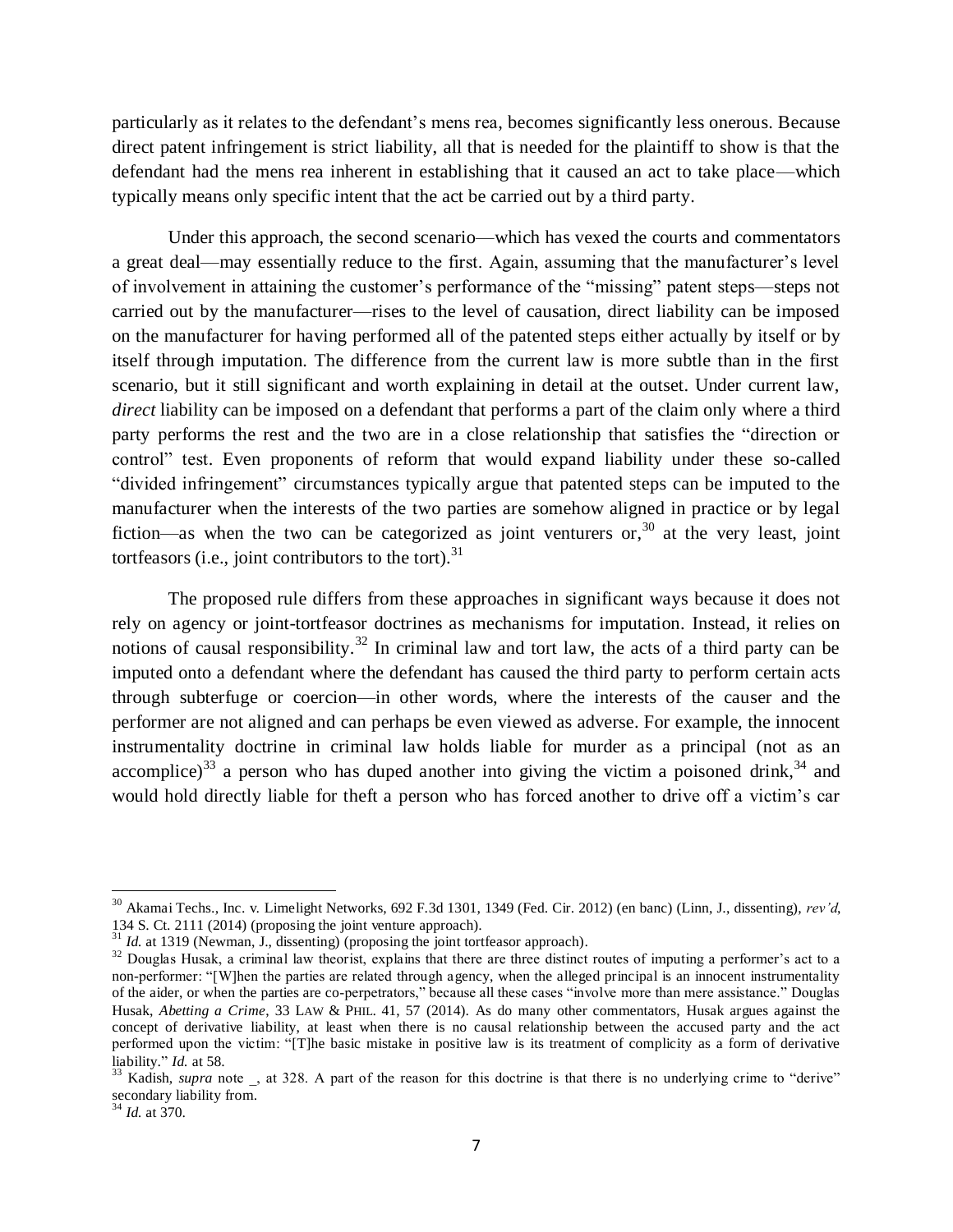under gun point.<sup>35</sup> The root of imputation in such cases is not agency, but causation. As explained by a leading commentator, "[a]n actor who does not personally satisfy an objective element, such as conduct, but who directly causes the required element by other means should be treated as if he satisfied the element himself."<sup>36</sup> Indeed, this principle is so entrenched that it has found its way into the Model Penal Code, which makes clear that the "means" for carrying out an act can be another person: "A person is legally accountable for the conduct of another person when: (a) acting with the kind of culpability that is sufficient for the commission of the offense, he causes an innocent or irresponsible person to engage in such conduct.<sup>37</sup> Similar scenarios, where causation principles justify imputation of elements of a tort performed by another onto the defendant, occur in tort law.<sup>38</sup>

<span id="page-7-0"></span>To be sure—and this is a critical point—the level of involvement of the non-performing party in the performer's act must be quite high to impose causation-based imputation of the performer's acts onto the non-performer, and there must be appropriate mens rea.<sup>39</sup> Much more than but-for causation that is required for us to be able to say that a non-performer has caused the act of another—call it a causation-plus standard.<sup>40</sup> As phrased by one commentator, "there is a point at which an instigator becomes a principal offender and may be held liable for causing the actus reus of the offence even though the immediate actor is another person."<sup>41</sup> Or, as phrased by another, "[t]he stronger the accessory's causal role and the weaker the perpetrators, the greater should be the inclination to label the actions as principal through innocent agency."<sup>42</sup> This Article contends that such scenarios occur with some frequency in patent litigation, and that they are encountered in many commercially important cases. And it argues that this standard can be implemented under the standards that patent law has already developed: if a manufacturer provides an article that lacks a substantial noninfringing use, instructs the customer to use it such a way as to perform steps of a patent claim, and intends for the customer to perform those steps—and the customer passively does so—then the causation standard is met and the customer's acts can be imputed to the manufacturer.<sup>43</sup>

<sup>&</sup>lt;sup>35</sup> This is my own example. Kadish provides others. *See id.* ("One who passes a fraudulent document to another knowing that the latter will innocently place it in the mails is guilty of mail fraud.") (citing United States v. Kenofskey, 243 U.S. 440 (1917); Glenn v. United States, 303 F.2d 536, 541 (5th Cir. 1962)).

<sup>36</sup> Robinson, *supra* note \_, at 631.

 $37$  Model Penal Code 2.06(2)(a).

<sup>38</sup> DAVIES, *supra* note \_.

<sup>&</sup>lt;sup>39</sup> As Kadish explains, relying on the authority of Hart and Honoré that there is a mens rea requirement inherent in the concept of causing someone to act: "Actions, like results, can be caused, but only by acts intended to cause them. An element of intention (intending the other to act in a specified way) is essential if one person is to be said to 'cause' another to act but not when he is said to cause some event to happen. This is not an independent legal requirement of a certain state of mind in the accused person, but part of the meaning of 'causing' in the sense of providing a reason for the nonvoluntary act of another." Kadish, *supra* note \_, at 396 (quoting H.L.A. HART & TONY HONORÉ, CAUSATION IN THE LAW 327-28 (1959)) (alterations omitted).

<sup>40</sup> *See infra* notes \_-\_ and accompanying text. *See* Robinson, *supra* note \_, at 631-32 (providing examples of nonperformer liability where "the causal link is strong").

<sup>41</sup> David Lanham, *Accomplices, Principals and Causation*, 12 MELBOURNE UNIV. L.R. 490, 491 (1980).

<sup>42</sup> K.J.M. SMITH, A MODERN TREATISE ON THE LAW OF CRIMINAL COMPLICITY 118 (1991).

<sup>43</sup> *See infra* Subparts IV.A and IV.B and accompanying text.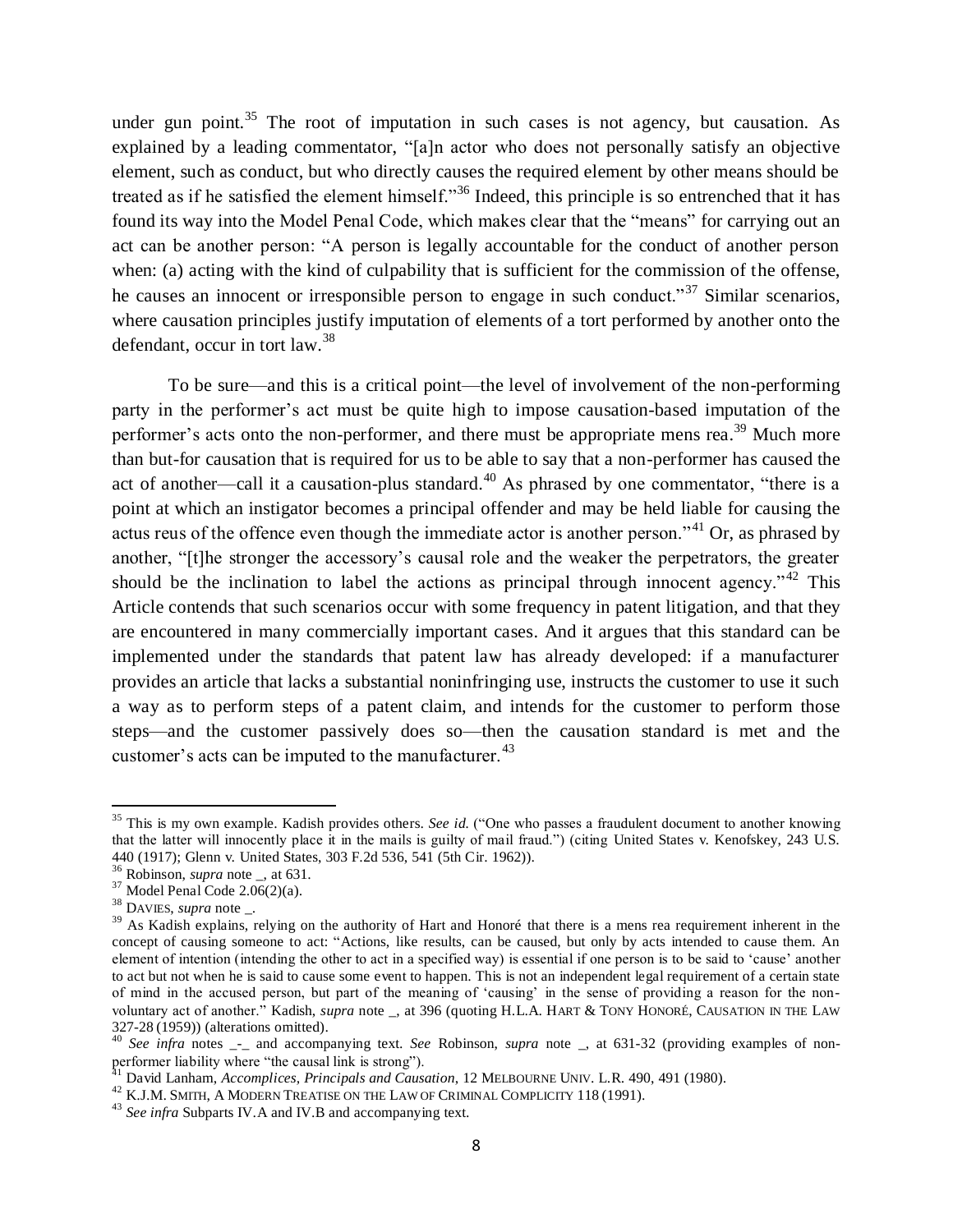Although courts have not yet discovered this form of imputation in patent cases, it is hinted at in the literature. In an essay published ten years ago, Professor Mark Lemley argued that the standard for imposing inducement liability should best be envisioned in terms of a "sliding scale inquiry in which a more specific intent to infringe is required to find liability if the defendant's conduct is otherwise less egregious."<sup>44</sup> This Article takes Lemley's approach to the next step, which is admittedly a discontinuous one in the context of modern patent doctrine, but well-established in other areas of law. This step is that, in the limited circumstances of a high level of participation and means rea by the non-performer, combined with passivity or lack of awareness by the performer, secondary liability—and non-liability due to divided infringement—takes a "quantum leap" into primary liability by way of imputation of a performer's act onto the non-performer. 45

One way to illustrate the point is with cases where direct liability based on causation cannot be plausibly pleaded. Thus, in copyright and trademark law, indirect liability might be imposed on intermediaries like Google and eBay. <sup>46</sup> Such intermediaries provide general platforms that can be used in a number of different ways, some of which are infringing (such as sales of counterfeit merchandise on eBay).<sup>47</sup> Furthermore, in criminal law, accomplice liability might be imposed on those who encourage or materially assist the perpetrator of a crime. These instances of derivative liability cannot be converted into primary liability because of the active participation of the *performing* party in carrying out the offending acts and the correspondingly limited involvement by the non-performer.<sup>48</sup> Such cases can be contrasted with a commonly encountered scenario in patent law. In that scenario, a manufacturer provides a product having a specific feature that, if used by customers as directed, will result in the performance of steps of a specific patent. In these cases, participation of the non-performer in the performer's acts is so active and the performer's own role in carrying out those acts is correspondingly so passive that it might become fair to stay that the non-performer has caused the performer's acts—and to impute the performer's acts onto the non-performer.<sup>49</sup>

<sup>44</sup> Lemley, *supra* note \_, at 226.

<sup>&</sup>lt;sup>45</sup> See infra notes <sub>--</sub> (discussing the appropriateness of the direct versus indirect liability labels).

<sup>46</sup> *Cf.* Mark P. McKenna, *Probabilistic Knowledge of Third-Party Trademark Infringement*, 2011 STAN. TECH. L. REV. 10 (discussing the difference between secondary liability for another party's acts and liability for one's own negligence that caused or permitted the tortious conduct of another party); Alfred C. Yen, *Torts and the Construction of Inducement and Contributory Liability in* Amazon *and* Visa, 32 COLUM. J.L. & ARTS 513 (2009) (discussing indirect copyright infringement cases following *Grokster*).

<sup>47</sup> *Id.*; *see* Metro-Goldwyn-Mayer Studios Inc. v. Grokster, Ltd., 545 U.S. 913 (2005) (induced copyright infringement); Perfect 10, Inc. v. Google, Inc., 508 F.3d 1146 (9th Cir. 2007) (other theories of secondary copyright infringement; Tiffany (NJ) Inc. v. eBay Inc*.*, 600 F.3d 93 (2d Cir. 2010) (contributory trademark infringement).

<sup>48</sup> *See* Felix Wu, *Secondary Copyright Remedies*; *see also* Stephanie Berg, *Remedying the Statutory Damages Remedy for Secondary Copyright Infringement Liability: Balancing Copyright and Innovation in the Digital Age*, 56 J. COPYRIGHT SOC'Y U.S.A. 265 (2009). [cite others: Bartholomew, Yen, etc.]. *See infra* notes \_-\_ (explaining this issue further).

For a moment, we leave the liability of the performing party aside. *See infra* notes  $\frac{1}{2}$  (discussing this issue).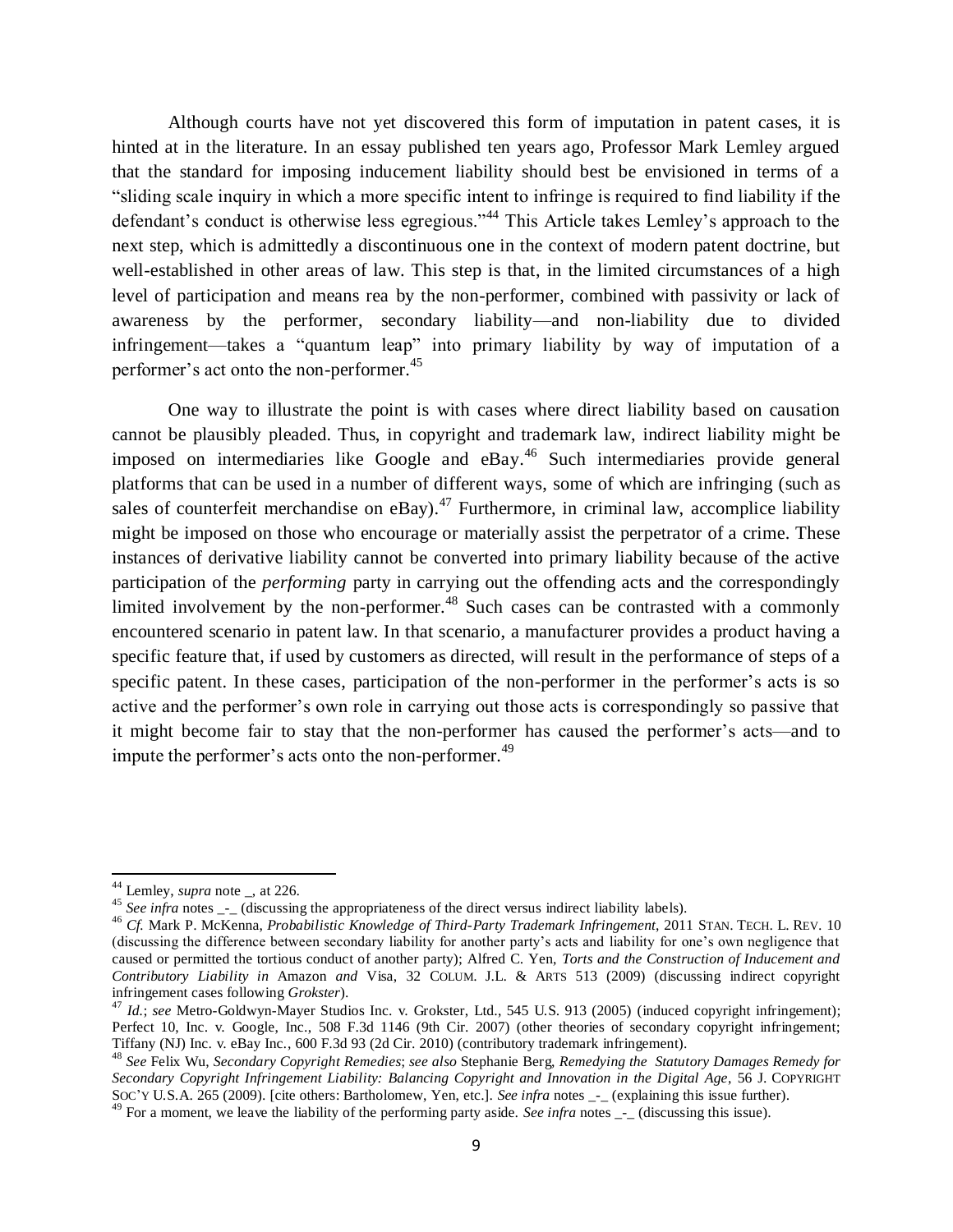<span id="page-9-1"></span><span id="page-9-0"></span>Some authors analogize the performer in the "innocent instrumentality" cases to a puppet or a tool—like a hammer<sup>50</sup>—but, as the poisoning case and others like it show, the level of control suggested by the puppet analogy is not necessary to impute the performer's acts to the non-performer based on notions of causal responsibility.<sup>51</sup> Consider: it may be argued in patent infringement cases that the end-user is free not to use the infringing feature provided by the manufacturer as part of, say, a software package—but the deliverer of the poisoned drink is likewise free to decline to deliver the drink to the intended victim of the person who made the drink.<sup>52</sup> Yet, assuming mens rea sufficient for homicide, courts would impose criminal liability as a principal on the person who makes the poisoned drink by imputing the actus reus of the deliverer onto the poisoner.

This leads us to the next question—what about the deliverer?—which relates to the third scenario of a lawsuit against the coffee shop owner. In the criminal case, the deliverer is clearly innocent of any crime because he or she lacks the necessary mens rea.<sup>53</sup> But in the patent case, the situation is more complicated because patent infringement is a strict liability tort, so that innocence is no excuse. Does that mean that the coffee shop owner—the performer—should necessarily be liable for infringement as well? The second thesis of the paper is that, controversially, it generally should not be *as long as the manufacturer would be primarily liable on causation principles*. Although it might seem counterintuitive to hold the non-performer liable while excusing the performer, the result finds support in theory and precedent. As explained by Professor Sanford Kadish, "the greater liability of the secondary party can be supported . . . where some feature of the primary party's action is not volitional in the full sense, so that the former can be said to have caused it by using latter as his instrument."<sup>54</sup> And as already suggested, the coffee shop owner might be viewed as a manufacturer's unwitting instrument that carries out the infringement. One possible consequence of the legal fiction of imputing the performer's acts onto the non-performer is that the former lacks the *actus reus* of the offense because its performance is not fully voluntary, but rather caused by another.<sup>55</sup> In fact, the technically correct term here is not "imputation" but "substitution"—by legal fiction, the non-performer is formally substituted for the unwitting performer and the non-performer no

<sup>50</sup> *See, e.g.*, Joshua Dressler, *Reforming Complicity Law: Trivial Assistance as a Lesser Offense*, 5 OHIO ST. J. CRIM. L. 427, 431 n.21 (2008).

<sup>&</sup>lt;sup>51</sup> *See supra* notes \_-\_ and accompanying text.

 $52$  This analogy is complicated by the fact that direct infringement is strict liability but, I as I argue later in the article, the chain of causation is not broken simply because of the legal status of the performer. In general, in the intermediary cases, the intermediary is not always actually innocent. *See* Kadish, *supra* note \_, at 388 ("That Othello's actions are not excused is not an obstacle to this analysis. The intervening action need only be less than wholly voluntary to permit tracing the causal inquiry through the intervening actor; it need not be so nonvoluntary as to be fully excused.").

<sup>&</sup>lt;sup>53</sup> Unless, perhaps he or she owes a duty of care to the victim or has reasons to believe that the drink-maker is up to no good.

<sup>54</sup> Kadish, *supra* note \_, at 388.

<sup>55</sup> In general, a volitional act is required as actus reus to impose liability for any crime or a tort. *See, e.g.*, Martin v. State, 31 Ala. App. 334 (1944). And this requirement applies to strict liability cases as any others. *Cf.* Am. Broadcasting Companies, Inc. v. Aereo, Inc., 134 S. Ct. 2498, 2512-13 (2014) (Scalia, J., dissenting) (discussing the volitional act requirement for liability in copyright law).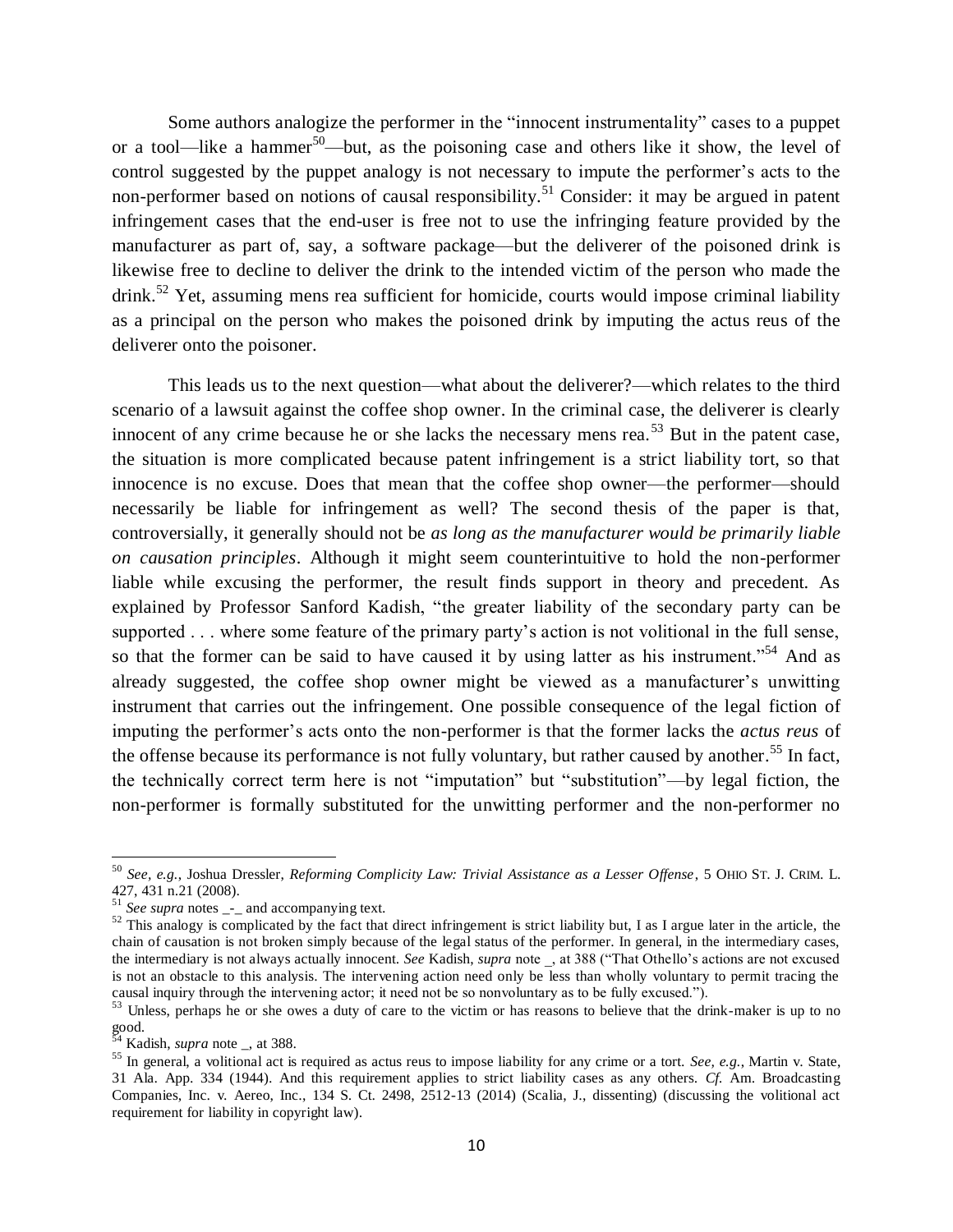<span id="page-10-0"></span>longer has anything to do with the act.<sup>56</sup> Formally, the chain of causation runs directly from the non-performer to the act that constitutes the performance of a step of a patent claim: to use the analogy based on the domino effect, the non-performer pushes the first domino, the performer is the next-to-last domino, and the falling of the last domino is the act at issue.<sup>57</sup>

The rest of this Article proceeds as follows. Part II explains in greater detail the law on indirect infringement, divided infringement, and direct infringement, and critiques the state of the law. Part III discusses examples of non-performer direct liability in criminal law and tort law and explains how principles of causal responsibility can be used to impose liability on nonperforming parties via imputation of steps of patent claims to these non-performers. Part IV applies these concepts to patent law, focusing on examples in which a non-performer's activities might give rise to direct rather than derivative liability. Part V considers and answers four key objections—that the causation approach described herein in contrary to the patent statute, constitutes unsound policy, does not pay sufficient regard to the forms of patent claiming, and punishes nonculpable acts. Part VI concludes.

### **II. Infringement Doctrines in Need of Causation**

## A. Introduction to patent claims and forms of patent infringement liability

The Patent Act imposes direct infringement liability on "whoever without authority makes, uses, offers to sell, or sells any patented invention."<sup>58</sup> In order to determine whether an invention is "patented" within the meaning of the infringement statute, courts analyze whether it is covered by one or more claims of the patents asserted in the litigation.<sup>59</sup> Claims are numbered sentences at the end of a patent, often long and oddly worded, that define the metes and bounds of the patentee's rights. Generally, patent claims can refer to a physical object, such as an apparatus or a device, or an activity, such as a process or a method.<sup>60</sup> While claims directed to an object recite the object's structural elements—for example, "a table comprising a top and legs" claims directed to a process or a method recite steps of the activity using gerunds.<sup>61</sup> Thus, an example of a method claim might be "a method of opening a door, comprising inserting a key into a latch, turning the key, twisting a door handle, and applying pressure to the door."

 $\overline{\phantom{a}}$ 

<sup>&</sup>lt;sup>56</sup> Personal communication with Professor Mark Kelman. Whether substitution is properly applied in patent cases, or whether the acts are attributable to both the performer and non-performer, is a topic I take up later in the article.

 $57$  An argument along similar lines has recently been made by Saurabh Vishnubhakat, though his approach differs from mine in that he views direct infringement as a kind of an intentional tort. In contrast, this Article explains that the end user in some patent cases might avoid liability for lack of a sufficient causal link (or a lack of a sufficient actus reus). *See*  Vishnubhakat, *supra* note \_.

 $58$  35 U.S.C. § 271(a).

<sup>59</sup> AbTox, Inc. v. Exitron Corp., 122 F.3d 1019, 1023 (Fed. Cir. 1997).

 $^{60}$  35 U.S.C. § 101.

<sup>61</sup> Dmitry Karshtedt, *Limits on Hard-To-Reproduce Inventions: Process Elements and Biotechnology's Compliance with the Enablement Requirement*, 3 HASTINGS SCI. & TECH. L.J. 109, 118 (2011).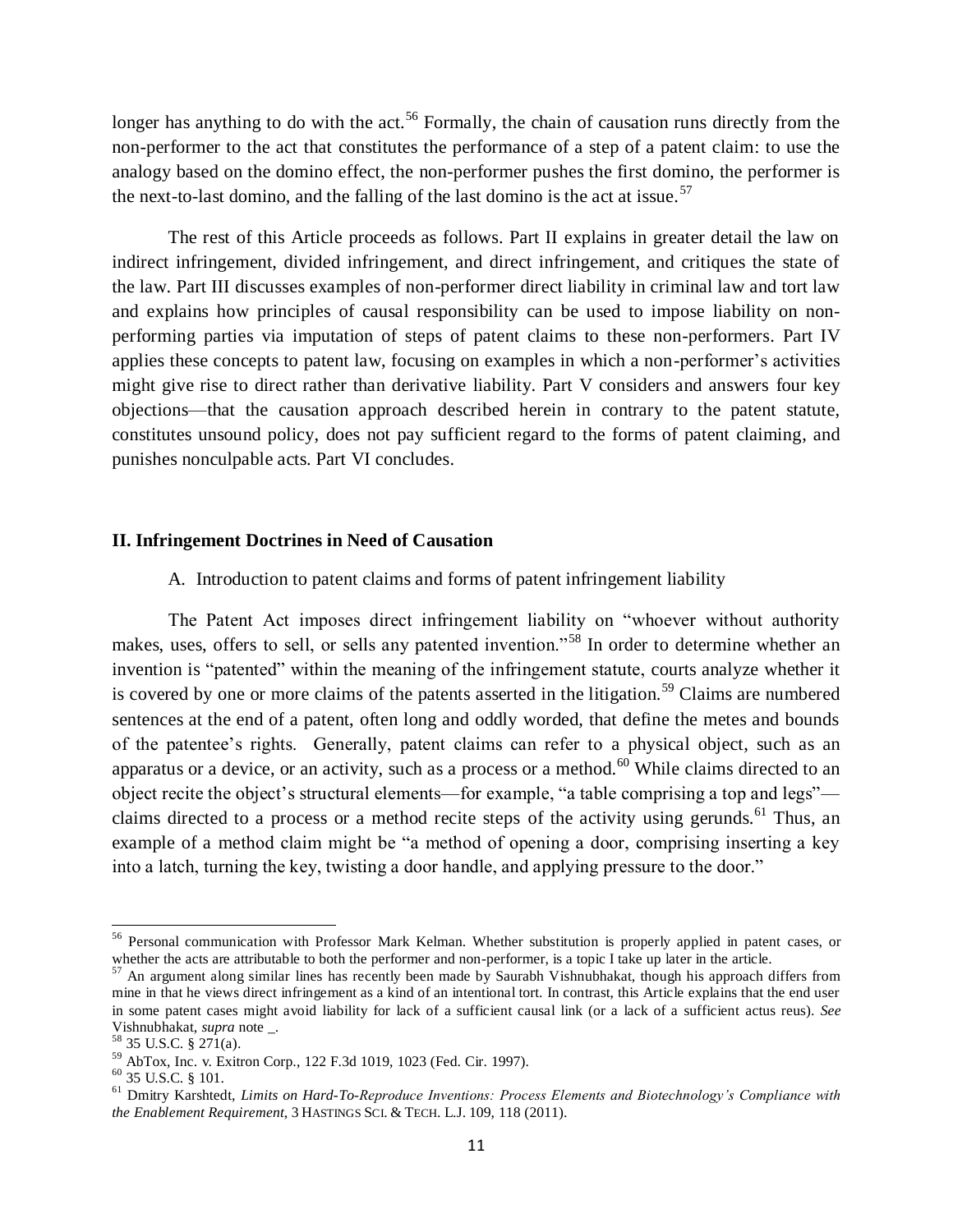When patent infringement is asserted against a manufacturer, apparatus claims can form the basis for direct liability under § 271(a) based on the manufacturer's making and selling of the object, such as a table, that the claims cover.<sup>62</sup> The situation, however, is more complicated with method claims because direct liability does not arise until the claimed activity is performed, i.e., until someone "use[s]" the invention within the meaning of  $\S$  271(a). Concretely, the hypothetical claim to the method of opening a door is not infringed until someone opens the door—i.e., until the door becomes operational. Stated another way, the acts of making the door and selling it to a customer cannot give rise to liability until the customer operates the door.<sup>63</sup> And unless the manufacturer itself opens the door,  $64$  the manufacturer's liability—if any—can generally only be indirect, i.e., derivative from the customer's infringement, under current law.<sup>65</sup> To be sure, as the example in the following Subpart illustrates, indirect infringement of apparatus claims can also be asserted against manufacturers. But, given the difficulty of proving any form of liability for the infringement of method claims against manufacturers, it is the method claims that underlie most of the significant and interesting modern examples of cases where indirect infringement, particularly inducement of infringement under  $\S 271(b)$ , is asserted.<sup>66</sup> In addition, only method claims present the special problem of "divided infringement," <sup>67</sup> which is discussed in Subpart D.

# B. A brief history of patent infringement liability of non-performing parties

Liability by a non-performer is ubiquitous in civil and criminal law, and patent law is no exception. The origins, history, and purpose of such liability in patent law have been extensively recounted elsewhere,<sup>68</sup> but some background will be helpful to set the stage for further discussion. It is generally accepted that the first reported case imposing patent infringement liability on a non-performer was *Wallace v. Holmes.*<sup>69</sup> This case dealt with a patent on an "improved lamp" having a chimney and a novel, specially designed burner that helped keep the bottom of the chimney cool.<sup>70</sup> The defendant made and sold burners "in all material respects like that described in the patent,"<sup>71</sup> but not the chimneys. The circuit court articulated several reasons why, even though the defendant's product did not meet every element of the patent claim, the defendant was nonetheless liable for infringement. The key fact was that the only use of the burner was in the infringing combination with the chimney. In view of this fact, the court

<sup>62</sup> Dmitry Karshtedt, *Damages for Indirect Patent Infringement*, 91 WASH. U. L. REV. 911, 923-24 n.53 (2014) (discussing the "book of wisdom" concept in the context of patent damages).

<sup>63</sup> *Id.*

 $\frac{1}{64}$  And even if the manufacturer does itself open the door, the patent owner may wish to also hold the manufacturer liable for the acts of its customers in order to increase the damages base.

<sup>&</sup>lt;sup>65</sup> Limelight Networks, Inc. v. Akamai Techs., Inc., 134 S. Ct. 2111 (2014).

<sup>66</sup> Karshtedt, *supra* note \_, at 923-24.

<sup>&</sup>lt;sup>67</sup> [Cite to Akamai?]

<sup>68</sup> Charles W. Adams, *A Brief History of Indirect Liability for Patent Infringement*, 22 SANTA CLARA COMPUTER & HIGH TECH. L.J. 369 (2006); Timothy R. Holbrook, *The Intent Element of Induced Infringement*, 22 SANTA CLARA COMPUTER & HIGH TECH. L.J. 399 (2006); Lemley, *supra* note \_.

<sup>69</sup> 29 F. Cas. 74 (C.C.D. Conn. 1871) (No. 17,100); Adams, *supra* note \_, at 371-72 (discussing *Wallace*).

<sup>70</sup> *Wallace*, 29 F. Cas. at 79.

 $^{71}$  *Id.* at  $\angle$  (statement of the facts).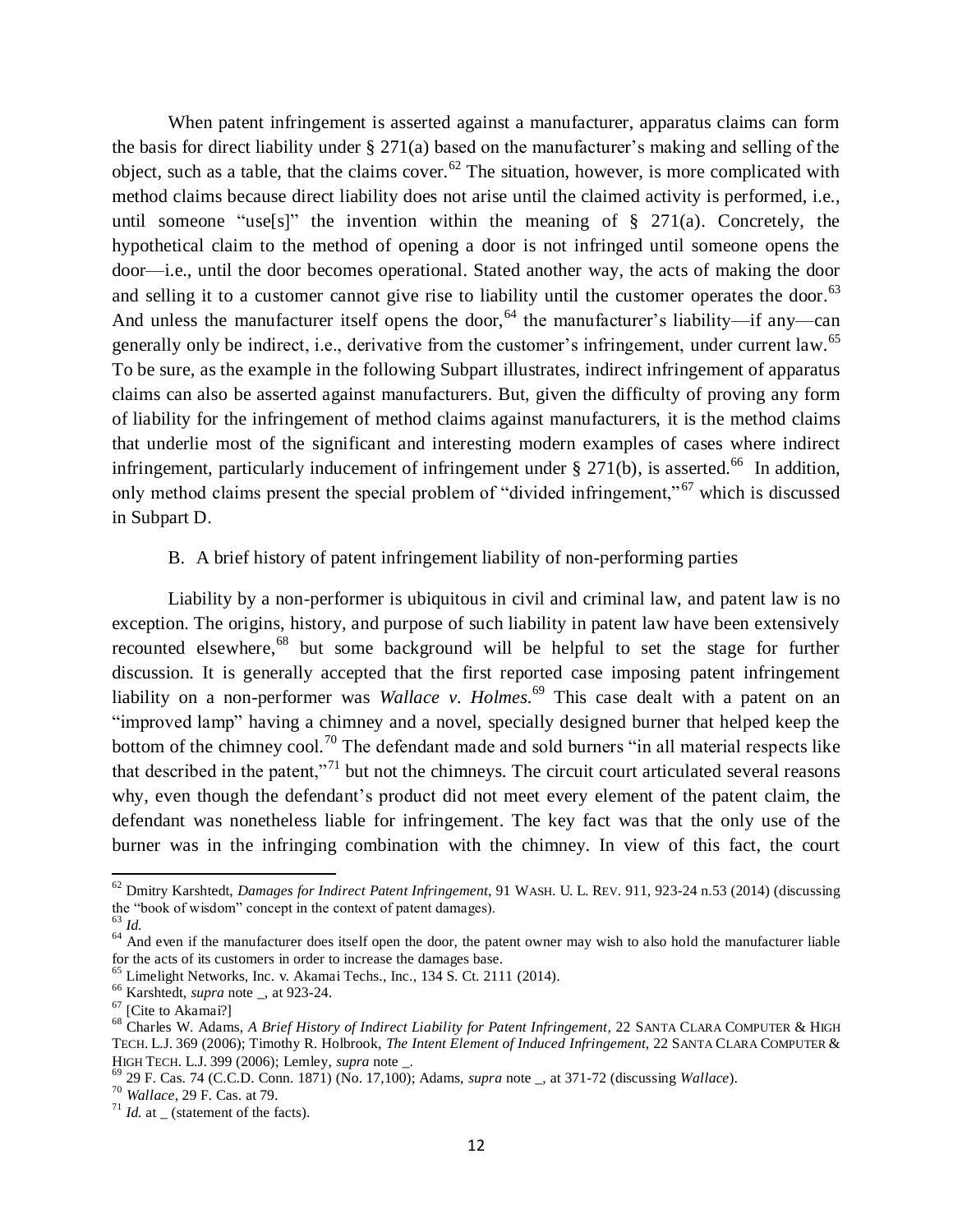determined that defendants were liable based on aiding and abetting infringement by end users: They sold the burners "with the certain knowledge that such burners are to be used, as they could only be used, by the addition of a chimney,"<sup>72</sup> which resulted in "assisting  $\ldots$  in a gross infringement of the complainant's patent" by those who bought the burner and combined assembled it with the chimney.<sup>73</sup> In addition, even though the defendants "did not make an actual prearrangement with any particular person to supply the chimney to be added to the burner," the court explained that "every sale they make is a proposal for the purchaser to do this."<sup>74</sup> As a result, the court made a "certain inference" that the defendant acted "in actual concert" with others—unidentified chimney manufacturers—and therefore liable as a "joint infringer."<sup>75</sup> The court also voiced a practical concern: Although the patentee could in theory go after the end users, this strategy could make them "helpless and remediless" because of "the small value of each separate lamp, and the trouble and expense of prosecution.<sup>76</sup> Although language in *Wallace* might arguably be used to support assertions of both direct infringement on theories where the two manufacturers (of the burner and chimney) are joint tortfeasors<sup>77</sup> and of derivative infringement based on assistance of an end-user's infringement, the case has been cited mainly for the latter proposition. <sup>78</sup> There is now wide consensus that *Wallace* ushered in the doctrine of derivative, or "contributory," infringement.<sup>79</sup>

Neither *Wallace* nor the several early cases that relied upon it used the term "contributory infringement," however. For example, in *Bowker v. Dows*, the circuit court noted that "the manufacture and sale of the extract of [a certain chemical] would not, without more, be an infringement,"<sup>80</sup> but, relying on *Wallace*, found liable for infringement a defendant who "sells an extract containing [that chemical] to persons who intend to use it in the combination claimed in the patent, and it is advertised and sold for that very purpose.<sup> $31$ </sup> The court made no suggestion that the theory of infringement was a derivative one, and further opined that it would be unfair in certain situations to impose liability only on performing parties and allowing non-performers go scot-free, underscoring the equitable rationale<sup>82</sup> of theories of non-performer infringement:

<sup>74</sup> *Id.*

 $\overline{a}$ <sup>72</sup> *Id.* at 80.

<sup>73</sup> *Id.*

<sup>75</sup> *Id.* Adams is incorrect to say that the *Wallace* court observed "that the defendants acted in concert with the users of the lamp to infringe the patent." Adams, *supra* note \_, at 373. The supposed concerted action is actually with the unidentified manufacturers of the chimney: "The defendants have not, perhaps, made an actual pre-arrangement with any particular person to supply the chimney to be added to the burner; but, every sale they make is a proposal to the purchaser to do this, and his purchase is a consent with the defendants that he will do it, or cause it to be done." *Wallace*, 29 F. Cas. at 80. <sup>76</sup> *Id.*

 $77$  The manufacturer of the chimney, though, might be relieved of liability because the chimney is a so-called "staple" article of commerce. *See* 35 U.S.C. § 271(c); Adams, *supra* note \_, at 387.

<sup>78</sup> Dawson Chem. Co. v. Rohm & Haas Co., 448 U.S. 176, 187-89 (1980); Adams, *supra* note \_, at 372; *see also* Thomson-Houston Elec. Co. v. Ohio Brass Co., 80 F. 712 (6th Cir. 1897).

<sup>79</sup> *See* Adams, *supra* note \_; Lemley, *supra* note \_.

<sup>80</sup> 3 F. Cas. 1070 (No. 1,734) (C.C. Mass. 1878).

 $81 \over 1d$ . at 1071.

<sup>&</sup>lt;sup>82</sup> Though these sorts of theories are not formally grounded in equity.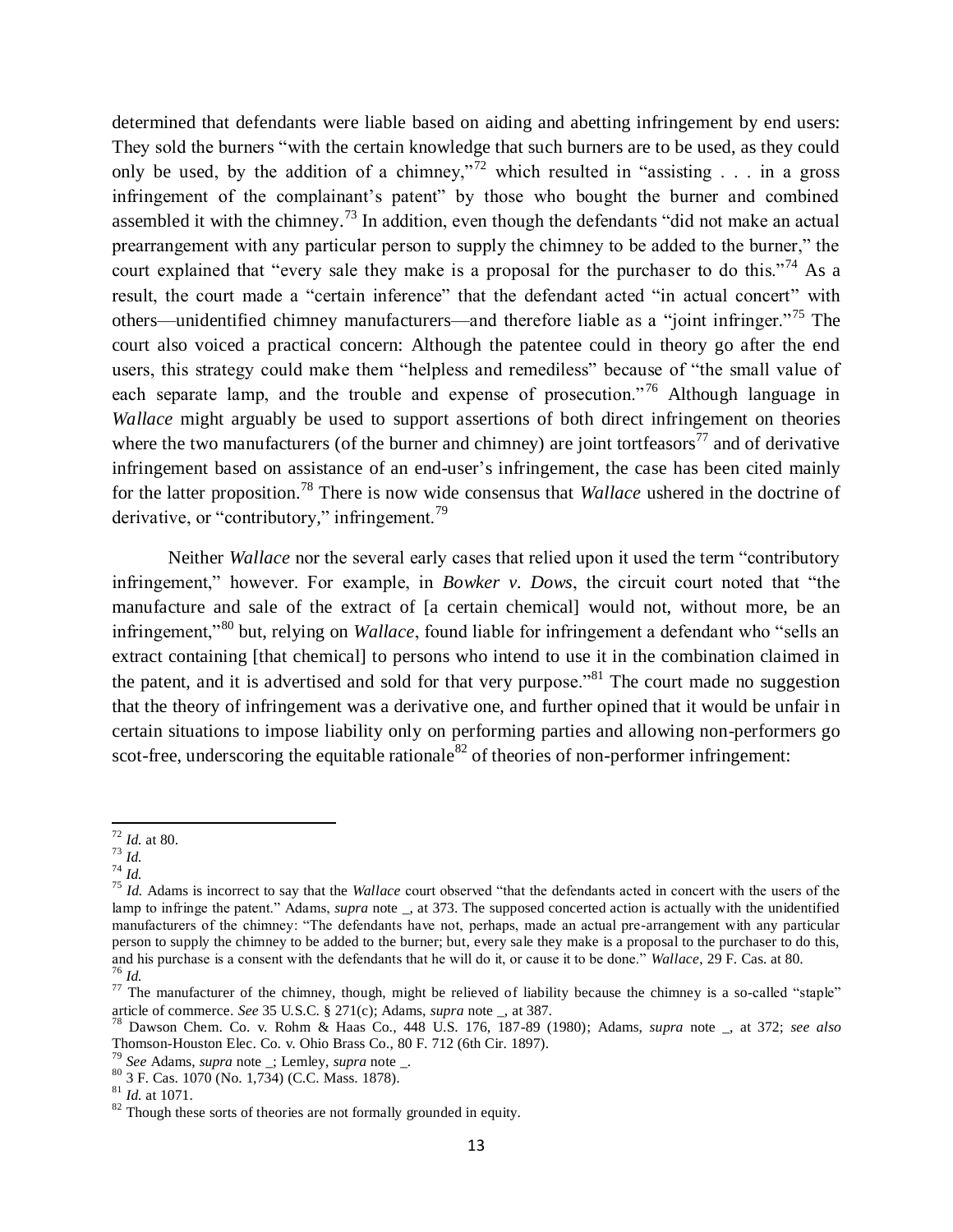We do not think that the law requires us to hold those persons who actually use the combination (most of them, and perhaps all, without any purpose or knowledge of infringing), as the only persons liable, to the exoneration of the only person who makes and sells the extract for the express and avowed purpose of its use in the combination.  $83$ 

The first few Supreme Court cases to deal with the issue also made no suggestion that the non-performer's liability was always to be styled as derivative. *American Cotton-Tie Co. v. Simmons*, the first Supreme Court case to recognize patent infringement by a non-performer, cited *Bowker* and stated simply that "[b]ecause the defendants prepare and sell the arrow tie, composed of the buckle or link and the band, intending to have it used to bale cotton and to produce the results set forth in the Cook and the McComb patents, they infringe those patents." <sup>84</sup> And *Morgan Envelope Co. v. Albany Perforated Wrapping Paper Co.*, an early Supreme Court case that found no patent infringement liability by a non-performer, summarized the state of the law as follows: "There are doubtless many cases to the effect that the manufacture and sale of a single element of a combination, with intent that it shall be united to the other elements, and so complete the combination, is an infringement.<sup> $85$ </sup> The Court did not qualify the word "infringement" with any adjective connoting derivative liability.

The label "contributory infringement" was attached to non-performer liability for the first time in a reported case in *Snyder v. Bunnell*, a circuit court case reported a few years after *Cotton-Tie* (but before *Morgan Envelope*), and the term eventually caught on.<sup>86</sup> Crucially, the courts that used this label made clear that they viewed the relationship between a direct and contributory infringer as that between "the principal and the accomplice,"<sup>87</sup> signifying derivative liability by the non-performer.<sup>88</sup> Indeed, with the advent of the "contributory" label, some courts began to draw a line between a performer, who could be liable for direct infringement, and a non-performer, who could be liable only for contributory infringement. One Court of Appeals decision, in attempting to determine whether defendants "are direct or contributory infringers," explained that, "[t]o be direct infringers, the defendants must have used the plaintiff's process."<sup>89</sup> After determining that "defendants do not use the machine" that performs the process, but "merely supply it for use"<sup>90</sup> by others, the court concluded that the defendants "are clearly not

<sup>83</sup> *Id.*; *see also Dawson Chem.*, 448 U.S. at 188 ("The court permitted the patentee to enforce his rights against the competitor who *brought about* the infringement, rather than requiring the patentee to undertake the almost insuperable task of finding and suing all the innocent purchasers who technically were responsible for completing the infringement.") (discussing *Wallace*) (emphasis added).

 $84$  106 U.S. 89, 95 (1882).

 $85 \overline{)152 \overline{)153 \overline{)152 \overline{)151 \overline{05 \overline{)151 \overline{0}}}}}$  (1894).

<sup>86</sup> 29 F. 47, 48 (C.C.S.D.N.Y. 1886).

<sup>87</sup> Thomson-Houston Elec. Co. v. Ohio Brass Co., 80 F. 712, 721 (6th Cir. 1897).

<sup>88</sup> Interestingly, the trend in criminal law itself has been to eliminate distinctions between principals and accomplices. *See infra* Part III.A.

<sup>89</sup> B.B. Chemical v. Ellis, 117 F.2d 829, 833 (5th Cir. 1941), *aff'd*, 314 U.S. 495.

 $^{90}$   $\overline{Id}$ .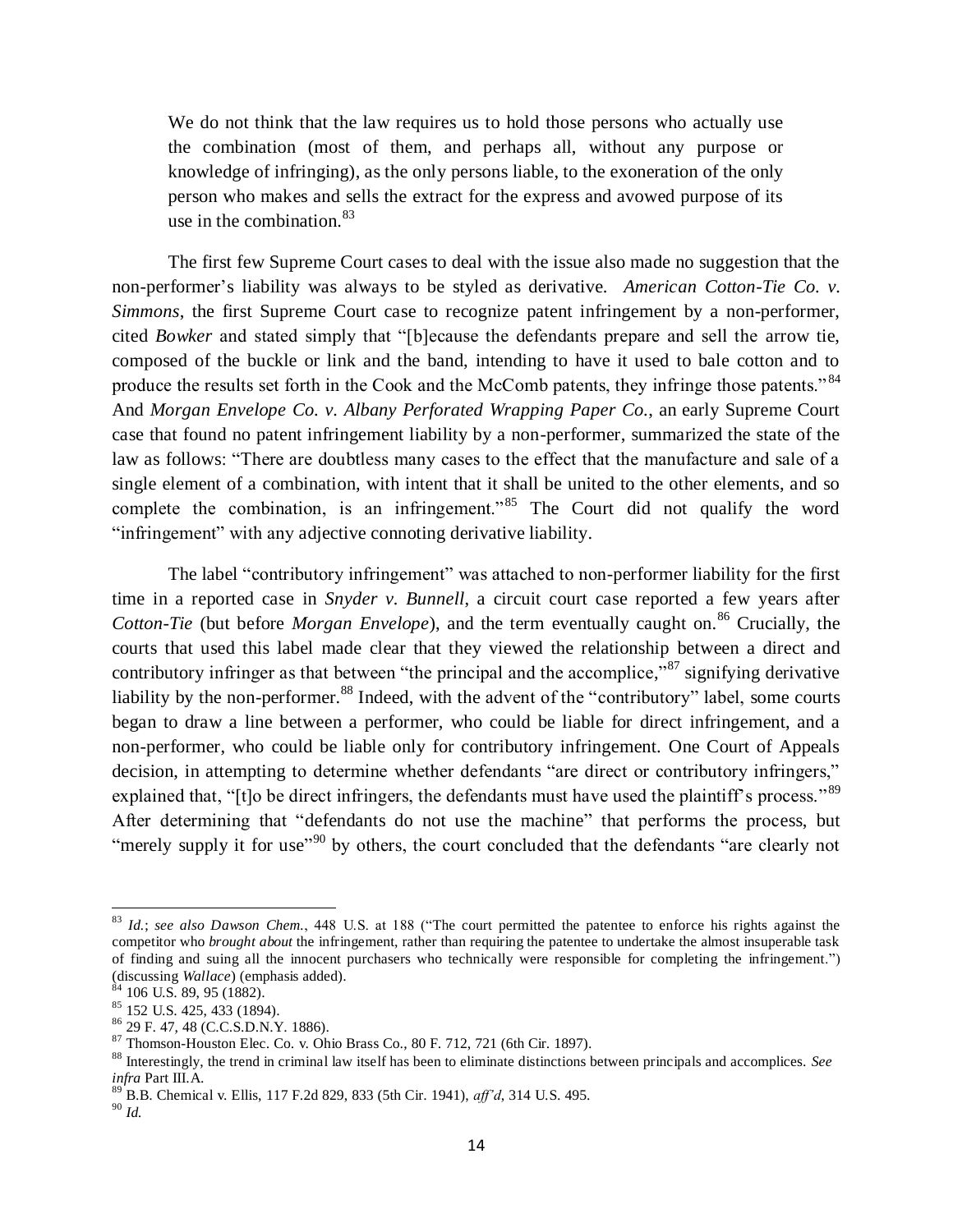direct infringers of the plaintiff's process patent."<sup>91</sup> Nonetheless, the defendants could be liable as contributory infringers because "they manufacture[] and sell materials for use in an infringing operation with knowledge that they will be so used" and "induce their customers to use such infringing processes."<sup>92</sup>

Direct and indirect infringement were codified in the Patent Act of 1952. Section 271(a) is the direct infringement provision, and Sections 271(b) and (c) are drawn to non-performer theories of infringement. The Conference Committee report accompanying the 1952 Patent Act characterized Sections 271(b) and (c) as codifying the judicially recognized doctrine of contributory infringement, which "has been applied to enjoin those who sought to cause infringement by supplying someone else with the means and directions for infringing a patent."<sup>93</sup> It explained that part (b) "recites in broad terms that one who aids and abets an infringement is likewise an infringer" and that part (c) concerns the specific circumstance of sale of a component that the report elsewhere calls "a special device constituting the heart of a patented machine."<sup>94</sup> Although the report thus assumes that non-performer liability has been considered derivative (i.e., "parasitic") upon infringement liability of the performer, *Wallace*, *Bowker*, and the early Supreme Court cases show that such a characterization of non-performer infringement is not inevitable.<sup>95</sup>

To be sure, the Report provides very strong evidence that Congress generally thought that indirect or derivative liability provides the primary route for holding non-performers responsible for patent infringement, and my goal here is not to write a revisionist history of Section 271. Nonetheless, the early cases do suggest that non-performer liability for infringement has not always been subsumed under "derivative" label.<sup>96</sup> And this history means that Congress's codification of the judge-made law infringement in 1952 should allow some room for imputation through causation, and perhaps for direct non-performer liability, in the interstices of the statute. Parts III and IV develop the idea of non-performer direct infringement liability further using background principles of criminal and tort law, and Part V directly deals with the charge that Sections 271(b) preempts such theories and also discusses policy reasons for relying on causation-based imputation. The next three subparts complete the background on the current state of indirect, "divided," and direct infringement doctrines and consider the standard critiques of these doctrines.

C. Indirect infringement and its discontents

 $\overline{a}$ <sup>91</sup> *Id.* at 834.

<sup>92</sup> *Id.*

<sup>&</sup>lt;sup>93</sup> S. Rep. 82-1979, S. Rep. No. 1979, 82nd Cong., 2nd Sess. 1952, 1952 U.S.C.C.A.N. 2394, 2402, 1952 WL 3180, at \*2402.

<sup>94</sup> *Id.*

<sup>&</sup>lt;sup>95</sup> In addition, the report mentions causing infringement, *id.*, a reference that might endorse imputation theories through causation. *See infra* notes \_-\_ and accompanying text.

 $\frac{1}{2}$  *See supra* notes  $\frac{1}{2}$  and accompanying text.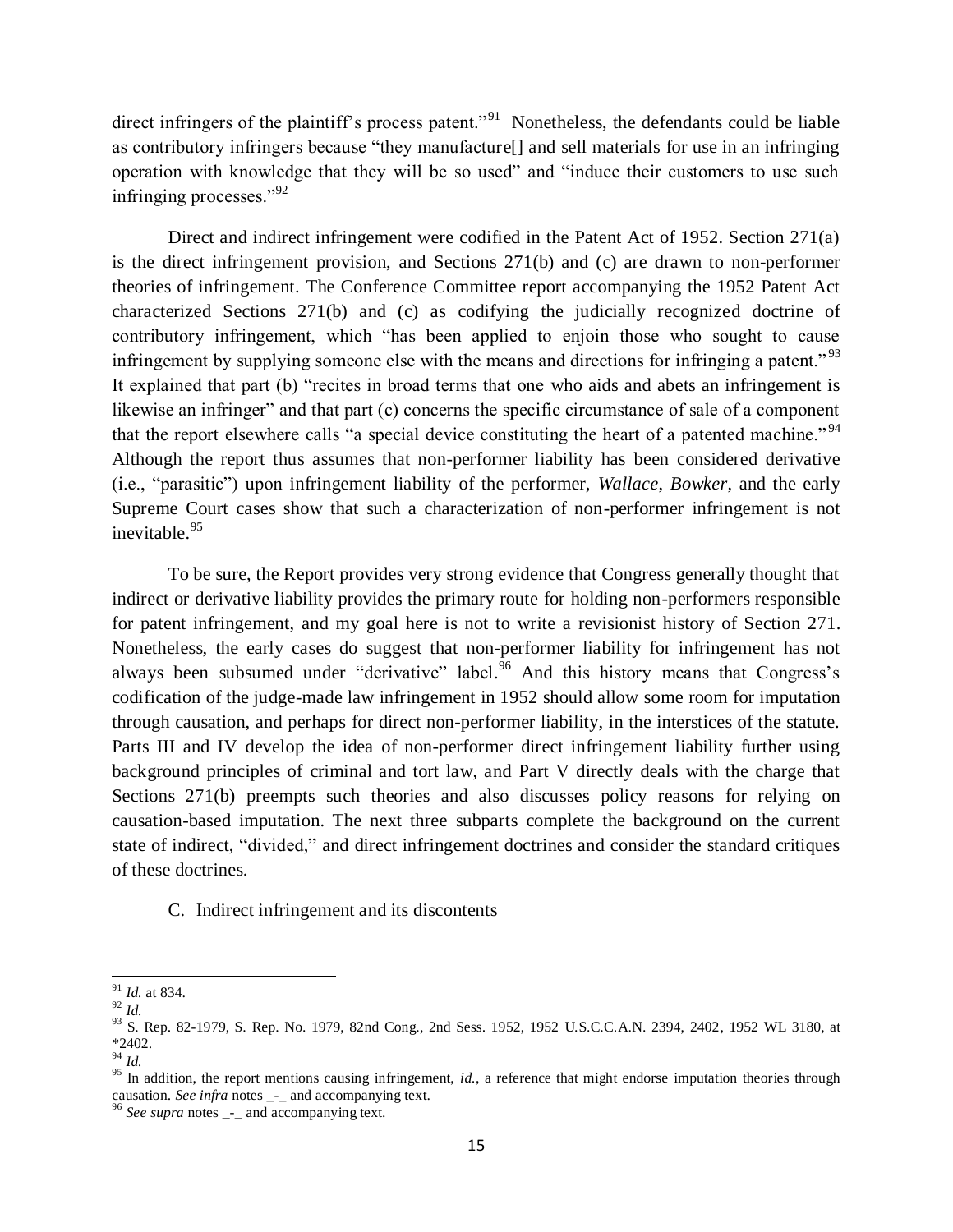<span id="page-15-0"></span>Courts and commentators generally agree that "[t]he goal of secondary liability is to give patent owners effective protection in circumstances in which the actual infringer either is not the truly responsible party or is impractical to sue."<sup>97</sup> But the requirements for establishing indirect infringement make it quite difficult for patentees pursuing indirect infringement theories to vindicate their rights. To be sure, there are good reasons for making non-performer liability difficult to establish.<sup>98</sup> An expansive conception of non-performer infringement might ensnare under the "aiding-and-abetting" rubric legitimate and socially valuable commercial activities, ranging from the provision of Internet search tools to supplying food and shelter to the infringers. As remarked by a court more than a hundred years ago, "[i]n a sense, a trespass is aided if the trespasser is fed during the trespass. Yet it can hardly be contended that an infringer's cook is liable as a contributory infringer."<sup>99</sup> The law often makes it difficult to impose infringement liability on a general service provider, whether on the Internet on in the brick-and-mortar world, without any showing that it intends to profit from an activity that is covered by some specific intellectual property right, $100$  and rightly so.

<span id="page-15-2"></span><span id="page-15-1"></span>Patent law takes these commands quite seriously—and perhaps, to use a bad pun, to a fault. Consider the level of proof needed to establish "active inducement" of infringement under § 271(b). The word "induce" has correctly been interpreted to require, at the very least, specific intent to cause acts that happen to result in the infringement.<sup>101</sup> In addition, though, courts require that the defendant know of the existence of a patent that is adjudged to be directly infringed when those acts are performed, or at least be willfully blind to its existence.<sup>102</sup> This is a very significant hurdle because "numerous potential infringers do not have actual knowledge of the patent at the time of suit."<sup>103</sup> Unsurprisingly, there is significant controversy with regard to whether this rule correctly applies the Patent Act, and it has strong supporters and detractors. While Ted Sichelman argues that the rule resulted from the Supreme Court's having "grossly misread" its own precedent and subverted congressional intent,<sup>104</sup> Mark Lemley argues that the rule is supported by the Patent Act's legislative history and reflects indirect infringement's roots

<sup>97</sup> Lemley, *supra* note \_, at 228; *see also* Dawson Chem. Co. v. Rohm & Haas Co., 448 U.S. 176, 221 (1980) ("[T]he policy of stimulating invention that underlies the entire patent system runs . . . deep. And the doctrine of contributory infringement, which has been called 'an expression both of law and morals,' can be of crucial importance in ensuring that the endeavors and investments of the inventor do not go unrewarded."); *see also* Holbrook, *supra* note \_, at 400-01 ("[T]he indirect infringer may be more morally culpable than the direct infringers. Indeed, the inducers may be considerably more culpable in the patent infringement context because direct infringement is a strict liability offense.") (footnotes omitted); [Cite cases and some args from Commil briefs?]

<sup>&</sup>lt;sup>98</sup> Lemley, *supra* note \_, at 228 \*("[T]he law must take equal care to avoid imposing liability on those who participate in the stream of lawful commerce merely because their products can be misused."); Jason Rantanen, *An Objective View of Fault in Patent Infringement*, 60 AM. U. L. REV. 1575, 1591 (2011).

<sup>99</sup> Tubular Rivet & Stud Co. v. O'Brien, [93 F. 200, 202-03 \(C.C.D. Mass. 1898\)](https://a.next.westlaw.com/Link/Document/FullText?findType=Y&serNum=1899148144&pubNum=348&originatingDoc=I332cadb14b2911db99a18fc28eb0d9ae&refType=RP&fi=co_pp_sp_348_202&originationContext=document&transitionType=DocumentItem&contextData=%28sc.Search%29#co_pp_sp_348_202) (cited in Lemley, *supra* note \_, at 236).

<sup>&</sup>lt;sup>100</sup> *Id. But cf.* McKenna, *supra* note \_ (discussing expansion of indirect liability in trademark law); Yen, *supra* note \_ (making similar conclusions for copyright law). *See generally* SECONDARY TRADEMARK INFRINGEMENT, http://www.secondarytrademarkinfringement.com.

<sup>101</sup> *See* DSU Medical Corp. v. JMS Co., 471 F.3d 1293, 1305 (Fed. Cir. 2006) (en banc in relevant part).

 $102$  Global-Tech Appliances, Inc. v. SEB, SA, 131 S. Ct. 2060 (2011).

<sup>103</sup> Sichelman, *Patent Law Revisionism*, *supra* note \_, at 310.  $104 \overline{Id}$ .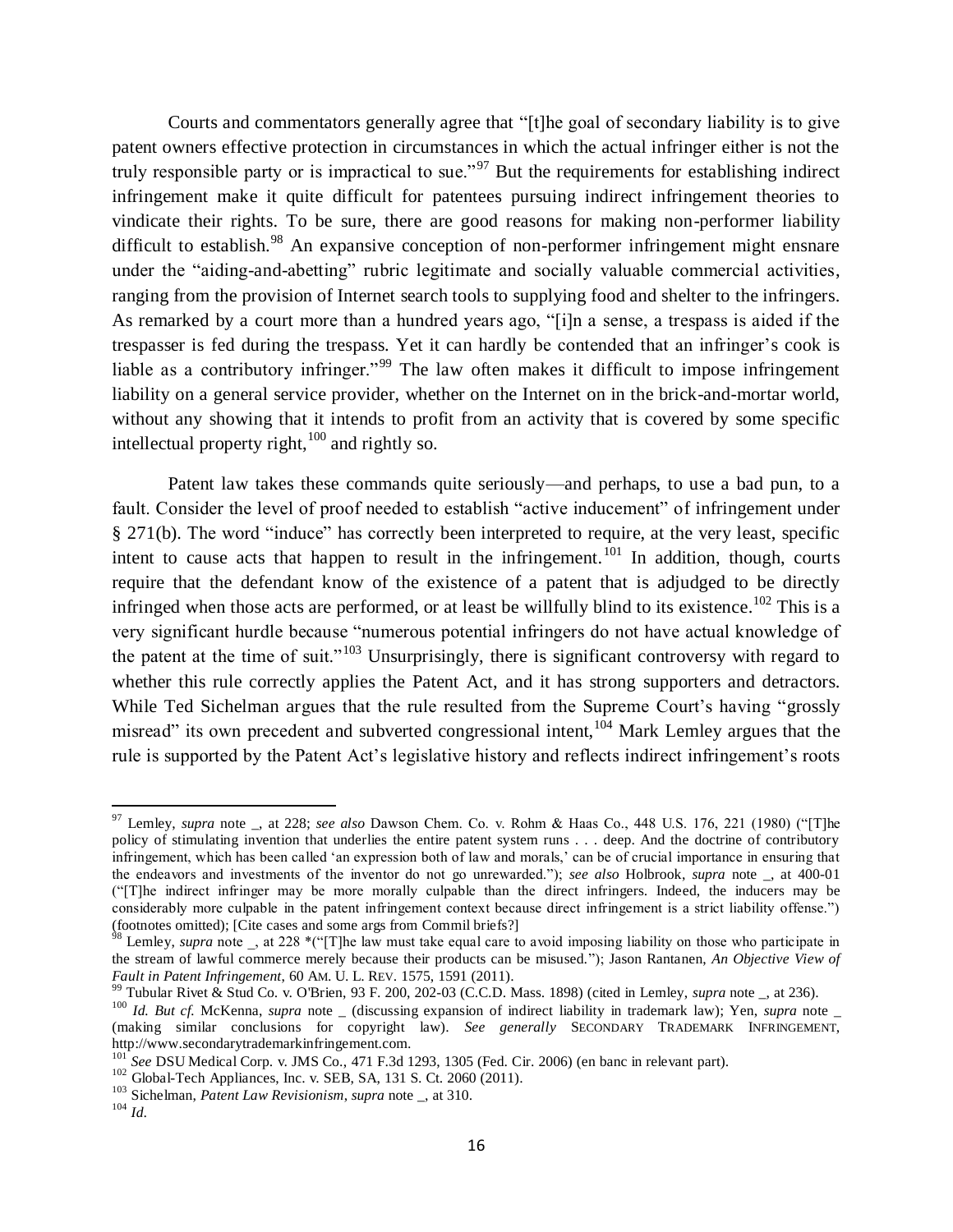<span id="page-16-0"></span>in accessorial liability.<sup>105</sup> And as far as the policy behind the knowledge-of-the-patent rule is concerned, critiques have been numerous. In any event, the rule makes indirect infringement "exceedingly difficult to prove, . . . preclud[ing] pre-suit damages in the vast majority of cases in which the defendant had no knowledge of the patent (given the difficulty of showing 'willful blindness')." $^{106}$ 

What is more, the courts somehow link these requirements of knowledge of the patent and intent to cause acts that infringe and, *even in cases where the defendant is aware of the patent that is ultimately found to be directly infringed*, allow the defendant to negate the illdefined "intent to infringe" by putting forward evidence of subjective good-faith belief of noninfringement.<sup>107</sup> In practice, this appears to elevate the mens rea with respect to the underlying patent right beyond mere knowledge or willful blindness, or even "bad purpose," to a level of mens rea that is extremely rare in other areas of law, i.e., criminal law.<sup>108</sup> In maintaining this rule, the Court in *Commil v. Cisco* rejected the Solicitor General's argument that the rule allowing for the "good-faith belief of noninfringement" defense may undermine Section 271(b)'s efficacy as a means of deterring and remedying infringement." <sup>109</sup> After *Commil*, a noninfringement opinion of counsel could often provide a shield for those accused of inducement of infringement.

<span id="page-16-1"></span>l

<sup>&</sup>lt;sup>105</sup> Lemley, *supra* note, at 236 ("Indirect infringement . . . has always required some element of knowledge. This requirement probably derives from the common law origin of indirect infringement in accessory liability, which requires that the defendant know that the behavior she aids is wrongful."). *But see, e.g.*, Riley v. State, 60 P.3d 204, 220 (Alaska App. 2002) ("The standard interpretation of the phrase 'intent to promote or facilitate the commission of the offense' is that it requires proof of the accomplice's intent to promote or facilitate another person's *conduct* that constitutes the *actus reus* of the offense."). Also, as I explain, however, the few examples of aiding and abetting strict liability crimes indicate that cast doubt on the claim that there is a knowledge-of-illegality requirement, which in any event seems to contradict the general maxim that ignorance of the law is no excuse. And in tort law, like the law of trespass, mistake of fact as to one's legal rights is generally no excuse either. See RESTATEMENT (SECOND) OF TORTS § 158 comment j (1965) (Reporter's Note); *see also* Murrell v. Goodwill, 106 So. 564, 565-66 (La. 1925) ("The defenses are that the timber was cut by parties other than defendant and that the cause of action therefor is prescribed. We think the first defense is untenable. Defendant, believing himself to be the owner of the land on which the timber stood, sold the timber to a third party, who cut it and removed it from the land. The responsibility for the trespass is therefore chargeable to the defendant, but, if not wholly so, at least as a cotrespasser."); Castleberry v. Mack, 167 S.W.2d 489, 490 (Ark. 1943) ("It was, of course, an actionable wrong to cut Castleberry's timber without authority from him to do so, and, if Mack Brothers induced that action, however innocent of wrong doing they may have been, they became joint tort-feasors, and are liable for the damage done."); PETER CANE, THE ANATOMY OF TORT LAW 32 n.6 ("[A] person can be secondarily liable for tortious conduct only if they knew of the facts which made the conduct tortious (although, *of course, they need not have appreciated that it was tortious*.") (emphasis added). *But cf.* Bigio v. Coca-Cola Co., 675 F.3d 163, 172 (2d Cir. 2012) (stating the elements of civil aidingand-abetting liability under New York common law as "(1) the existence of an underlying tort; (2) the defendant's knowledge of the underlying tort; and (3) that the defendant provided substantial assistance to advance the underlying tort's commission.") (alterations and citations omitted). Perhaps the rule for trespasses is different from the rule for other torts, however. *Cf. infra* note [188](#page-28-0) and accompanying text.

<sup>106</sup> Sichelman, *Patent Law Revisionism*, *supra* note \_, at 310.

<sup>&</sup>lt;sup>107</sup> Commil USA, LLC v. Cisco Sys., Inc., 135 S. Ct. 1920 (2015). Notably, this defense is effectively unavailable in copyright law, where it may be difficult to form a good-faith belief that the underlying right is not infringed. Also, of course, the boundaries of the right and its validity seem much more certain in copyright law than in patent. <sup>108</sup> See infra note[s 312](#page-43-0)[-316](#page-44-0) and accompanying text.

<sup>109</sup> Bre *infru* hotes 312-310 and accompanying text.<br><sup>109</sup> Brief for the United States as Amicus Curiae at 7, Commil USA, LLC v. Cisco Sys., Inc., 135 S. Ct. 1920 (No. 13-896), 2014 WL 5299431, at \*7 (2014). [explain case history here]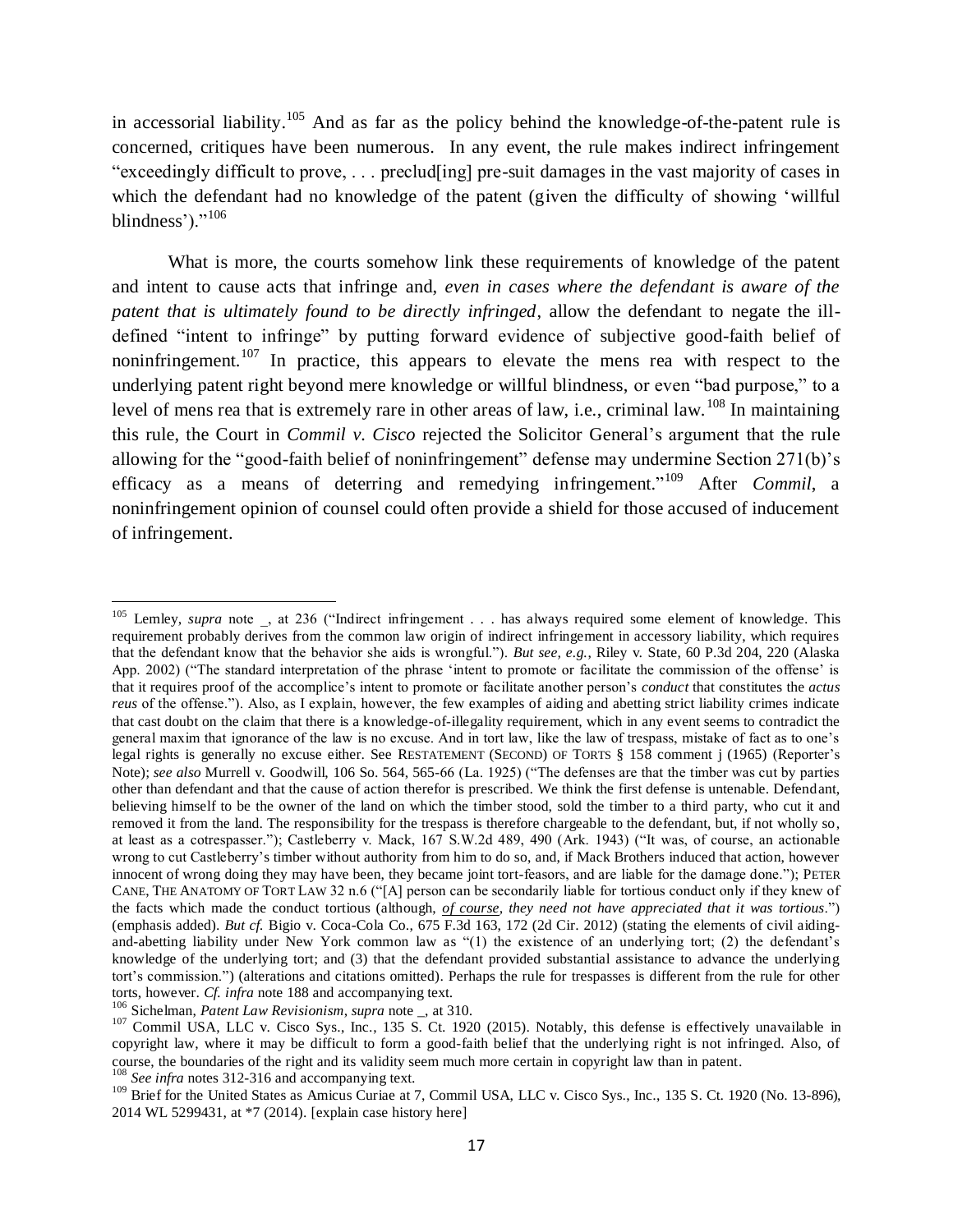<span id="page-17-0"></span>Again, there might be good policy reasons to justify the high mens rea hurdles to show indirect infringement in certain circumstances. For example, where the technology accused of infringement has different kinds of uses, so that some are infringing and others are not,  $^{110}$  it may stand to reason to require knowledge of a specific intellectual property right underlying the infringing branch of the technology's application. But as we will see, in many patent cases, this is not what is happening. Unlike the Googles of copyright law and the eBays of trademark law, many manufacturers accused of indirect patent infringement are not providers of a general service or platform. Instead, they supply specific software features, medical devices, or diagnostic kits that enable infringement of particular method patents—rather than facilitating generalized "piracy" mixed in with legitimate, non-infringing uses of the service.<sup>111</sup> Indeed, in many indirect patent infringement cases, the end-user has no choice but to infringe the patent merely when it follows the manufacturer's directions.

Very well, then—one can argue that the Patent Act has a provision for exactly this kind of a thing. Section 271(c) provides that

Whoever offers to sell or sells within the United States . . . a material or apparatus for use in practicing a patented process, constituting a material part of the invention, knowing the same to be especially made or especially adapted for use in an infringement of such patent, and not a staple article or commodity of commerce suitable for substantial noninfringing use, shall be liable as a contributory infringer. $^{112}$ 

Unlike § 271(b), this section focuses sharply on a scenario where a defendant provides a specialized product that ends up facilitating the infringement of a particular patent. According to courts, because the article supplied is a nonstaple "adapted for use in an infringement of" a patent, the patentee is relieved from having to prove that it specifically intended that the end-user perform the acts that result in infringement.<sup>113</sup> Nonetheless,  $\S 271(c)$ , like  $\S 271(b)$ , also includes the knowledge-of-the-patent requirement.<sup>114</sup> And, as with  $\S 271(b)$ , that requirement can prove to be an insuperable hurdle for the patentee. Perhaps the knowledge-of-the patent requirement is justifiable if the actus reus of the accused manufacturer is a mere sale of the specially adapted nonstaple article.<sup>115</sup> But, as the next paragraph explains, the actus reus in indirect infringement cases is often much more than a mere sale.

l

<sup>&</sup>lt;sup>110</sup> For a patent law example, see Moleculon Research Corp. v. CBS, Inc., 793 F.2d 1261 (Fed. Cir. 1986).

 $\frac{1}{111}$  *See infra* notes  $\frac{1}{11}$  and accompanying text.

 $112$  35 U.S.C. § 271(c).

<sup>113</sup> *See, e.g.* Thomson-Houston Elec. Co. v. Ohio Brass Co., 80 F. 712, 721 (6th Cir. 1897). ("One is legally presumed to intend the natural consequences of his act. Hence the defendant, in offering the switch and trolley for sale to the general public, may be reasonably held to intend that they should be used in combinations in an electric railway covered by the claims of complainant's patents.").

<sup>&</sup>lt;sup>114</sup> Aro Mfg. Co. v. Convertible Top Replacement Co., 377 U.S. 476, 488 (1964); Cross Med. Prods., Inc. v. Medtronic Sofamor Danek, Inc., 424 F.3d 1293, 1312 (Fed. Cir. 2005).

<sup>115</sup> *Cf.* Lemley, *supra* note \_ 227, 232.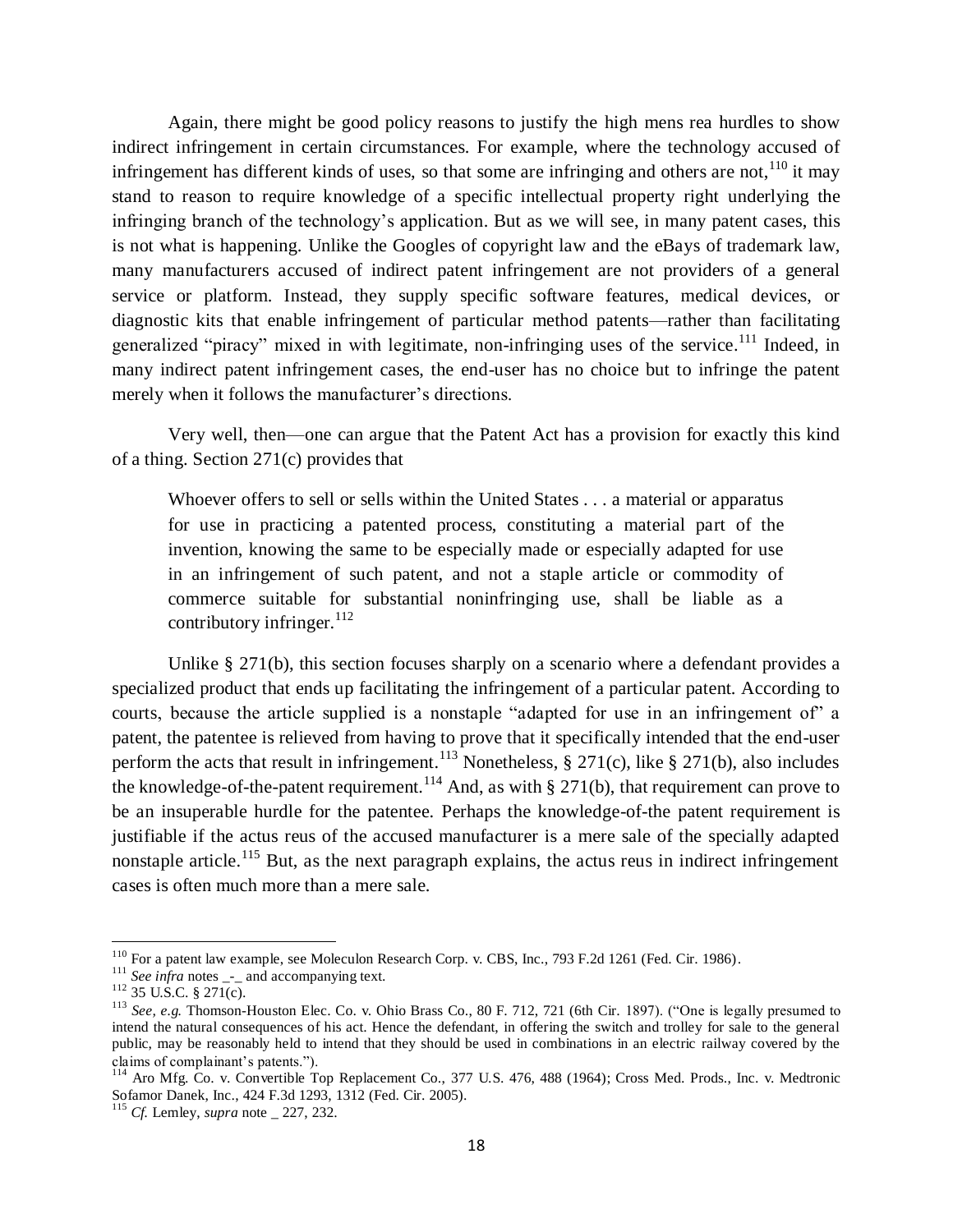<span id="page-18-0"></span>Indeed, an important feature of many recent indirect infringement cases that the defendant has performed acts that would satisfy the requirements of both § 271(c) and  $\S 271(b)$ .<sup>116</sup> Thus, the defendant sells in the United States "apparatus for use in practicing a patented process" that is "especially made or especially adapted for use" that is infringing,  $117$  the article is "not a staple article or commodity of commerce suitable for substantial noninfringing use," *and* the defendant provides instructions, and often engages advertising and marketing that encourage the end-user to utilize the article at issue in an infringing matter. Although all these actions might seem duplicative—who needs encouragement to infringe if an article is a nonstaple adapted for an infringing use?—there are surely cases where the nonstaple nature of the article and the instructions might cumulate to all but ensure infringement.<sup>118</sup> For example, in *Lucent Technologies, Inc. v. Gateway, Inc.*, the infringing acts constituted picking appointment dates and times by clicking on Microsoft Outlook's calendar display.<sup>119</sup> This feature constitutes a part of the Outlook software package, which obviously has many other features. The only way the date-picker feature could be issued is to infringe the patent-in-suit, thereby satisfying the requirements of Section 271(c).<sup>120</sup> But because this feature is one of many, the end user might not be aware of it, and might not use it, unless the manufacturer also provides instructions encouraging the customer to take advantage of the feature. And this is exactly what the accused infringer did in *Lucent*. 121

Thus, when the feature is optional and sold as part of a larger product, the instructions can help guarantee that the feature does not, so to speak, "sit on the shelf." In addition, the feature might be highlighted for its role in the larger product package, helping increase the demand for the overall product. Yet even when the defendant takes all of these acts to drive the end user toward infringement, the knowledge-of-the-patent requirement, bolstered by the mens rea defense of belief of noninfringement, is not excused. Of course, the patent owner in theory has a remedy against the direct infringer. But, as numerous authorities have recognized, in many cases such a strategy is impractical if not impossible.<sup>122</sup> As a result, infringement of many patents on important technologies will not be compensated during the time before the accused indirect infringer is faced with a demand letter or an infringement complaint, and become aware of the patent.<sup>123</sup>

<span id="page-18-1"></span>D. "Divided infringement" and its discontents

So-called "divided infringement" is another problematic area of patent law. As outlined in the Introduction, the divided infringement label describes a situation in which no party can be

<sup>116</sup> *See, e.g.*, Lucent Techs., Inc. v. Gateway, Inc., 580 F.3d 1301, 1320-23 (Fed. Cir. 2009).

<sup>&</sup>lt;sup>117</sup> The "material" issue is often not litigated.

<sup>&</sup>lt;sup>118</sup> Indeed, this is why mere sales are usually not enough to prove inducement. *Cf.* Lemley, *supra* note \_ 227, 232.

<sup>119</sup> *See Lucent*, 580 F.3d at 1310-11; U.S. Patent No. 4,763,356 (filed Dec. 11, 1986) (issued Aug. 9, 1988), claims 19 & 21; *see also* Karshtedt, *supra* note \_, at 918.

<sup>120</sup> *Id.* at 1321.

 $\frac{121}{1d}$ . at 1323.

<sup>&</sup>lt;sup>122</sup> *See supra* notes \_-\_ and accompanying text.

<sup>123</sup> *See* Sichelman, *Minding Patent Infringement*, *supra* note \_.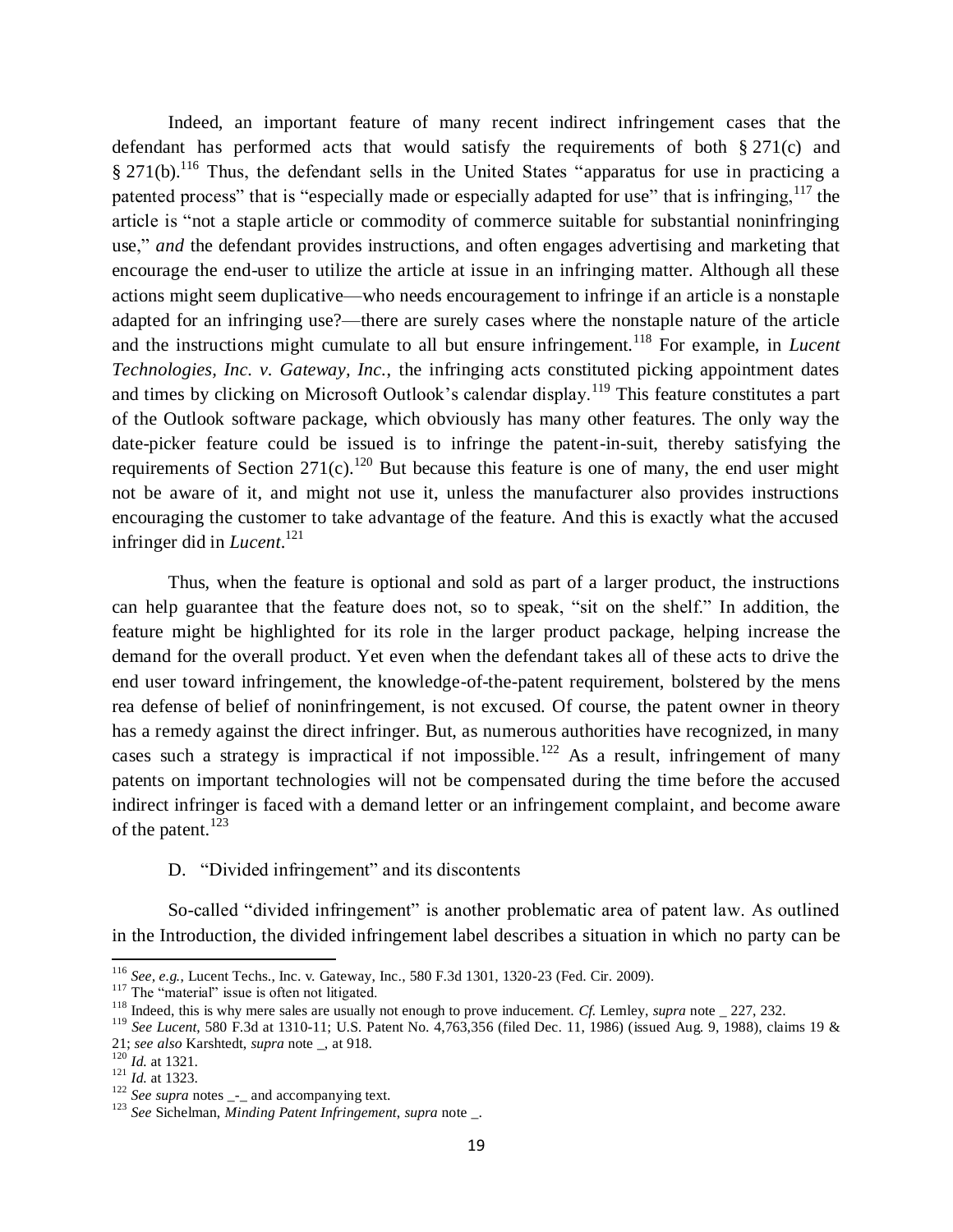liable for patent infringement because no single entity performs the steps of a patent. A detailed example using simple technology will help illustrate the problem.<sup>124</sup> A company owns a patent directed to methods for locating available real estate property using a zoom-enabled map on a computer. The patent contains a claim that reads, in full: "A method using a computer for locating available real estate properties comprising the steps of:

<span id="page-19-0"></span>(a) creating a database of the available real estate properties;

(b) displaying a map of a desired geographic area;

*(c) selecting a first area having boundaries within the geographic area*;

(d) zooming in on the first area of the displayed map to about the boundaries of

the first area to display a higher level of detail than the displayed map;

(e) displaying the first zoomed area;

*(f) selecting a second area having boundaries within the first zoomed area*;

(g) displaying the second area and a plurality of points within the second area, each point representing the appropriate geographic location of an available real estate property; and

(h) identifying available real estate properties within the database which are located within the second area.<sup>125</sup>

The accused infringer operates an interactive website that allows users to search for real estate properties. Assume the website works in the following way.<sup>126</sup> On the landing page, it provides a search box in which the user can type in the state and county of interest. Once the user types in this parameter—for example, "California - Los Angeles County"—the website displays the map of the County. This is step  $(b)$ .<sup>127</sup> Next to the map is the following statement: "Click on the map or the links below to search for homes and real estate in California." The links include parts of Los Angeles County, such as "San Fernando Valley" or "Los Angeles – Westside to Downtown." Once the user performs step (c) by choosing, for example, "Los Angeles – Westside to Downtown," the website zooms into and displays this smaller area—steps (d) and (e) —and the process repeats itself. In other words, the website invites the user to "click on the map or the links below" to pick an area within "Los Angeles – Westside to Downtown," like "Beverly Hills" or "West Hollywood." Once the user does so, at step (f), the website displays the smaller area and identifies available real estate properties within it, steps (g) and (h).

To sum up, all of the claim's steps are performed, but the performance is divided between two parties—the accused infringer, who operates the website's host computer, and the user of the website, who performs the "selecting" steps (c) and  $(f)$ .<sup>128</sup> On these facts, there is no infringement by the website's operator because it "does not exercise direction or control over

 $\overline{\phantom{a}}$ 

<sup>&</sup>lt;sup>124</sup> This example is based on *Move, Inc. v. Real Estate Alliance Ltd.*, 709 F.3d 1117 (Fed. Cir. 2013).

<sup>125</sup> *Id.* at 1119-20 (quoting U.S. Patent No. 5,032,928 claim 1 (filed Apr. 24, 1989))

<sup>&</sup>lt;sup>126</sup> See Brief for Defendant/Counterclaim-Appellant Real Estate Alliance Ltd. at 16, 20, Move, Inc. v. Real Estate Alliance Ltd., 709 F.3d 1117 (No. 12-1342) (Fed. Cir. 2013).

 $127$  It is conceded that the website has performed step (a).

<sup>128</sup> *Move*, 709 F.3d at 1122.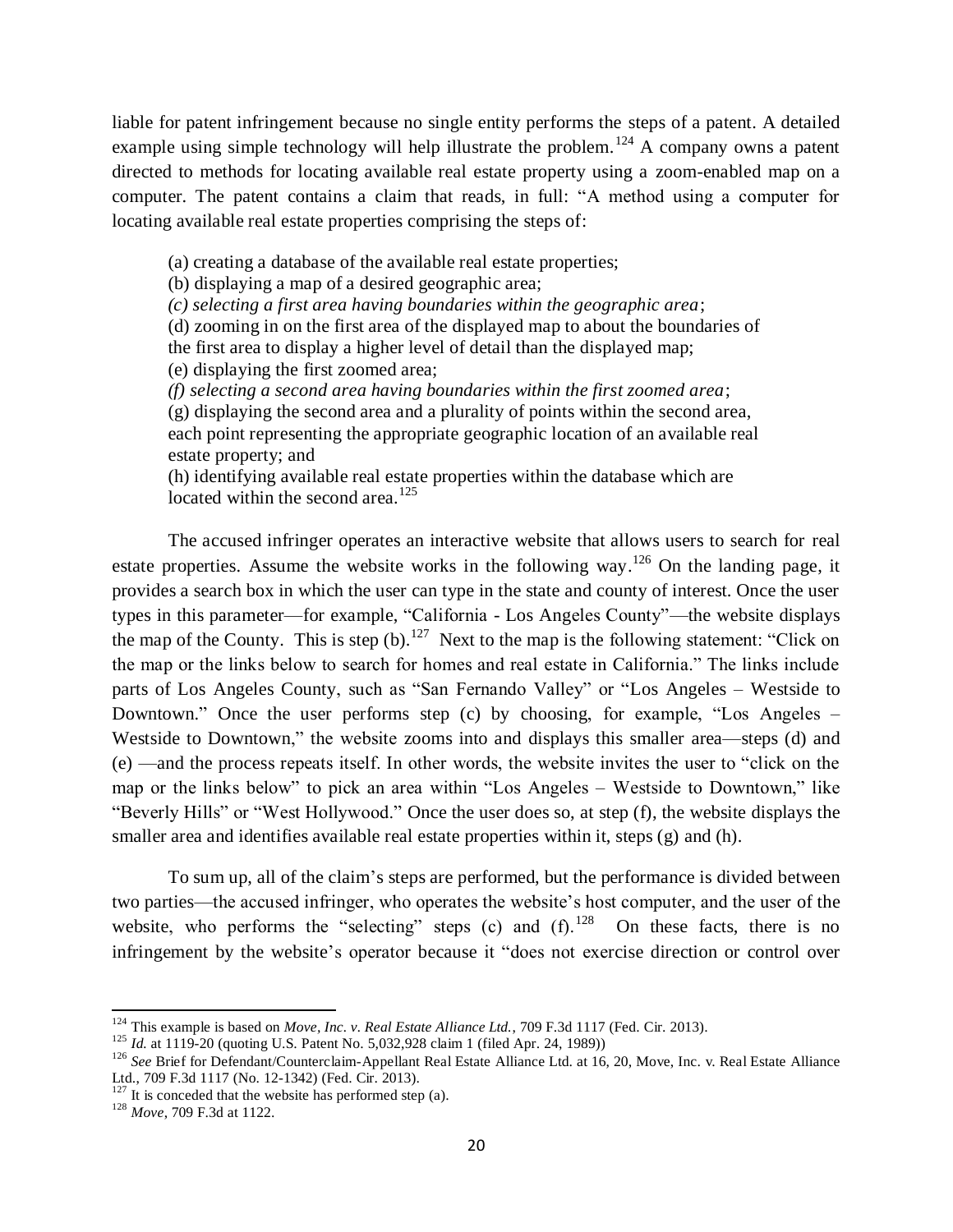users of its websites,"<sup>129</sup> which is the applicable legal standard for this scenario. The operator escapes liability even though it has supplied a website that is configured specifically to perform the steps of the claimed method and instructs its users to perform the only two steps that the website itself does not perform. Of course, the website has no control over the users, and they have no obligation to do the selecting. For example, the hypothetical (and unlikely) users who are only interested in using the website to learn what areas Los Angeles County is divided into don't need to "click on the map or the links below" to find available houses for sale. But those who came to the website to find available real estate properties in their area of interest—for example, Beverly Hills—would do well to click through until they reach "Beverly Hills" within "Los Angeles – Westside to Downtown." That's the whole point of the website. But the customer's step does not get imputed to the manufacturer under current law, and no one can be liable for infringing the locating claim.

<span id="page-20-0"></span>This outcome, which is the product of the "control or direction"<sup>130</sup> gloss on the singleentity rule, has been called as a "loophole" in patent law that renders some interactive Internet patents, and others, wholly without value.<sup>131</sup> Some commentators have criticized the result on economic and policy grounds, and others have argued that the rule might harm innovation in areas beyond Internet-related patents. The contrary view is that divided infringement problems are of the patentees' own making and can be fixed with careful claim drafting.<sup>132</sup> In addition, it has been argued that the rigorous enforcement of the single-entity rule ensures that the notice function of patents is fulfilled.<sup>133</sup> The rule remains highly controversial and produces a result that is questionable at best. Indeed, it is not unusual for law to impose liability when the elements of a crime or a tort are split—consider, for example, innocent instrumentality cases where one party has the criminal mens rea and another, an unwitting innocent, performs the actus reus.<sup>134</sup> Yet patent law cases hold that, even in cases where an actor provides an instrumentality to another and intends for it to be used a certain way, the second person's act is not attributable to the first unless the second person is somehow obligated to perform it.

## <span id="page-20-1"></span>E. Direct infringement and its discontents

This Subpart completes the discussion of the trinity of patent law's problematic doctrines. Direct infringement, which is the fundamental form of patent infringement liability, has also come under criticism of late. The particular problem with direct infringement, somewhat oddly perhaps, has to do with the very existence of lawsuits against direct infringers. Perhaps the best

<sup>129</sup> *Id.* at 1122-23.

<sup>&</sup>lt;sup>130</sup> The phrasing is confusing. "Direction" here does not mean following directions but rather acting under someone's direction. *See supra* note [21](#page-4-0) and accompanying text.

<sup>&</sup>lt;sup>131</sup> See supra not[e 26](#page-5-0) and accompanying text.

<sup>132</sup> *See, e.g.*, Lemley, *supra* note \_.

<sup>&</sup>lt;sup>133</sup> Brief of Amicus Curiae Electronic Frontier Foundation in Support of Petitioner, Limelight Networks, Inc. v. Akamai Techs., Inc., 134 S. Ct. 2111 (2014), 2014 WL 880930, at 3-4.

<sup>134</sup> *See* Kadish, *supra* note \_, at 370. *See generally* Robinson, *Imputed Criminal Liability*, *supra* note \_ (discussing doctrines of imputation of elements of crimes).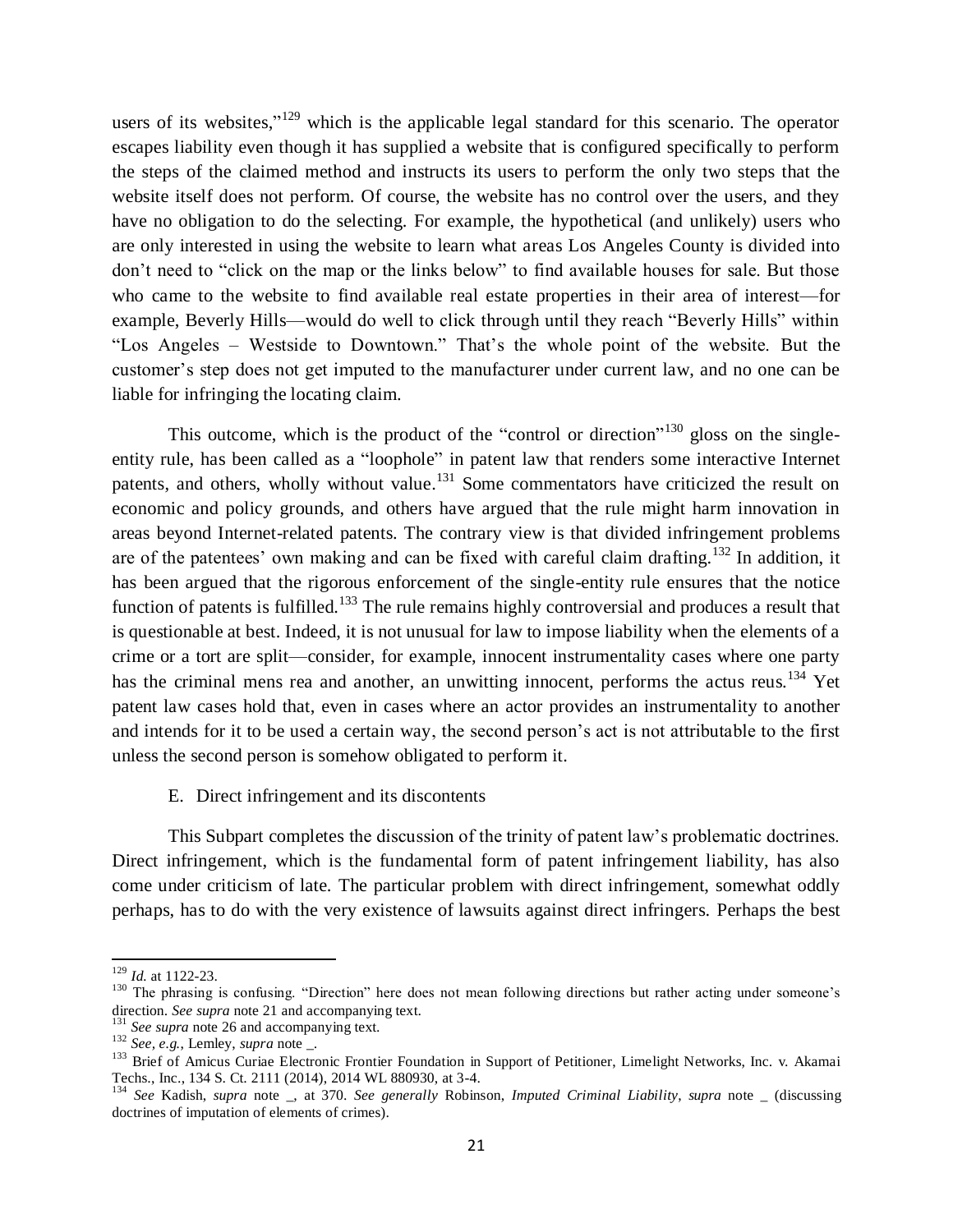way to summarize the perceived problem is to quote from a statement by the Electronic Frontier Foundation:

These trolls go after consumers who use widely available products to conduct their businesses efficiently and effectively. Most, if not all, did not develop, manufacture, or sell the allegedly infringing technology. Most, if not all, had no idea that any patent existed that might prohibit how they use those products.

<span id="page-21-1"></span>Take for instance Innovatio, the troll who targets those who provide access to Wi-Fi networks in public spaces, like coffee shops and hotels. There's Lodsys, who targets app developers for using technologies to perform in-app upgrades—a feature that companies like Apple and Google provide to those developers.<sup>135</sup>

As the quote indicates, critics see it as somehow deeply unfair that those who are alleged to have actually performed the patent claims must deal with accusations of infringement. The rhetoric in some quarters has reached feverish proportions, with patentees who are simply exercising statutory rights being accused of extortion, racketeering, or worse (but query if onerous requirements for indirect liability have something to do with this trend). It is difficult to imagine a situation in which there is such moral outrage when a there is a suit against someone who actually performed the offending act, though some do come to mind.<sup>136</sup> Consider, for example, the following scenario, based on Charles Dickens' novel *Oliver Twist*. <sup>137</sup> In that novel, an unsavory character named Fagin recruits children and trains them to be pickpockets, collecting the proceeds from the thefts.<sup>138</sup> It seems intuitive that the right person to sue is Fagin, not the children—even if children could be held responsible for torts<sup>139</sup> and were not judgmentproof. He, not the children, seems somehow truly responsible. He, after all, set the process that ultimately resulted in larceny into motion and the children probably didn't know any better.<sup>140</sup>

<span id="page-21-2"></span><span id="page-21-0"></span>If there is wide discontent with this basic aspect of patent law among the stakeholders and the public, it must be taken seriously. And many have, putting forward proposals such as more frequent use of stays of lawsuits against customers until the suit against the manufacturer is resolved,  $141$  compulsory joinder of manufacturers,  $142$  and even full immunity against certain end

 $\overline{\phantom{a}}$ <sup>135</sup> Electronic Frontier Foundation, https://www.eff.org/deeplinks/2013/10/six-good-things-about-innovation-act-part-fivecustomer-suit-exception; *see also* The Rackspace, http://www.rackspace.com/blog/immunize-end-users-from-patent-trolls ("'End users' are you and me: small businesses, developers, students, professionals, and other ordinary Americans who use technology in our daily lives. We didn't steal somebody's idea."); Electronic Frontier Foundation, https://www.eff.org/deeplinks/2013/05/hey-patent-trolls-pick-someone-your-own-size. *See generally* Love & Yoon, *supra* note \_; Gaia Bernstein, *The Rise of the End User in Patent Litigation*, 55 B.C. L. REV. 1443, 1448 (2014).

 $136$  To be sure, the manufacturers have at times attempted to step in to defend their customers by attempting to intervene in the lawsuits or by providing indemnification.

<sup>&</sup>lt;sup>137</sup> CHARLES DICKENS, OLIVER TWIST: OR THE PARISH BOY'S PROGRESS 81-82 (Lerner Publishing Group ed. 2015).

<sup>138</sup> *See* Peter Alldridge, *The Doctrine of Innocent Agency*, 2 CRIM. L.F. 45, 56-57 (1990); *Amici Curiae* Brief of Charles W. Adams and William Von Glahn in Support of Petitioner at 3, Stoneridge Inv. Partners, LLC v. Scientific Atlanta, Inc., 552 U.S. 148 (2008) (No. 06-43), 2007 WL 1701932, at \*3; *see also* Karshtedt, *supra* note \_, at 920.

<sup>&</sup>lt;sup>139</sup> In some jurisdictions, young children can be responsible for torts! *See* Garratt v. Dailey, 279 P.2d 1091 (Wash. 1955).

<sup>&</sup>lt;sup>140</sup> Interestingly, the entities calling for a stop to suits against end users have not questioned the stringent rules for establishing indirect liability in patent law.

<sup>141</sup> Love & Yoon, *supra* note \_; [others]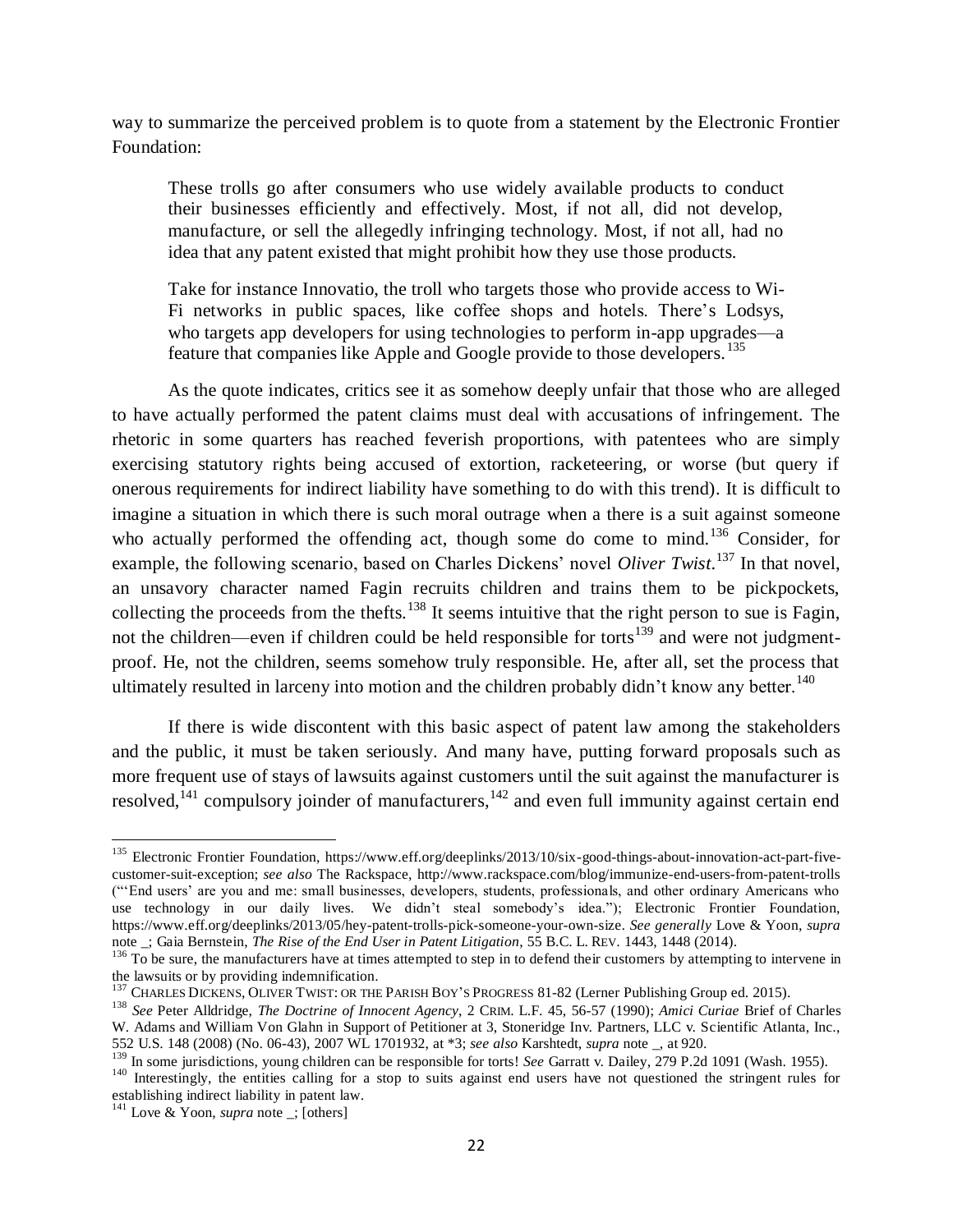users.<sup>143</sup> A more radical proposal for change is the addition of a fault element to the proof of direct infringement,<sup>144</sup> though that proposal has encountered resistance.<sup>145</sup> For example, an important recent article has argued that the strict liability nature of direct infringement facilitates information diffusion because a requirement of copying might cause researchers to avoid receiving technological information.<sup>146</sup> In addition, the strict liability nature of direct infringement allows courts to sidestep difficulties of proof involved in issues of inadvertent copying.<sup>147</sup> These arguments, however, appear to apply primary to technology developers rather than to distributors and, especially, passive users. But, at least in theory and increasingly in practice, users are exposed to patent infringement liability,  $148$  and a recent paper by Saurabh Vishnubhakat in effect proposes the recognition of a fault requirement for infringement liability for passive use of technology.<sup>149</sup>

### **III. Causal Responsibility to the Rescue**

### <span id="page-22-1"></span><span id="page-22-0"></span>A. Non-performer liability in criminal law and tort law

Patent law, at least in its modern form, appears to make sharp distinctions between performers and non-performers when establishing grounds for infringement liability. With few exceptions, performer liability is direct and non-performer liability is indirect. Not so in other areas of law, however. For various reasons, criminal law and tort law have developed doctrines imposing direct liability on non-performers, and blurred lines between performers and nonperformers (and "direct" and "derivative" forms of liability) in other ways. Consider, for example, the innocent instrumentality doctrine.<sup>150</sup> This doctrine holds directly liable for a crime a party who has used an intermediary to perform a harmful act through duress or subterfuge, or by otherwise taking advantage of the intermediary.<sup>151</sup> Paradigmatic examples of an application of this doctrine might involve direct liability for theft of someone who has forced another person to retrieve the property of a third person under threat of violence, or prompting children or

<sup>142</sup> *See, e.g.*, Edward Hsieh, Note, *Mandatory Joinder: An Indirect Method for Improving Patent Quality*, 77 S. CAL. L. REV. 683 (2004). On joinder generally, see David O. Taylor, *Patent Misjoinder*, 88 N.Y.U. L. REV. 652 (2013).

<sup>&</sup>lt;sup>143</sup> The Rackspace, http://www.rackspace.com/blog/immunize-end-users-from-patent-trolls

<sup>144</sup> *See, e.g.*, Samson Vermont, *Independent Invention as A Defense to Patent Infringement*, 105 MICH. L. REV. 475 (2006). <sup>145</sup> *See* Robert P. Merges, *A Few Kind Words for Absolute Infringement Liability in Patent Law*, *available at*  http://papers.ssrn.com/sol3/papers.cfm?abstract\_id=2464756.

 $^{146}$ *Id.* 

<sup>&</sup>lt;sup>147</sup> *Id.* This approach is similar to Mark Kelman's view that strict liability can begins to look like fault-based liability over a long enough time frame, and that the "strict liability" nature of the crime in effect functions as a conclusive presumption of fault for certain types of crimes. *See* Mark A. Kelman, *Strict Liability*: *An Unorthodox View*, *in* 4 ENCYCLOPEDIA OF CRIME AND JUSTICE 1612 (Sanford H. Kadish ed. 1983); *see also* Mark Kelman, *Interpretive Construction in the Substantive Criminal Law*, 33 STAN. L. REV. 591 (1981).

<sup>148</sup> Roger D. Blair & Thomas F. Cotter, *An Economic Analysis of Seller and User Liability in Intellectual Property Law*, 68 U. CIN. L. REV. 1, 3 (1999).

<sup>149</sup> *See* Vishnubhakat, *supra* note \_.

<sup>150</sup> *See, e.g.*, Bailey v. Commonwealth, 329 S.E.2d 37, 40 (Va. 1985) ("[O]ne who effects a criminal act through an innocent or unwitting agent is a principal in the first degree."). <sup>151</sup> *Id.*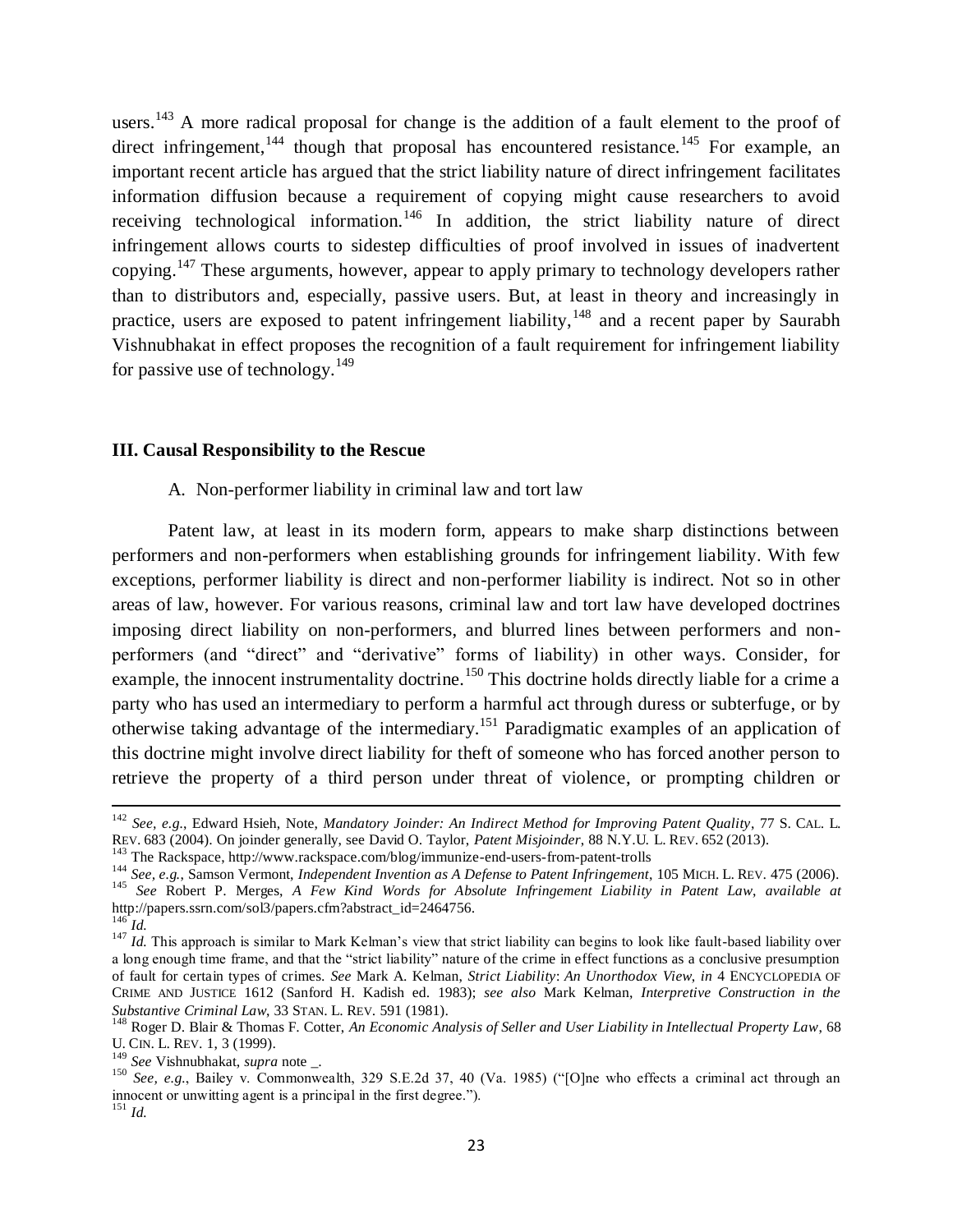incapacitated adults to perform certain acts, but there are other instances where it is thought to apply.<sup>152</sup> For example, Professor Kadish discusses an example in which criminal liability is imposed on a poisoner who asks an innocent person to deliver a tainted drink to the intended victim. 153

The innocent instrumentality doctrine is a legal invention born out of necessity. The rigid rule that non-performer liability can only be indirect, or derivative upon, <sup>154</sup> the liability of the performer leads to an unsatisfying result in the poisoning case. The deliverer of the drink cannot be liable for the harm caused to the poisoned victim for he or she is without the necessary mens rea for the crime. And if the law were to stick to the rigid distinction between performers and non-performers, the person who made the poisoned concoction and gave it to the intermediary cannot be liable either because there is no underlying crime by the performer upon which to derive the performer's liability.<sup>155</sup> To be sure, at common law non-performer liability in criminal law has generally been grounded in accomplice liability—that is, liability that is formally dependent upon the primary liability of the performer-principal.<sup>156</sup> But the innocent instrumentality doctrine illustrates that the criminal law does not always follows rigid rule that non-performer liability can only be derivative. Indeed, an early version of the federal nonperformer liability statute made this very clear, stating that "[w]hoever causes an act to be done, which if directly performed by him would be an offense against the United States *is also a principal* and punishable as such."<sup>157</sup> And although this statute's text has been modified, <sup>158</sup> this section is still titled "Principals" and still thought to give rise to so-called causal imputation of acts of another to a non-performing party, who becomes liable as a principal based on this theory.<sup>159</sup> Similarly, direct non-performer liability appears in tort law,<sup>160</sup> and it exists side-byside with indirect non-performer liability.<sup>161</sup>

<sup>152</sup> Kadish, *supra* note \_, at

<sup>153</sup> *Id.*

<sup>&</sup>lt;sup>154</sup> Lanham, *supra* note , at 493 ("[T]here comes a point at which the causal link between A's action and V's death is so strong that it would be scandalous to acquit A by insisting on an accessorial approach.").

<sup>&</sup>lt;sup>155</sup> *Id.* The patent law arguably sanctions some bizarre results by insisting in all cases that there should be a performer liable for infringement before a non-performer can be liable. *See* Limelight Networks, Inc. v. Akamai Techs., Inc., 134 S. Ct. 2111, 2117 (2014).

 $156$  As we will see infra, however, the criminal law has moved away from the formalistic distinction between "principal" and "accomplice"—though the question of mens rea for non-performer liability remains extremely important. *See* Baruch Weiss, *What Were They Thinking?: The Mental States of the Aider and Abettor and the Causer Under Federal Law*, 70 FORDHAM L. REV. 1341 (2002).

<sup>18</sup> U.S.C. § 2(b) (1948).

<sup>&</sup>lt;sup>158</sup> 18 U.S.C. § 2(b) (2012) ("Whoever willfully causes an act to be done which if directly performed by him or another would be an offense against the United States, is punishable as a principal.").

<sup>159</sup> Lanham, *supra* note \_, at 503; *cf.* Akamai Techs., Inc. v. Limelight Networks, 692 F.3d 1301, 1345 (Fed. Cir. 2012) (en banc) (Linn, J., dissenting), *rev'd*, 134 S. Ct. 2111 (2014) (discussing "causation" liability under § 2(b)).

<sup>160</sup> DAVIES, *supra* note \_, at 181-82; *cf. Akamai*, 692 F.3d at 1311-12 (per curiam) (discussing causation concepts in the patent infringement context).

<sup>161</sup> *See, e.g.*, Bigio v. Coca-Cola Co., 675 F.3d 163, 171–72 (2d Cir. 2012) (labeling non-performer liability as "secondary"); Halberstam v. Welch, 705 F.2d 472, 476 (D.C. Cir. 1983) (using the "secondary defendant"/ "primary wrongdoer" nomenclature); see also RESTATEMENT (SECOND) OF TORTS § 876 (1965); *id.* § 877. Interestingly, these sections of the *Restatement* do not label the liability as derivative, so derivative liability is likely intended.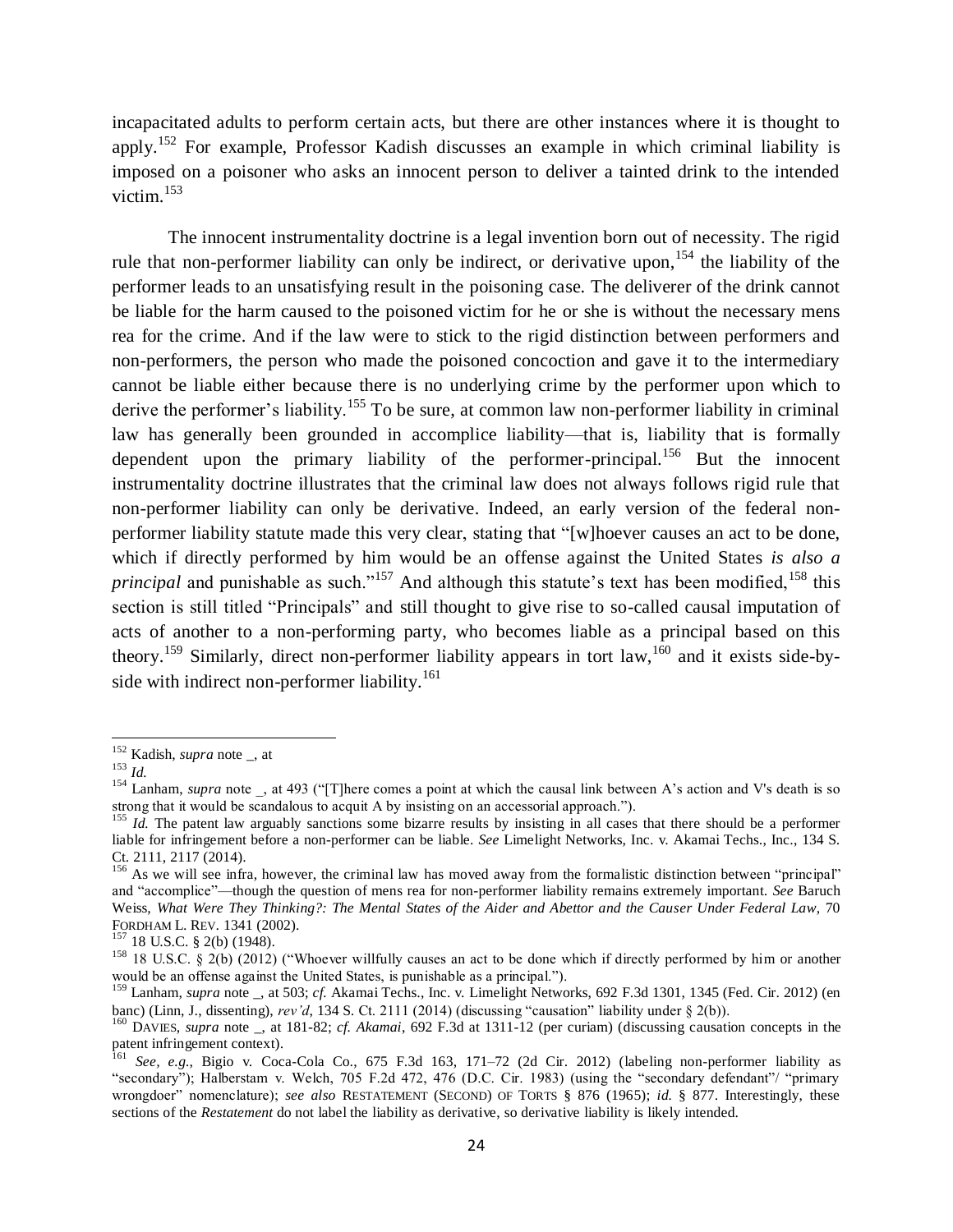Interestingly enough, tort law generally does not seem to rely heavily on the direct/derivative distinction when assigning liability to performers versus non-performers.<sup>162</sup> For example, the *Restatement Second of Torts* Section 158, a section that deals with intrusions to land and so provides perhaps the closest tort law analogy to patent infringement, states as follows: "[O]ne is subject to liability to another for trespass, irrespective of whether he thereby causes harm to any legally protected interest of the other, if he intentionally . . . enters land in the possession of the other, or causes a thing or a third person to do so."<sup>163</sup> Remarkably, this section treats the actual performer of the intrusion—"a third person"—as equivalent to an inanimate object—"a thing." In either the third person or the thing scenario, the effect of this provision is to make the causer of the intrusion by the third person or thing liable as though the causer himself or herself had intruded, and the performer/non-performer distinction is without great significance. And notably, a comment to this section makes very clear that duress or a legal obligation is not required in order to conclude that the defendant has caused a third party to enter the land:

If, by any act of his, the actor intentionally causes a third person to enter land, he is as fully liable as though he himself enters. Thus, if the actor has commanded *or requested* a third person to enter land in the possession of another, the actor is responsible for the third person's entry if it be a trespass. *This is an application of the general principle that one who intentionally causes another to do an act is under the same liability as though he himself does the act in question.* So too, one who by physical duress causes a third person to go upon the land of another or who carries the third person there against his will is liable as a trespasser, although the third person may not be liable.<sup>164</sup>

And even though other sections of the *Restatement*, such as Section 877, describe direction of the tortious conduct of another as a source of liability that is apparently distinct from direct liability—however "direct liability" is to be understood—tort cases rarely focus on the direct/derivative distinction. Instead, tort law seems to rely on the general term "joint tortfeasors" to describe performers and non-performers that are liable for the same tort<sup>165</sup>—an umbrella term that was also used in early patent cases to describe what we know think of as direct and indirect infringers.<sup>166</sup> Thus, tort law often treats performers and non-performers simply as tortfeasors without making sharp distinctions between those who, so to speak, make direct contact with the

<sup>&</sup>lt;sup>162</sup> Securities law has been an odd and interesting exception. [Elaborate]

<sup>&</sup>lt;sup>163</sup> RESTATEMENT (SECOND) OF TORTS § 158. "Intentionally" here is used not in the sense "not accidental," but as product of a deliberate act. No awareness of any illegality is required, however. See *id.* § 166; *see also* CANE, *supra* note \_, at 32. [Double check this]

<sup>&</sup>lt;sup>164</sup> RESTATEMENT (SECOND) OF TORTS § 158 comment j.

<sup>&</sup>lt;sup>165</sup> Relevant to patent law, such a category of tortfeasors would be labeled "joint independent tortfeasors" who cause an indivisible injury, rather than tortfeasors acting in concert. *See* William Prosser, *Joint Torts and Several Liability*, 25 CAL. L. REV. 413, 414-15, 418-19, 424, 439 (1937).

<sup>166</sup> *See, e.g.*, Thomson-Houston Elec. Co. v. Ohio Brass Co., 80 F. 712, 721 (6th Cir. 1897); *cf.* Aro Mfg. Co. v. Convertible Top Replacement Co., 377 U.S. 476, 500 (1964) (describing a contributory infringer's relationship to a direct infringer as that of a "joint-tortfeasor"); Hewlett-Packard Co. v. Bausch & Lomb Inc., 909 F.2d 1464, 1469 (Fed. Cir. 1990) (explaining "joint tortfeasance" theory of inducement of infringement).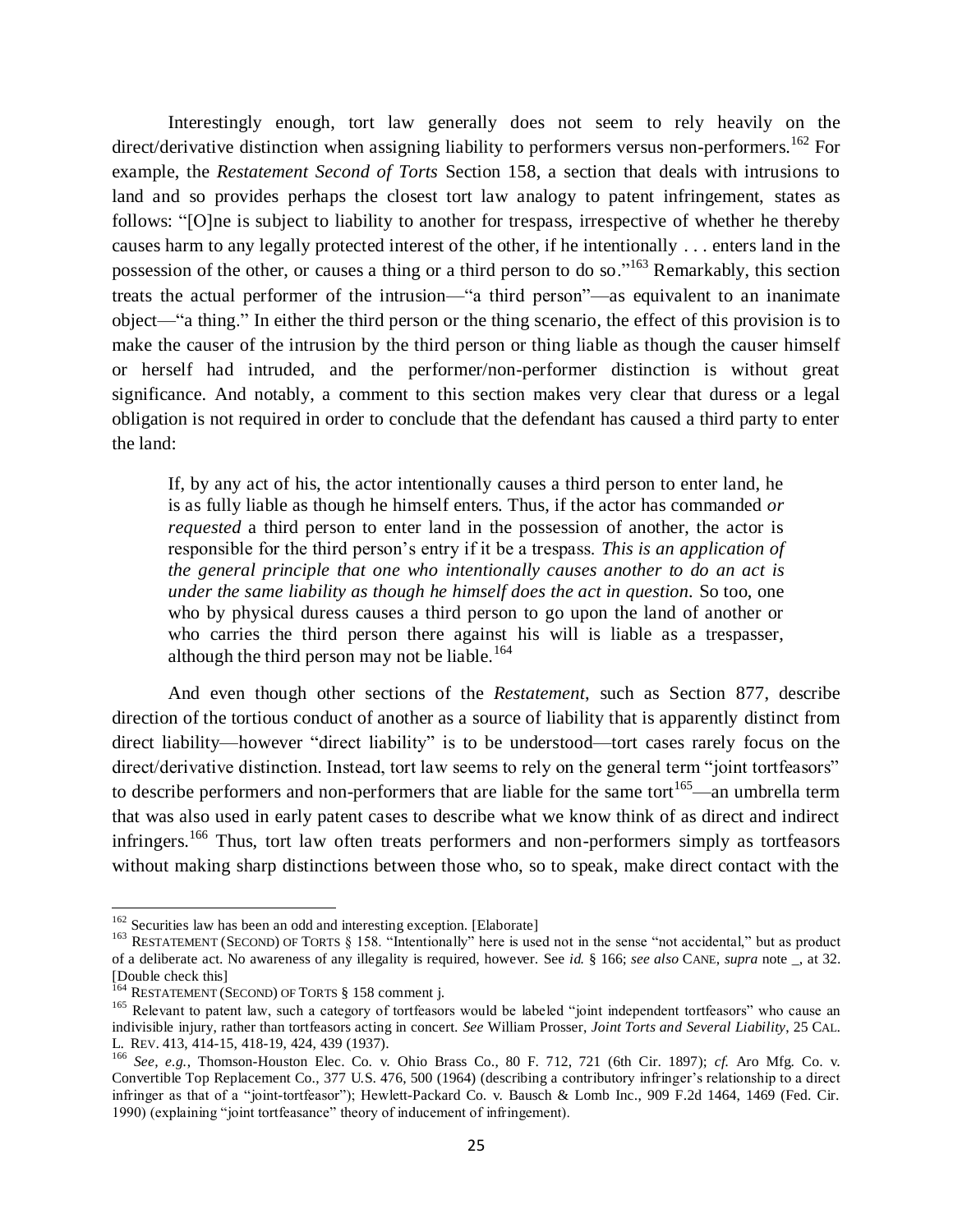victim versus those who bring this contact about through another or participate in the commission of the tort in other ways. Although the last few years have seen something of a renaissance of the concept of "civil aiding and abetting,"  $167$  the remains a great deal of conceptual disagreement as to whether such liability is to be styled as "direct" or "derivative." <sup>168</sup> And for what it is worth, leading torts casebooks devote little to no space to "secondary," "derivative," or "indirect" liability.<sup>169</sup>

Related observations can be made about criminal cases. Indeed, the modern trend is to eliminate the old common law rule that labels non-performer liability "accomplice liability" that is analytically different from the liability of the principal.<sup>170</sup> The approach in the state of Washington is instructive. The Washington Supreme Court discussed "the emptiness of any distinction between principal and accomplice liability" and noted that "a verdict may be sustained upon evidence that the defendant participated as an aider and abettor, even though he was not expressly accused of aiding and abetting and even though he was the only person charged in the information."<sup>171</sup> In other words, once is charged with a crime, one is on notice that both "primary" and "secondary" liability is on the table—for principal and accomplice liability are not viewed as "alternative means."<sup>172</sup> Nor is jury unanimity with respect to whether the accused is a principal or an accomplice required.<sup>173</sup> Specifically, "jurors are not required to determine which participant acted as a principal and which acted as an accomplice" and "need only conclude unanimously that both the principal(s) and the accomplices(s) participated in the crime, but need not be unanimous as to the manner of that participation."<sup>174</sup> This general approach is reflected a federal statute—which resembles the Patent Act's Section 271(b) —that treats both "aiders and abettors" of crimes and "causers" of the actus reus element of a crime as

<span id="page-25-0"></span><sup>167</sup> Eugene J. Schiltz, *Civil Liability for Aiding and Abetting: Should Lawyers Be "Privileged" To Assist Their Clients' Wrongdoing?*, 29 PACE L. REV. 75, 76–85 (2008) (discussing the "flood of civil aiding and abetting cases in the last quarter century").

<sup>&</sup>lt;sup>168</sup> *Id.* ("[T] there is considerable disagreement as to whether substantial assistance and civil conspiracy are torts in and of themselves or just forms of vicarious liability.") (citations omitted).

 $^{169}$  [Cite]

<sup>170</sup> *See* Weiss, *supra* note \_, at 1355-56 (2002) ("[I]t was Congress's intent to eliminate the archaic, common-law distinctions between the aider and abettor and the principal, to eliminate the need to determine whether the defendant under consideration had acted as a principal or an aider and abettor, and in general, to make it easier to convict the aider and abettor. In conformity with that legislative agenda, in numerous contexts, the courts have routinely treated the principal and the aider and abettor as equivalent—even interchangeable."); *see also* Louis Westerfield, *The* Mens Rea *Requirement of Accomplice Liability in American Criminal Law—Knowledge or Intent*, 51 MISS. L.J. 155, 156 (1980) ("Strict adherence to this [accomplice-principal] scheme of classification gave rise to technical rules of jurisdiction and procedure that often allowed an accomplice to go free despite overwhelming evidence of guilt.").

 $171$  State v. McDonald, 981 P.2d 443,  $448$  (Wash. 1999) (citations omitted).

<sup>172</sup> *Id.* This approach is followed in federal cases. *See, e.g.*, United States v. Michaels, 796 F.2d 1112, 1118 (9th Cir. 1986); United States v. Maselli, 534 F. 2d 1197, 1200 (6th Cir. 1976) ("18 U.S.C. § 2 is embodied in every federal indictment."); United States v. Lester, 363 F.2d 68, 72-75 (6th Cir. 1966). Query whether a patent owner who forgets to include a § 271(b) theory in the complaint could pursue a 271(b) infringement theory at trial. My guess is that the owner's lawyer will get laughed out of court. *Cf. In re* Bill of Lading Transmission & Processing Sys. Patent Litig., 681 F.3d 1323 (Fed. Cir. 2012).

 $^{173}$  State v. Hoffman, 804 P.2d 577, 606 (Wash. 1991) ("[I]t is not necessary that jurors be unanimous as to the manner of an accomplice's and a principal's participation as long as all agree that they did participate in the crime.").

<sup>174</sup> State v. Haack, 958 P.2d 1001, 1004 (Wash. App. 1997).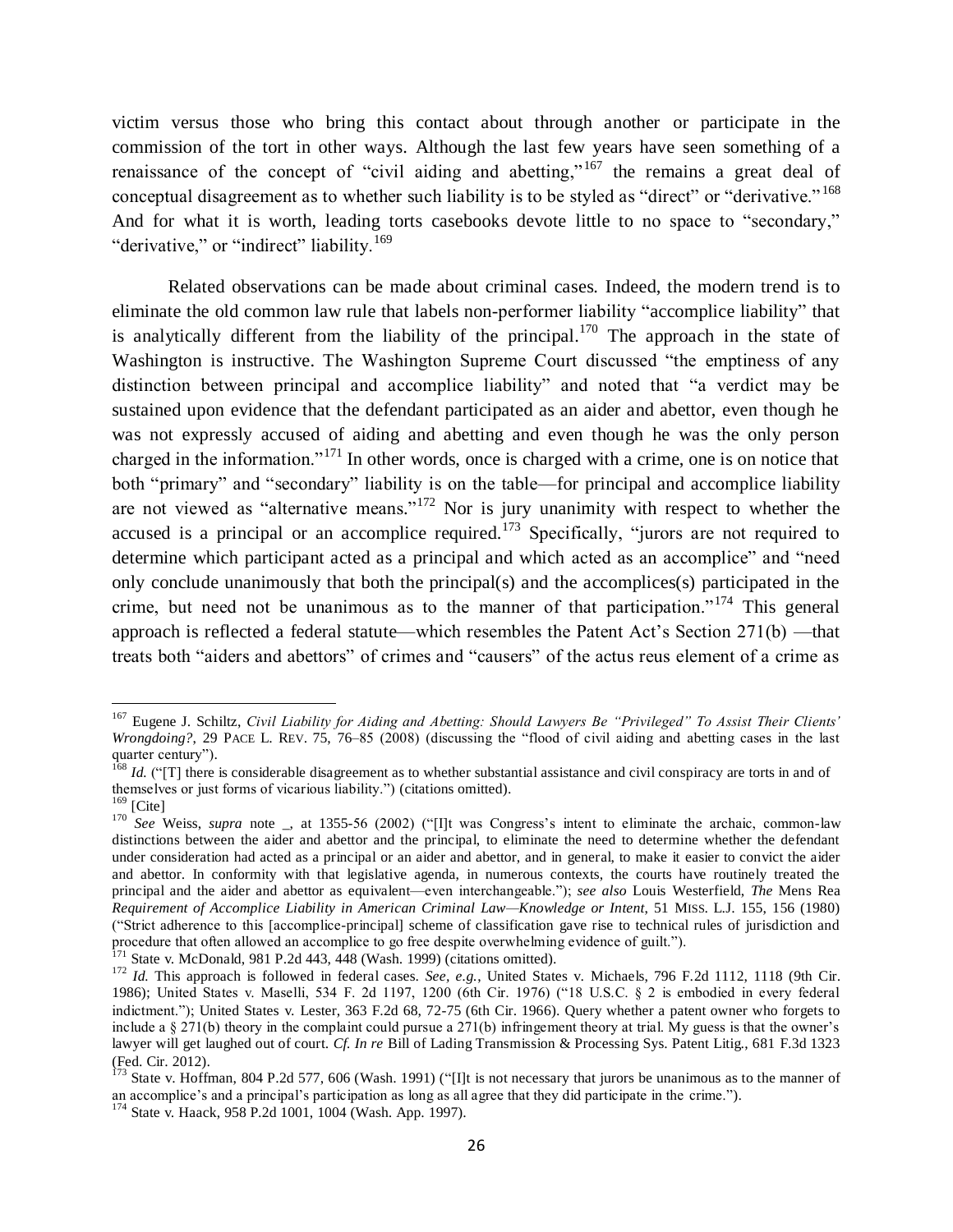principals.<sup>175</sup> And federal criminal case law is clear on the elimination of the accompliceprincipal distinction.<sup>176</sup> To be sure, the non-performer must have a close causal connection to the crime to be convicted (and have the appropriate mens rea), but the statute makes it clear that nonperformers, like performers, can be principles in circumstances beyond those where the nonperformer and performer are "joint-venturer" co-participants in a crime.

One interesting corollary of the modern approach is that "the law of accomplice liability allows the jury to reach a conviction by splitting the elements of [a crime] between accomplices."<sup>177</sup> The state need only prove "to the satisfaction to all the jurors that at least one of the participants had the requisite intent and at least one but not necessarily the same participant committed the criminal act." What is the justification for this rule? As the Washington Supreme Court explained, "it would be absurd to absolve multiple assassins of guilt, simply because death cannot be attributed to a single individual's actions."<sup>178</sup> The statute providing the grounds for liability for a crime "committed by the conduct of another person" does not require that the other person commit that crime—one can get convicted even when "he or she causes an innocent or irresponsible person to engage in such conduct," or as an accomplice.<sup>179</sup> In its structure and purpose, this statute resembles both the federal criminal non-performer liability statute.<sup>180</sup>

The criminal and tort law cases can teach us a few basic lessons about non-performer liability. The first is that when courts impose liability on the party they call "a principal," they may be referring to a performer or a non-performer and they often refuse to draw sharp distinctions between the two. The second lesson is that, even in situations where courts do pay attention to the accomplice-principal distinction, the recognition of formally indirect (e.g., "accomplice") liability for non-performers does not generally preempt the possibility of direct liability for non-performers under certain circumstances. The innocent instrumentality doctrine and others permit fact-finders to impute to the non-performer the actus reus of a crime or a tort performed by another even in jurisdictions that draw sharp lines between principals and accomplices. The overarching lesson is that courts in criminal and tort law cases often don't attach talismanic significance to whether the entity accused of committing a crime or a tort is a performer or a non-performer. A tortfeasor is a tortfeasor, and a criminal is a criminal—so long as the accused person participates sufficiently in the offense and has the mens rea required for liability.

B. Causal underpinnings of direct non-performer liability

l

 $175$  18 U.S.C. § 2 (2012).

<sup>&</sup>lt;sup>176</sup> United States v. Standefer, 447 U.S. 10, 17-18 (1980).

 $177$  State v. Walker, 341 P.3d 976, 987 (Wash. 2015). To be sure, the perpetrators in Walker were acting in a concerted fashion rather than independently, but the case doesn't seem to turn on this fact. *But cf. id.*at 988 ("Walker concedes that splitting the elements makes sense when there is evidence that both participants acted as principals. Such evidence was presented here, and the instructions were proper.").

 $178$  McDonald, 981 P.2d at 450 (citations omitted).

<sup>&</sup>lt;sup>179</sup> Washington Criminal Code § RCW 9A.08.020. [See also Lenzi v. Miller?]

<sup>&</sup>lt;sup>180</sup> [Argue that the patent statute is similar? More support for this or omit and reference later discussion. The federal statute discusses inducement, but that concept seems to incorporate both causing and aiding and abetting.]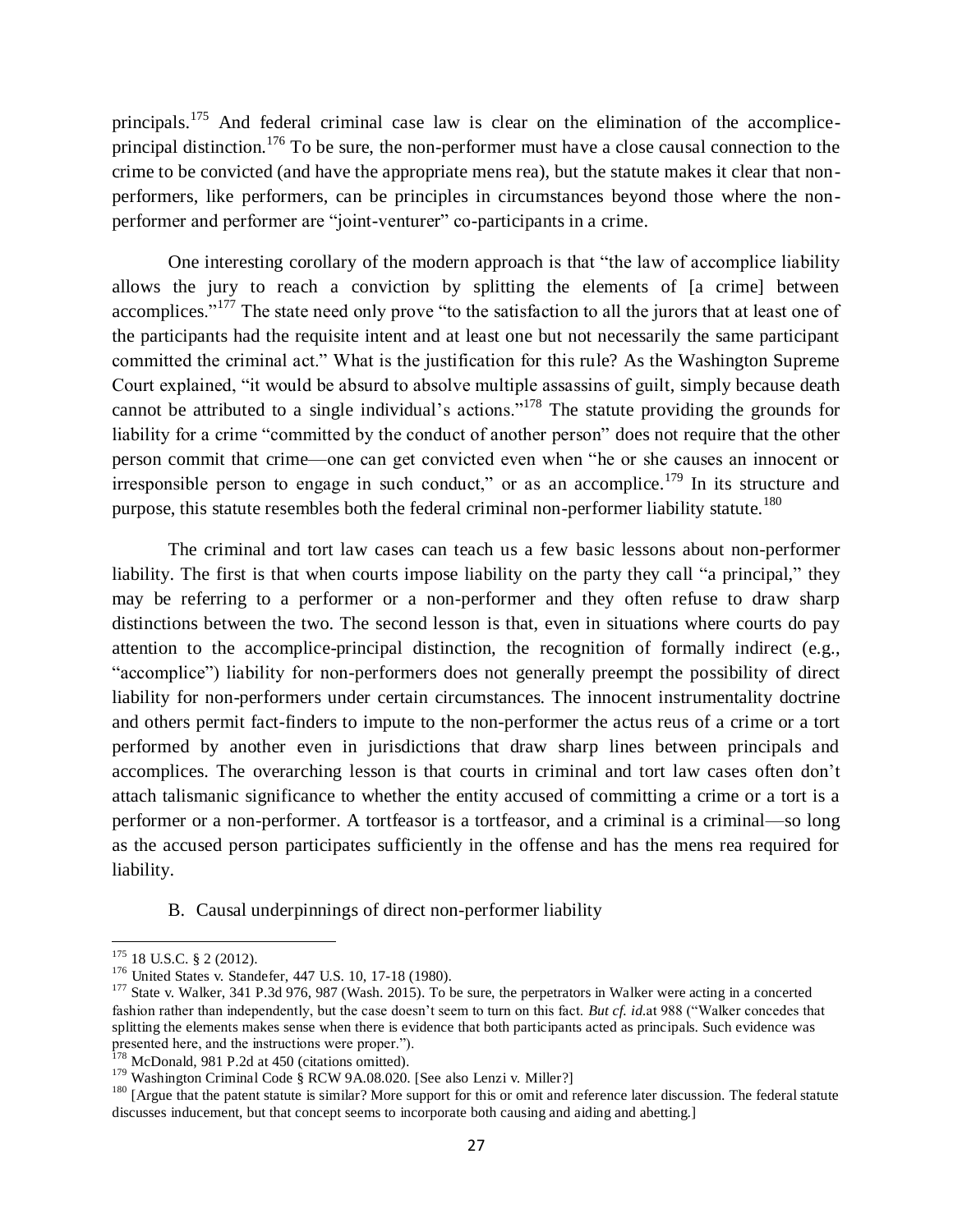### <span id="page-27-0"></span>1. Degrees of causal influence of non-performers

On what grounds can a non-performer be held directly liable? What theories justify the common law innocent instrumentality doctrine, the federal statutory language that the "causer" is chargeable as a principal, and the *Restatement of Torts* language that equates third parties with inanimate objects for the purpose of establishing liability for trespass? The theory of nonperformer direct liability begins with the recognition that there are many ways in which a nonperformer can be involved in a crime or a tort. In some cases, on one end of the spectrum of actionable non-performer involvement, the non-performer provides aid to an actor who is committed to carrying out a crime or a tort. The non-performer's involvement, to be sure, facilitates the commission of the performer's harmful acts in some way, perhaps through encouragement or even material support. But the non-performer is not absolved of liability even where the harm would have eventuated without his involvement. For this reason, some criminal law theorists have characterized accomplice liability as "noncausal" for this reason.<sup>181</sup> Although the non-performer contributed in some way to commission of the crime, it can hardly be said that the non-performer "caused" the harm if the performer would have likely committed the crime no matter what.<sup>182</sup> The strength of causal link to the acts of the performer might have important implications for how the law should treat the non-performer. As explained by Joshua Dressler, "moral intuition suggests that not all accomplices are alike." Dressler argues that, while we might want to treat noncausal accomplices somewhat more leniently than we do now, "[l]eniency toward accomplices causally tied to the wrongdoing, or actually in control of the events that transpire, seems counter-intuitive."<sup>183</sup>

For a concrete example of noncausal non-performer liability, consider the classic case of *State ex rel. Martin v. Tally*, in which the Supreme Court of Alabama allowed a murder case to proceed to trial on an aiding-and-abetting theory.<sup>184</sup> Tally, a judge, learned that a telegram had been sent to the victim, one Ross, warning him that the Skelton brothers (who were related to Tally) are intending to kill Ross. Tally then had a subsequent telegram sent to the telegraph operator, a friend of Tally's who also happened to be the mayor of the town where Ross ended up as he fled from the Skeltons. Tally's telegram said: "Do not let the party warned get away.

<sup>181</sup> See, e.g., Joshua Dressler, *Reassessing the Theoretical Underpinnings of Accomplice Liability: New Solutions to an Old Problem*, 37 HASTINGS L.J. 91, 120, 124-26 (1986); *see also* Mark Bartholomew, *Cops, Robbers, and Search Engines: The Questionable Role of Criminal Law in Contributory Infringement Doctrine*, 2009 BYU L. REV. 783, 840-42; Husak, *supra* note \_, at 60-62 (arguing that holding minor accomplices and principals equally liable violates the principle of fair labeling). Dressler's "noncausal" characterization has been contested. *See* Michael S. Moore, *Causing, Aiding, and the Superfluity of Accomplice Liability*, 156 U. PA. L. REV. 395, 402-20 (2007).

 $182^{\circ}$  *Cf.* Bartholomew, *supra* note , at 840 ("An objection might be made that a causation standard for contributory liability's material contribution requirement would exempt some parties that we intuitively believe should be liable. One can envision a scenario where the defendant tries to encourage the direct infringer's illegal activity, but the direct infringer misses the defendant's cues or already has its mind made up and does not need any additional egging on to commit the act of infringement. The defendant might argue in such a situation that its relationship to the ultimate act of infringement is in no way causal, and, therefore, it has not made a material contribution.").<br><sup>183</sup> Dreashes

Dressler, *supra* note \_, at 118-19.

<sup>184 15</sup> So. 722 (Ala. 1894).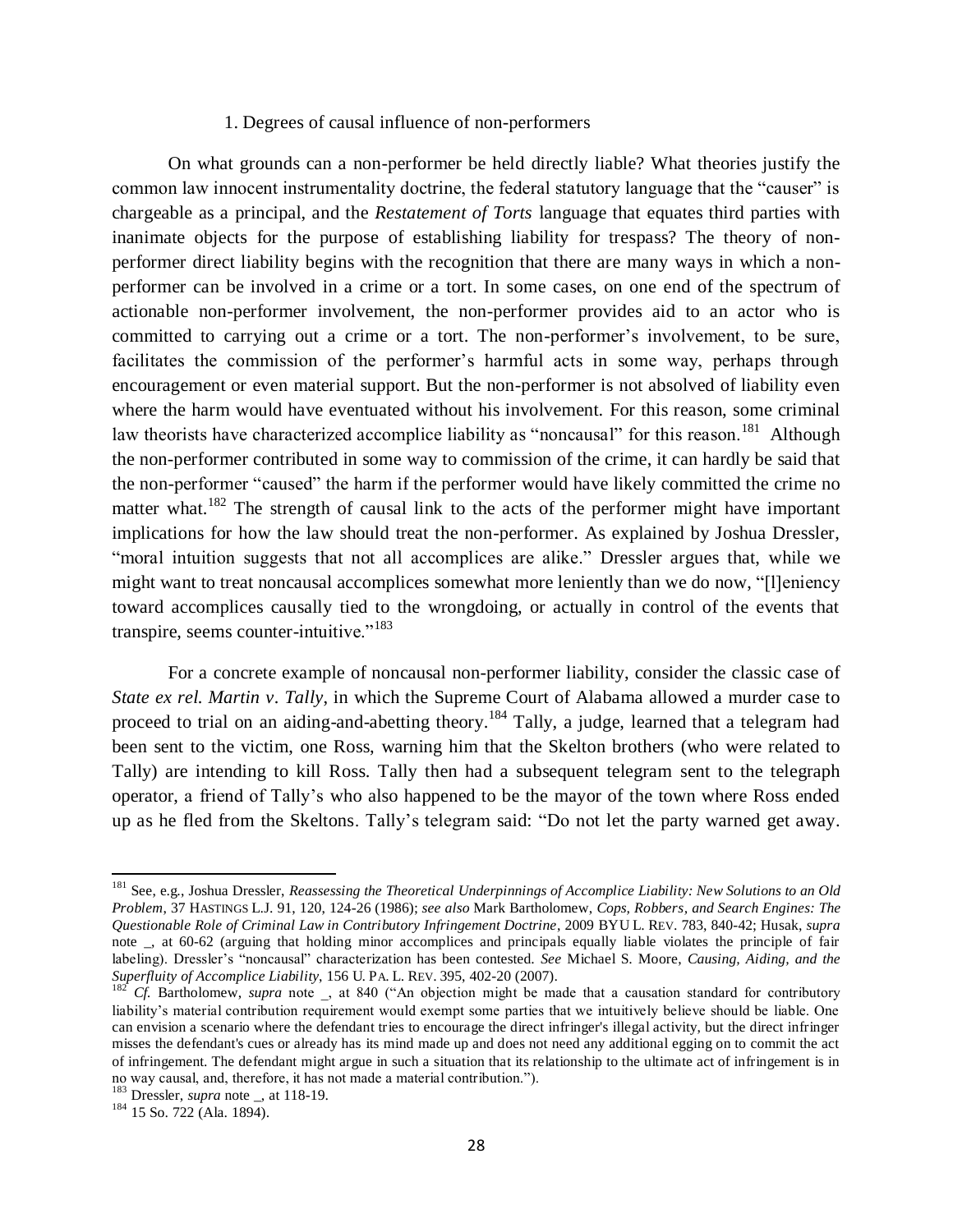Say nothing."<sup>185</sup> This message apparently caused a delay in the delivery of the warning telegram to Ross, who was killed by the Skeltons in due course. On appeal, Tally argued that Ross would have been murdered whether or not he would have received the warning telegram in a timely manner. In other words, as the court framed it, the question was whether it is "essential to [Tally's] guilt that his act [of interfering with the warning telegram] should have contributed to the effectuation of [the Skeltons'] design—to the death of Ross?"<sup>186</sup> The court answered the question as follows: "The assistance given . . . need not contribute to the criminal result in the sense that but for it the result would not have ensued. It is quite sufficient if it facilitated a result that would have transpired without it."<sup>187</sup> The court further explained:

<span id="page-28-0"></span>It is quite enough if the aid merely rendered it easier for the principal actor to accomplish the end intended by him and the aider and abettor, though in all human probability the end would have been attained without it. If the aid in homicide can be shown to have put the deceased at a disadvantage, to have deprived him of a single chance of life which but for it he would have had, he who furnishes such aid is guilty, though it cannot be known or shown that the dead man, in the absence thereof, would have availed himself of that chance  $\dots$ <sup>188</sup>

This form of liability, then, can be described an example of liability without causation<sup>189</sup> because responsibility is imposed on a defendant even where the defendant's role was not essential in occasioning the harm. Although the debate over the propriety of this sort of liability is beyond the scope of this article, suffice it to say that this feature of the law has troubled criminal law scholars and prompted calls for reform.<sup>190</sup> For example, Joshua Dressler has proposed different

 $\overline{a}$ <sup>185</sup> *Id.* at 734.

 $186$  *Id.* at 732.

 $187$  *Id.* at 738.

<sup>188</sup> *Id.* at 738-39. Modern approach is the same. *See, e.g.*, State v. Carothers, 525 P.2d 731, 736 (Wash. 1974) ("The legislature has said that anyone who participates in the commission of a crime is guilty of the crime and should be charged as a principal, regardless of the degree or nature of his participation. Whether he holds the gun, holds the victim, keeps a lookout, stands by ready to help the assailant, or aids in some other way, he is a participant."), *disapproved of on other grounds*, State v. Harris, 685 P.2d 584, 586-87 (Wash. 1984). [This is the approach that is also discussed in the casebooks.] Smith, however, provides examples of American cases that do require but-for causation between the acts of an accomplice and the harm to the victim. *See* K.J.M. Smith, *Complicity and Causation*, 1986 CRIM. L. REV. 633, 666. For an example of a but-for causation requirement for indirect liability in tort law, see Bigio v. Coca-Cola Co., 675 F.3d 163, 173 (2d Cir. 2012) (stating the elements of secondary civil liability in Georgia: "(1) through improper action or wrongful conduct and without privilege, the defendant acted to procure a breach of the primary wrongdoer's duty to the plaintiff; (2) with knowledge that the primary wrongdoer owed the plaintiff a duty, the defendant acted purposely and with malice and the intent to injure; (3) the defendant's wrongful conduct procured a breach of the primary wrongdoer's duty; and (4) *the defendant's tortious conduct proximately caused damage to the plaintiff*.") (quoting Insight Tech., Inc. v. FreightCheck, LLC, 633 S.E.2d 373, 379 (Ga. Ct. App. 2006) (emphasis added) (alterations omitted). However, "Georgia courts have used a differently-worded test for determining liability for aiding and abetting trespass: "[o]ne who procures or assists in the commission of a trespass or does any act which ordinarily induces its commission is liable therefor as the actual perpetrator." *Id.* (citing Walls v. Moreland Altobelli Accocs., Inc., 659 S.E.2d 418, 421 (Ga. 2008)).

<sup>&</sup>lt;sup>189</sup> Bartholomew, supra note \_, at 841; *see also supra* note [181](#page-27-0) and accompanying text. To be sure, the courts require at least a possibility that the accomplice's act matter to the final outcome—this is what the *Tally* court means when it refers to "a single chance of life." *Cf.* Moore, *supra* note \_, at 432-40 (discussing the notion of "chance-raising" accomplices).

<sup>190</sup> *See especially* Dressler, *supra* note \_; *see also* Husak, *supra* note \_. *Cf.* Bartholomew, *supra* note \_, at 842 (arguing that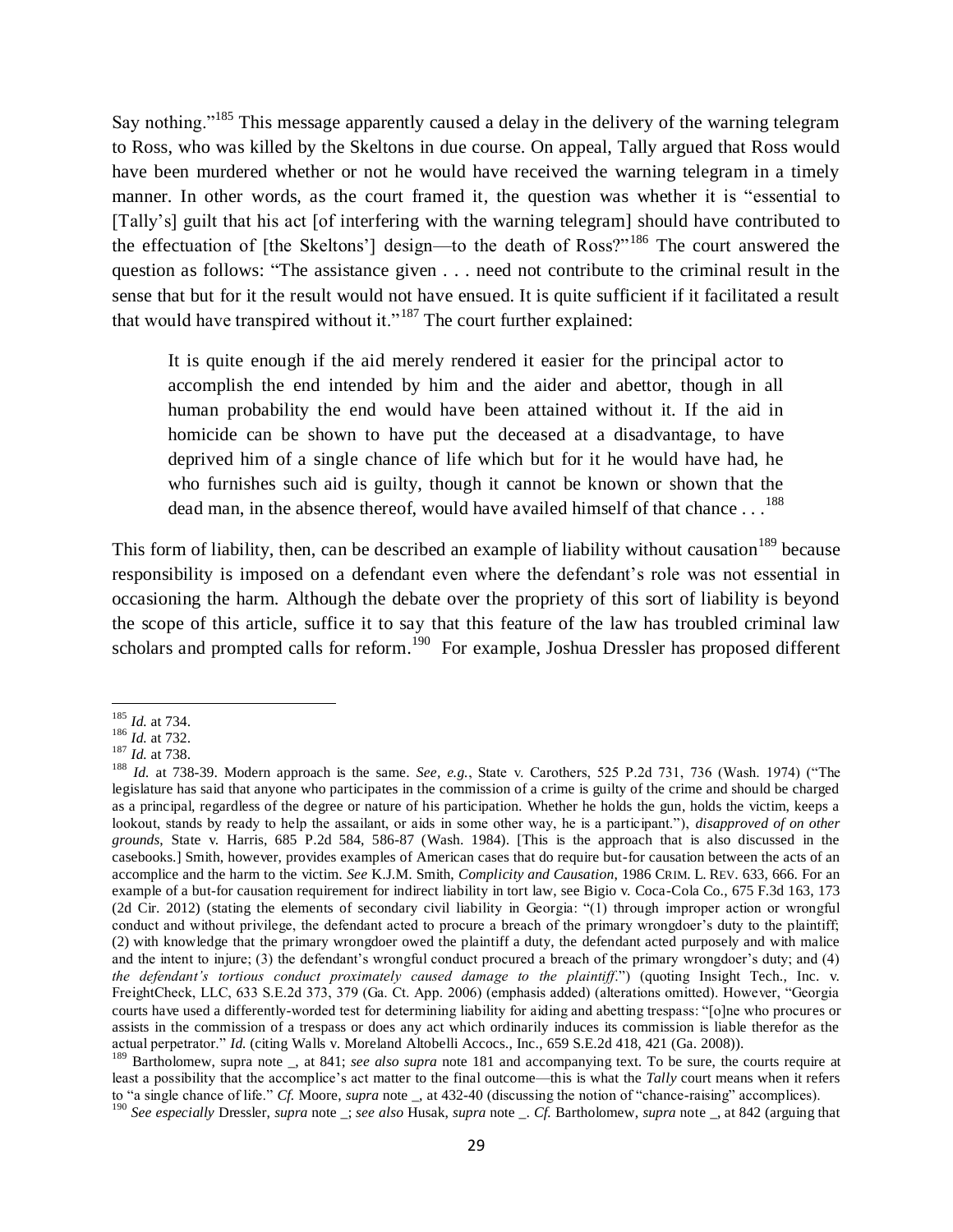degrees of punishment for "causal" versus "noncausal" accomplices.<sup>191</sup> What seems clear about accomplice liability in *Tally* (or its analog in tort  $law<sup>192</sup>$ )—is that the proper grounds for such liability is truly "aiding" the conduct that results in harm rather than "causing" such conduct.

On the other end of the spectrum from the "noncausal" non-performer participation we saw in *Tally*, one finds cases where the non-performer acts as a kind of a puppeteer, with the performer taking the role of the puppet.<sup>193</sup> These sorts of cases, already discussed at some length above, might involve the performer acting under duress from the non-performer. Here, though tempered by the philosophical question whether we can ever really cause the actions of others,  $194$ the non-performer participation can intuitively be described as "causal" without great difficulty—and it is intuitively clear that the non-performer's role is significantly greater than that of a but-for causer. Although the mechanism for carrying out an act is another person, the puppeteer can be fairly said to have caused that person's act because the performer did not really have much choice in the matter.<sup>195</sup> Even critics of accomplice liability in criminal law, like Douglas Husak, "concede that the act of one individual can be attributed to another" in this sort of a case.<sup>196</sup> Husak's intuition for why this is appropriate is that such cases involve "more than mere assistance."<sup>197</sup> In addition to the innocent instrumentality scenario, Husak identifies two others where act attribution is appropriate. One is "when the parties are related through agency" and the other is "then the parties are co-perpetrators"—i.e., joint venturers in the crime.<sup>198</sup> As I suggested above, <sup>199</sup> patent law has been willing to recognize the agency theory of attribution, and it has at least suggested that the co-perpetrator theory of attribution might be viable. But it has missed causal theories, such as those reflected in the innocent instrumentality doctrine, altogether. $200$ 

Husak's "more than mere assistance" observation is notable, for it implies a causal contribution to the performer's acts than can be contrasted with the participation of so-called

<sup>196</sup> Husak, *supra* note \_, at 57.

 $\overline{\phantom{a}}$ 

<sup>&</sup>quot;as with criminal accomplice liability, liability for inducement infringement [in copyright law] punishes people for their outward expressions of commitment to unworthy values").

<sup>191</sup> Dressler, *supra* note \_, at 137-40.

 $192$  Halberstam v. Welch, 705 F.2d 472, 476 (D.C. Cir. 1983) (discussing a case where a "court found that a student who had only aided the throwers by retrieving and handing erasers to them was still liable for the injury, because he had substantially encouraged the wrongful activity that resulted in the injury" and further held that "[i]t did not matter that the defendant may not even have given any particular aid to the boy who threw the eraser that hit the plaintiff") (citing Keel v. Hainline, 331 P.2d 397 (Okl. 1958)).

<sup>&</sup>lt;sup>193</sup> The puppet analogy goes only so far, however. The intermediary can also be a freely acting but unwitting individual. *See supra* notes [50-](#page-9-0)[51](#page-9-1) and accompanying text.

<sup>&</sup>lt;sup>194</sup> On that issue, see the following Subpart.

<sup>&</sup>lt;sup>195</sup> Consider, for example, the situation where the performer acts under duress.

<sup>197</sup> *Id.*  $\frac{198}{Id}$ .

<sup>&</sup>lt;sup>199</sup> *See supra* notes <sub>--</sub> and accompanying text.

<sup>&</sup>lt;sup>200</sup> It has been argued that causal theories and innocent agency theories are conceptually distinct, though at least "[t]here is some overlap between innocent agency and causation." Lanham, *supra* note \_, at 491 n.4. For a further exploration of the connection between innocent agency and causation, see Peter Alldridge, *Common Sense, Innocent Agency, and Causation*, 3 CRIM. L.F. 299 (1992); Alldridge, *supra* note [138;](#page-21-0) Glanville Williams, *Innocent Agency and Causation*, 3 CRIM. L.F. 289 (1992).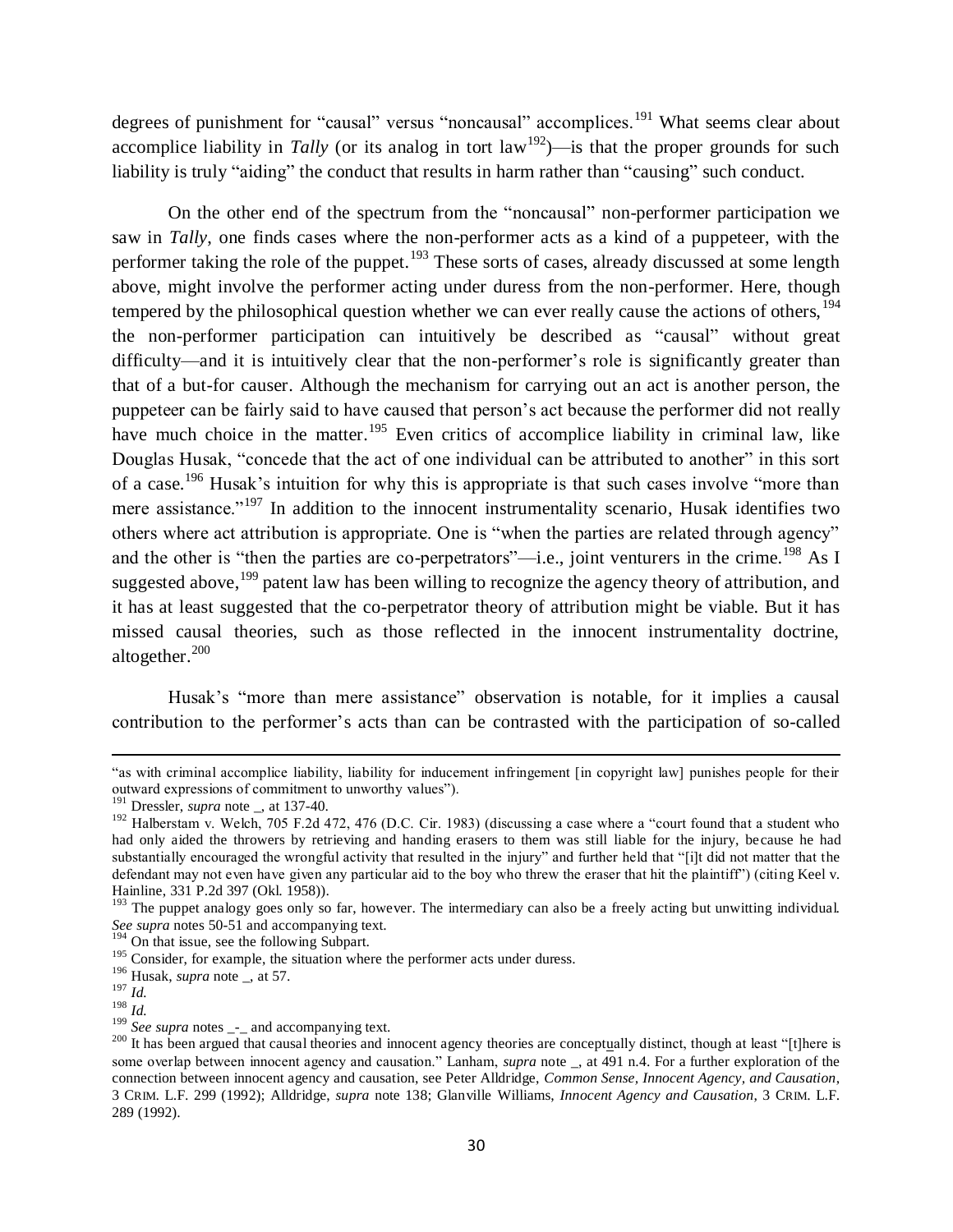noncausal accomplices such as Tally. Indeed, even if Tally did contribute causally to the crime in other words, even if Ross had been able to escape but for Tally's intervention—it would be odd to say that Tally caused the Skeltons to kill Ross. The Skeltons resolved to pursue and kill Ross because he became involved with and then abandoned their sister,  $201$  and there was no indication that they would not have formed this plan but for Tally's involvement. Tally merely attempted to facilitate what the Skeltons already sought to do. While the puppeteer can be viewed as a "causer" of the criminal actus reus, Tally is at most an "aider."<sup>202</sup>

<span id="page-30-0"></span>It is intuitive to recognize, then, that a non-performer can contribute to a performer's act in different ways.<sup>203</sup> But what precisely, besides the easy "puppeteering" case, must the nonperformer do to "cause" the conduct of another? Or is it even coherent to say that one person has caused another's voluntary act? And, if the answer to the second question is yes, what is the legal significance of concluding that a non-performer has caused the act of a performer? To answer these questions, we can start with the concept of but-for cause. With some exceptions for unusual cases,  $204$  but-for causation is a pre-requisite element of direct liability for crimes and torts, and could be viewed as the minimal requirement for assigning causal responsibility for an act.<sup>205</sup> It seems apparent, however, that there must be more than but-for causation for us to be able to say that one person has caused the act of another. A provider of a firearm can be validly be viewed as a but-for cause of a shooting committed with that firearm, but most commentators probably will not go so far as to say that the provider caused the shooting. The case where the non-performer has instigated a murder that the performer would not have committed but for the instigation, though more difficult,  $206$  is also an uneasy candidate for saying that the instigator has caused the act—especially where the performer has planned out the murder. The concept of but-for cause is thus a useful starting point, but it does not tell a complete story about the sort of causation I am contemplating here. As the following Subpart explains, if we are to say that a non-performer has caused the act of the performer, such that the act of the latter could be imputed to the former, the

l

 $201$  State ex rel. Martin v. Tally, 15 So. 722, 724 (Ala. 1894).

<sup>&</sup>lt;sup>202</sup> The *Restatement of Torts* also gets at the distinction between aiding and causing. *See* RESTATEMENT (SECOND) OF TORTS § 876 (1965); *id.* § 877; *see also* Adams, *supra* note \_, at 639–43 (explaining that section 876(b) of the Restatement provides the basis for "aiding and abetting" liability for "substantial assistance" to the primary tortfeasor, while section 877(a) imposes "inducement" liability on one who "orders or induces" tortious conduct). [my paper]

<sup>203</sup> This basic point was also made by Lemley in an article on indirect patent infringement liability. *See* Lemley, *supra* note \_, at 244 (Table 1).

<sup>204</sup> Sindell v. Abbott Labs., 607 P.2d 924 (Cal. 1980) (4-3); Summers v. Tice, 199 P.2d 1 (Ca. 1948); *see* Richard Delgado, *Beyond* Sindell*: Relaxation of Cause-in-Fact Rules for Indeterminate Plaintiffs*, 70 CALIF. L. REV. 881 (1982).

<sup>&</sup>lt;sup>205</sup> The but-for causation requirement seems to be derived from notions of fundamental fairness. *Cf.* Sindell, 607 P.2d at 940 ("Although seeming to acknowledge that imposition of liability upon defendants who probably did not cause plaintiffs' injuries is unfair, the majority justifies this inequity on the ground that 'each manufacturer's liability for an injury would be approximately equivalent to the damages caused by the DES it manufactured.'") (Richardson, J., dissenting) (quoting *id.* at 938 (majority opinion)). This position has been contested, however, and the debate regarding the value and meaning of but-for causation is beyond the scope of this paper. For one view, see Guido Calabresi, *Concerning Cause and the Law of Torts: An Essay for Harry Kalven, Jr.*, 43 U. CHI. L. REV. 69 (1975). For a discussion of Calabresi's article and "causal minimalism" he and other law and economics scholars have appeared to espouse, see HART & HONORÉ, *supra* note \_, at lxxi-lxxiii. *See also* Richard W. Wright, *Actual Causation vs. Probabilistic Linkage: The Bane of Economic Analysis*, 14 J. LEGAL STUD. 435 (1985).<br>
<sup>206</sup> S<sub>2</sub> *V<sub>2</sub> V<sub>2</sub> V<sub>2</sub> V<sub>2</sub>* 

<sup>&</sup>lt;sup>5</sup> See Kadish, *supra* note \_, at 388 (discussing the Iago-Othello hypothetical).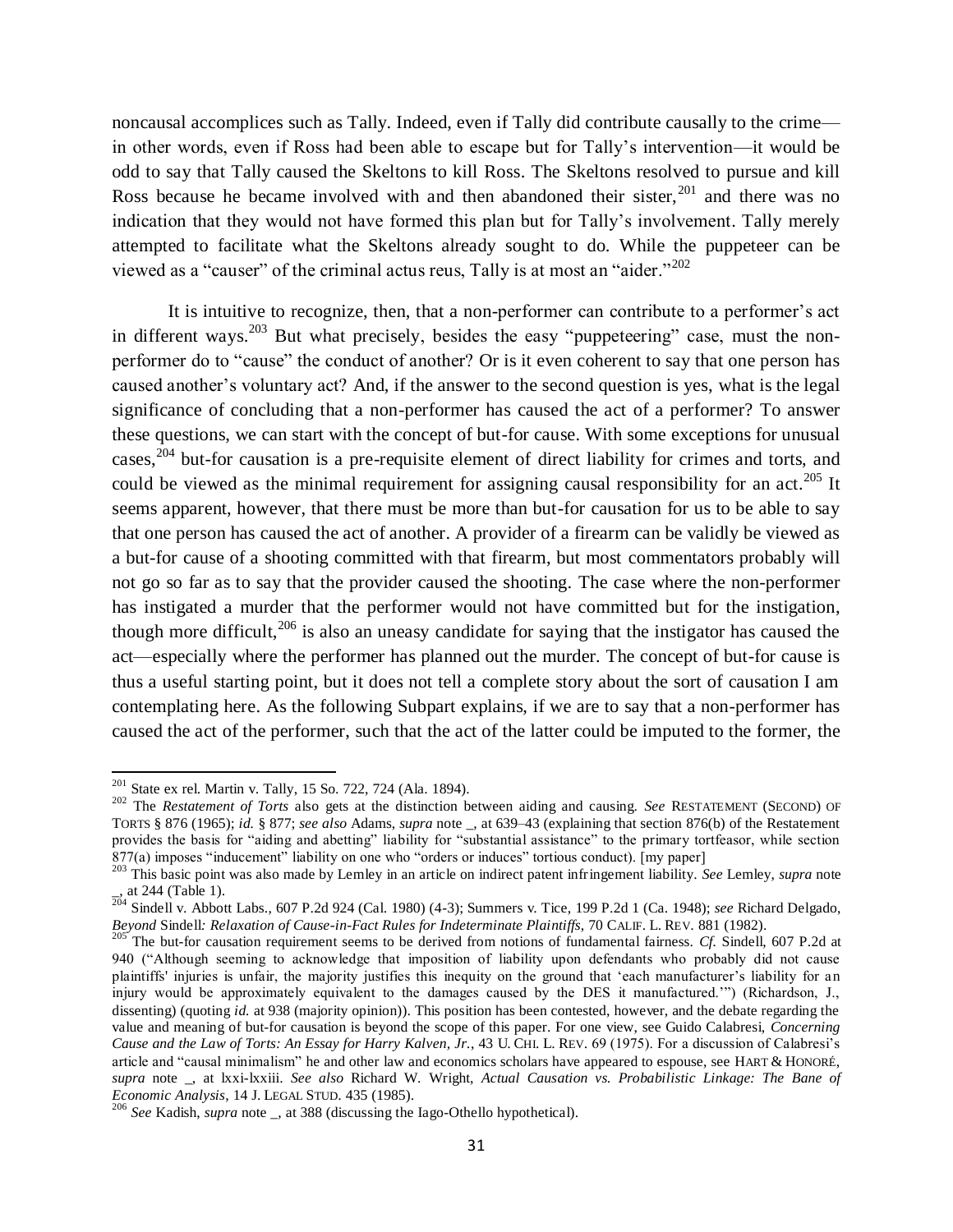non-performer must do significantly more than supply a but-for cause for the action of another call it a causation-plus standard.

# 2. Causing the acts of others

The literature on causation in law has probed extensively the general question of what it means for one to cause something so as to justify the assignment of legal responsibility to that person, as well as the specific question of what it means to cause the acts of another. Concepts surrounding causation are generally rich and complicated, and this literature cannot be easily summarized—and such an exercise, indeed, would be beyond the scope of this article. But the scholarly work and the cases do provide useful parameters that could help us understand notions of causal responsibility for what others have done, and perhaps develop some insights into causation in patent law.

I begin with the classic account of causation in the law by Hart and Honoré. These authors start out with the seemingly blanket proposition that "a free and deliberate human action is never regarded as itself caused."<sup>207</sup> These authors explain: "A deliberate human act is . . . often something *through* which we do not trace the cause of a later event."<sup>208</sup> They argue that the language of "cause" is more appropriate for effects of human action on inanimate objects rather than other human beings. Instead, in the field of interpersonal transactions, Hart and Honoré contend that "the concept of reasons for action" is more suitable than the concept of "causes of events."<sup>209</sup> And yet even these commentators, who are less comfortable than most with deploying the concept of cause in interpersonal transactions, concede that "[m]any important causal idioms are appropriate for description both of . . . relationships between human actions and ordinary causal sequences."<sup>210</sup> They identify four inquiries that are relevant in the question whether another person did something because of, or as a result of, the first person's words or actions.

(i) in all of them the second actor knows of and understand the significance of what the first actor has said or done; (ii) the first actor's words or deeds are at least a part of the second actor's reasons for acting; (iii) the second actor forms the intention to do the act in question only after the first actor's intervention; (iv) [the first actor] intends the second actor to do the act in question. $^{211}$ 

Although Hart and Honoré do not take the step of concluding that these criteria, if met, justify the conclusion that an actor has caused the act of another—perhaps because of their general aversion to using causal language to describe interpersonal interactions—they come

 $\overline{\phantom{a}}$ 

<sup>207</sup> *See* Joel Feinberg, *Causing Voluntary Actions*, *in* DOING AND DESERVING 152, 152 (1970) (quoting H.L.A. Hart & Tony Honoré, *Causation in The Law*, 72 L.Q. REV. 80 (1956)) (alterations omitted).

<sup>208</sup> HART & HONORÉ, *supra* note\_, at 44.

 $^{209}$  *Id.* at 51.

<sup>&</sup>lt;sup>210</sup> *Id.* at 52.

<sup>&</sup>lt;sup>211</sup> *Id.* at 53.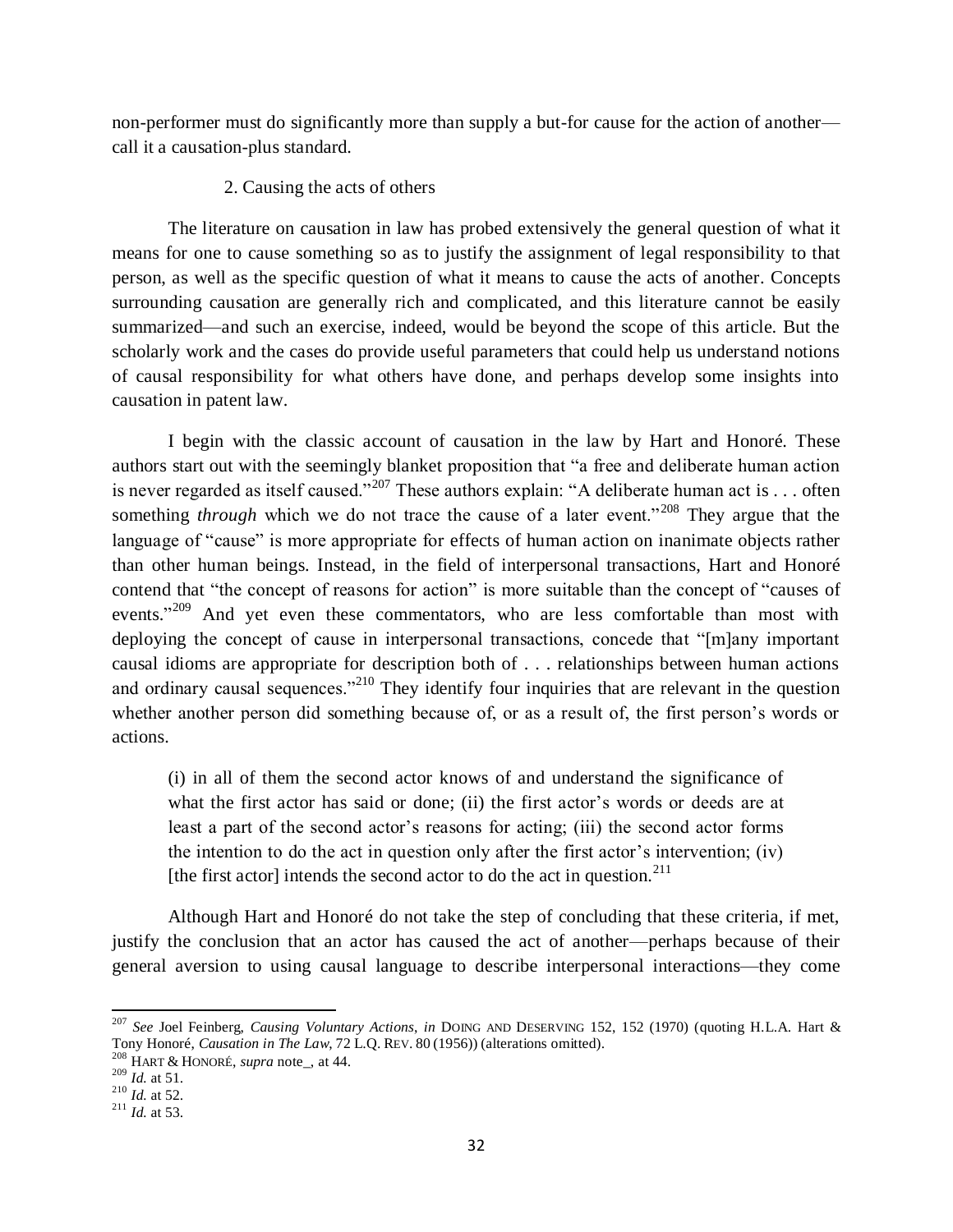close. They conclude that the chain of causation can at least be "traced through" from the nonperformer to the effects of the performer's act in cases where the level of the non-performer's involvement is high, i.e., when it meets all of these four criteria. <sup>212</sup> Hart and Honoré do believe in an unqualified way that a person could be said to have caused another's acts under limited circumstances—for example, when those acts are performed under threat, when following a duty (e.g., a firefighter putting out a fire), done pursuant to a natural reaction to a stimulus, and so on.<sup>213</sup> As already discussed, these are the easy cases of causing the acts of another.

Other commentators are more receptive than Hart and Honoré to the notion that one person can cause an act of another, so that the performer's can be imputed to the non-performer under the ancient principle of "qui facit per alium facit per se."<sup> $214$ </sup> For example, in a well-known article on imputation of elements of a crime, Paul Robinson argues that "[i]n cases *where the causal link is strong*, it is natural to think that the actor actually did satisfy the element himself; a spectrum of cases along which the strength of the causal relation varies with the actor's degree of control over the other person or, in other words, with the other person's degree of independent action."<sup>215</sup> David Lanham's approach is similar—he argues that "there is a point at which an instigator becomes a principal offender and may be held liable for causing the actus reus of the offence even though the immediate actor is another person." <sup>216</sup> Focusing on cases both in the United States and in Commonwealth jurisdictions, Lanham provides numerous examples of cases where courts decided that this point was reached. On one end of the scale, the nonperforming defendant is not even a but-for causer of the performer's act; on the other, the defendant is something like a puppeteer.  $217$ 

In another important article, the late criminal law scholar Sanford Kadish explained the role what might be called the causation-plus approach to imputation of a performer's act onto the non-performer.<sup>218</sup> Although he is uncomfortable with the legal fiction that the acts of the performer are actually the acts of the non-performer—unless the performer is truly an automaton

 $\overline{a}$ <sup>212</sup> *Id.* at 63; *see also id.* at 57-58. [Not an intervening cause – made him act as he did - rework]

<sup>&</sup>lt;sup>213</sup> *Id.* at 58. Another set of circumstances that Hart and Honoré identify as allowing for tracing are cases where the nonperforming defendant provides an opportunity for a mischief by a performer. *See id.* at 59-61. These cases, though conceptually related to cases where an act of performer is imputed to the non-performer through causation, are perhaps better viewed as "negligence" cases. *See* McKenna, *supra* note \_, at 1; *see also* Karshtedt, *supra* note \_, at 968 (discussing enabling torts like the tort of negligent entrustment). This Article brackets the discussion of enabling torts that penalize those who for negligently expose victims to harmful actions of others. Causers are responsible for patent infringement, not negligence: "In terms of the relative allocation of responsibility between the primary tortfeasor and the enabler, indirect patent infringement seems much worse than negligent entrustment because the directly infringing end user is typically clueless and blameless." Karshtedt, *supra* note \_, at 968.

<sup>214</sup> *See* Francis Bowes Sayre, *Criminal Responsibility for the Acts of Another*, 43 HARV. L. REV. 689, 689 (1930). In English, this phrase means "he who acts through another does the act himself." The full statement of the maxim is, "qui facit per alium, est perinde ac si facit per se ipsum," which is Latin for "whoever acts through another acts as if he were doing it himself."

 $^{215}$  Robinson, *supra* note \_, at 631.

<sup>216</sup> Lanham, *supra* note \_, at 493.

<sup>&</sup>lt;sup>217</sup> For more on the concept of "scalar causation" (from a scholar who, however, rejects the concept of "noncausal" accomplices, see Moore, *supra* note \_, at 421).

<sup>218</sup> Kadish, *supra* note \_, at 370.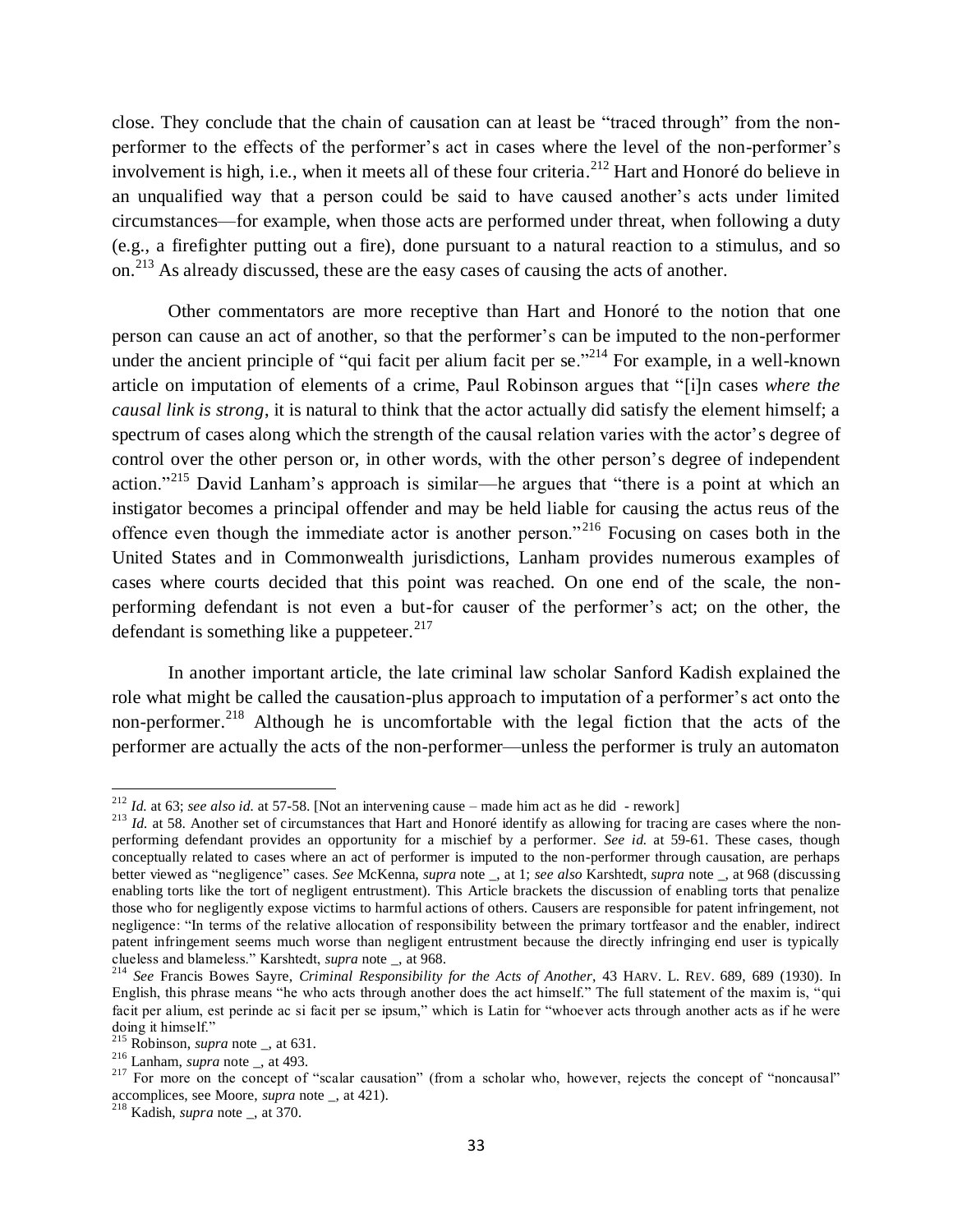of some sort—Sanford Kadish does believe that, at least, "[i]t is quite natural to conceive of the secondary actor as causing the actions of the primary actor" in certain circumstances where the performer's "conduct may be thought of as the product of the secondary actor's manipulation."<sup>219</sup> The examples he provides where the non-performer causes the actus reus of a crime are cases where "one who induces a child below the age of discretion to take money from his father's till is guilty of larceny, one who deliberately induces another to administer deadly poison to a third person in the belief that it is medicine is guilty of murder, and one who passes a fraudulent document to another knowing that the latter will innocently place it in the mails is guilty of mail fraud."<sup>220</sup> And still another theorist, Joel Feinberg, explains why it is coherent to speak of causing another's voluntary actions and concludes that there is "compatibility of voluntariness with causal determination."<sup>221</sup> Starting from Hart and Honoré's approach to causation, Feinberg ultimately arrives at the principle that "the more expectable human behavior is [in response to an action we call a cause], whether voluntary or not, the less likely it is to 'negative causal connection.'"<sup>222</sup>

<span id="page-33-0"></span>Still another group of commentators, most notably Michael Moore, recognize in an explicit way the basic idea that causation is "scalar."<sup>223</sup> That is, they argue that a non-performer's involvement in causing something to happen varies along a continuous spectrum, and should not be viewed as an on-off switch where a certain degree of involvement renders noncausal participation causal.<sup>224</sup> There are smaller causes that raise the possibility of an act's occurrence perhaps, Tally's intervention, which deprived the victim of "a single chance of life."<sup>225</sup> There are larger causes—the necessary or but-for causes—without which the performer's act would not have occurred.<sup>226</sup> And then, at the high end of the scale, there are substantial causal contributions.<sup>227</sup> In this category, Moore places the "innocent instrumentality" cases and the cases of multiple simultaneous participants (e.g., two knife attackers going after a single victim), $^{228}$  but he recognizes that the set of "substantial causers" is significantly larger than that. Like Feinberg,<sup>229</sup> Moore thinks that the doctrine of intervening causation (or, in Feinberg's words, the voluntary intervention principle), obscures the critical role of certain non-performers in bringing about performer's acts. Moore explains:

<sup>219</sup> *Id.* at 370-71.

 $^{220}$  *Id.* 

<sup>&</sup>lt;sup>221</sup> Feinberg, *supra* note  $\overline{\phantom{a}}$ , at 186 (concluding that there is a "compatibility of voluntariness with causal determination").

 $^{222}$  *Id.* at 166.

<sup>223</sup> Moore, *supra* note \_, at 421.

<sup>&</sup>lt;sup>224</sup> This view is best represented by Dressler, *supra* note \_, though he does not make it particularly clear at which point the switch goes "on" for the performer and non-performer to be exposed to equal liability.

Moore, *supra* note \_, at 437-38.

<sup>226</sup> *Id.* at 424-32. Nonetheless, argues Moore, "it is very implausible to identify the causal relation as counterfactual dependence."  $Id$ . at 403.

 $^{227}$ *Id.* at 420-24.

<sup>228</sup> *Id.* at 422.

<sup>229</sup> Feinberg, *supra* note \_, at 156-58.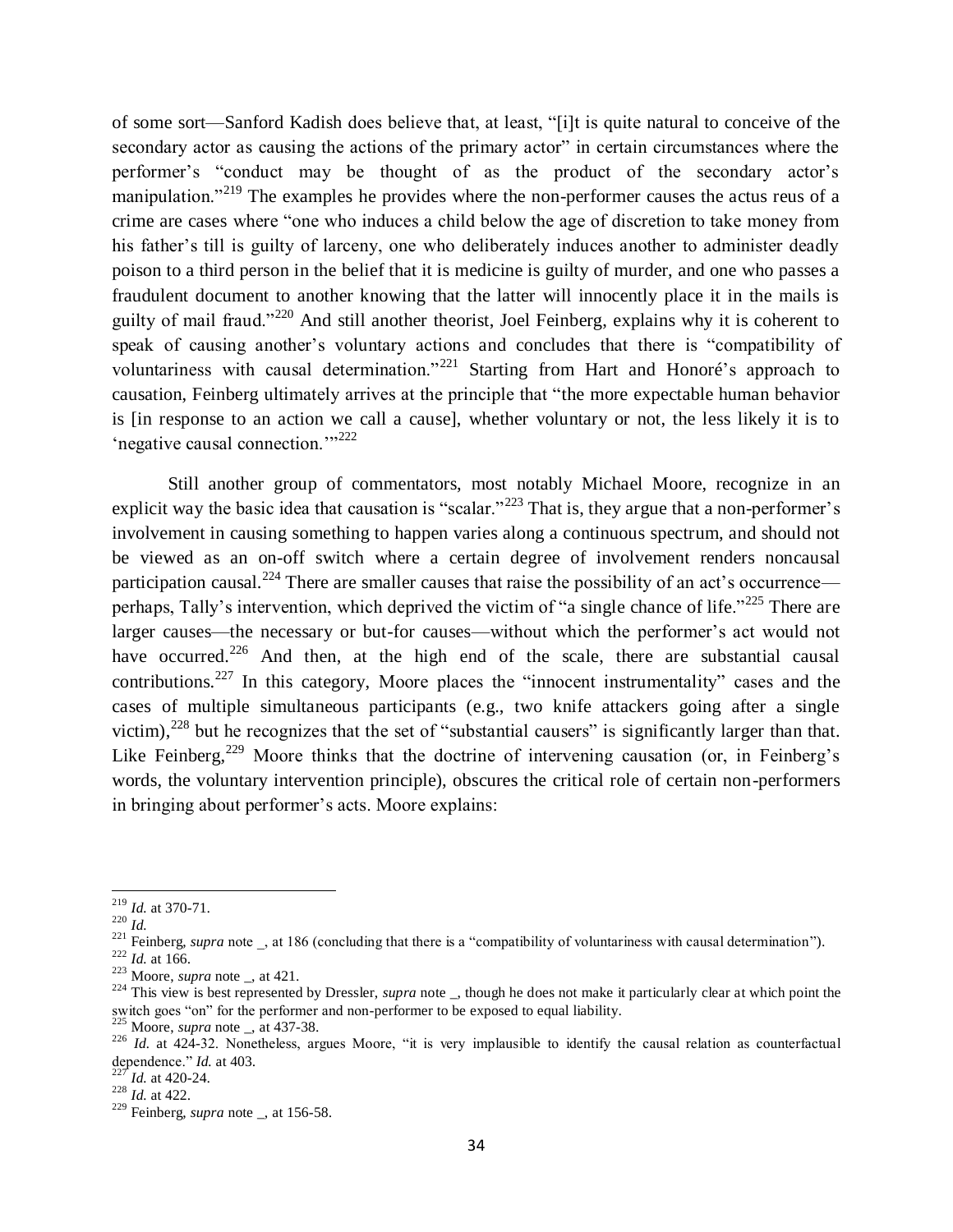[O]ne who picks the victim of the murder, orders a subordinate to do it, pays him well for it, locates the victim for the hit-man, brings the gun and ammunition, and drives the hit man to the location of the killing, substantially causes the death of the victim. We should thus say plainly that one way to be an accomplice is by causing the harm through the action of another. Substantially aiding another to cause some harm is to substantially cause the harm oneself, whatever the pretensions of the intervening causation fiction.<sup>230</sup>

Moore ultimately concludes that accomplice/principal distinctions that some courts have continued to draw between the various kinds of substantial causers do not make sense. Although Moore recognizes that "on average, accomplices are less substantial causers than are the principals they aid,"<sup>231</sup> this is not true in many cases,<sup>232</sup> like the example in the block quote above. Referring to the innocent instrumentality cases, Moore is bothered that "under current doctrines the very same defendant will be treated as an accomplice or a principal depending not on anything relevant to the degree of his causal contribution but only to the relative innocence of his co-causer."<sup>233</sup> As the title of his article, "Causing, Aiding, and the Superfluity of Accomplice Liability," suggests, Moore's radical proposal is to do away with accomplice liability altogether and replace it with the principle that I will take the liberty of calling "to each according to his causal contribution."<sup>234</sup> Thus, although Moore rejects the causal/noncausal accomplice distinction proposed by Dressler and others, he gets to roughly the same place as these other commentators in terms of punishment. A significant causal contributor to the harm, whether he or she is a performer or a non-performer, must face significant responsibility (e.g., by being treated as a principal). A lesser-causal (or noncausal) participant, in contrast, would face lesser responsibility. A similar proposal to eliminate complicity or derivative liability and hold individuals responsible their own conduct, rather than the conduct of others, has recently been put forward by Douglas Husak.<sup>235</sup>

<span id="page-34-0"></span>Stepping back from the illustrative proposals to reform criminal law in line with the principles of causal responsibility, it may now be helpful to summarize the aspects of the causation literature that are relevant to the problem of non-performer patent infringement that I am considering. First, the dominant view of the authorities on causation is that it is coherent to speak of causing the acts of others—and not just in "puppeteering" or automaton cases. Voluntary acts, too, can be caused. Second, more than mere but-for causation is required for us to be able to conclude that a voluntary act has been caused. As the commentators explain, the

<sup>230</sup> *Id.* at 422-23.

 $^{231}$  *Id.* at 423.

<sup>&</sup>lt;sup>232</sup> *Id.* Query whether this is often true in patent cases. *See supra* not[e 97](#page-15-0) and accompanying text.

<sup>233</sup> *Id.* at 423; *cf.* Kadish, *supra* note \_, at 374 ("If a defendant may be fairly held liable when he aids or encourages a *guilty* principal to commit the crime . . . , there is no moral or policy reason why he should not be similarly treated if he causes the prohibited actions of an *unwitting* primary actor.")

*Id.* at 448-52.

<sup>235</sup> Husak, *supra* note \_, at 59-66; *see also* Weiss, *supra* note \_, at 1486-90 (proposing a similar approach). [cite Sarch for a different approach?]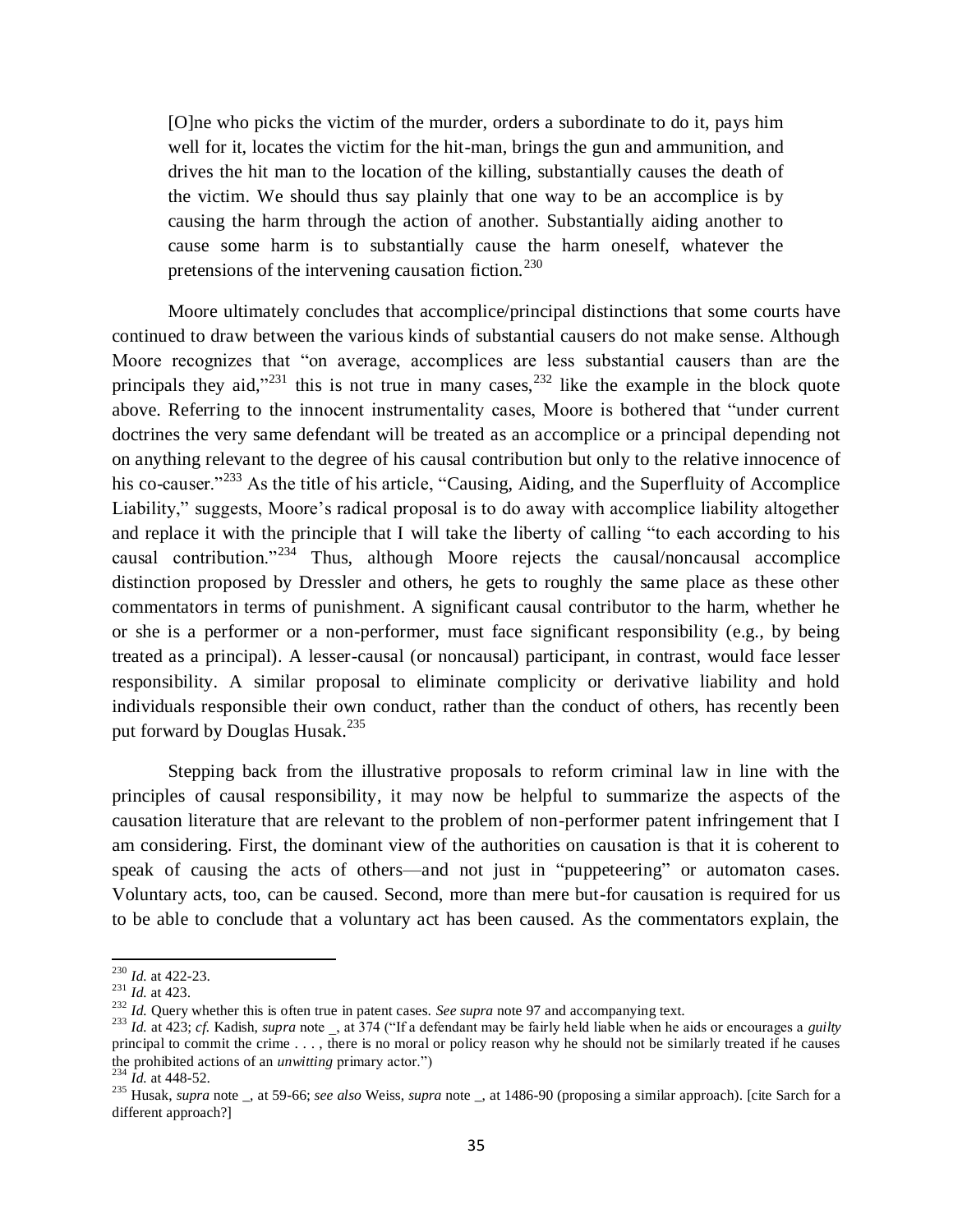causal link must be strong—or, the non-performer must be a substantial causer rather than a mere but-for causer. Although what this means in practice is not always clear, the examples provided and the literature provide some parameters. One, the non-performer must possess the intent to use the performer to carry out the desired act—and perhaps this sort of intent is inherent in the idea of causing voluntary action.<sup>236</sup> Two, in cases other than where the performer has acted under orders or under duress, the non-performer must have some type of informational advantage over the performer. The examples discussed by the commentators are rife with examples of deceit, manipulation, and other scenarios where the unwitting and passive nature of the intermediary party is contrasted with the non-performer's aim to use the intermediary as the instrument who would perform the act as expected. Three, perhaps most importantly, the non-performer provides a tool (e.g., a fraudulent document) that makes is possible for the performer to carry out an element of a crime of a tort (e.g., the placing of a fraudulent document in the stream of interstate commerce) that the non-performer intends for it to carry out. Finally, the substantial causal contribution carries with it causal responsibility, so that we treat such the substantial causal contributor *as if* he or she performed the act. As a result, in contrast to situations where causation serves as an element of derivative liability<sup>237</sup>—that is, an element required to establish joint liability of the non-performer<sup>238</sup>—causation here provides a mechanism of attributing *actions* of performers (who may or may not themselves be liable)<sup>239</sup> to non-performers.

C. Examples of causal imputation in the case law

The first subpart of this section addressed in a general way how courts approach direct liability for non-performers in areas outside of patent law. The second subpart explained causal underpinnings of such liability from a theoretical perspective. This subpart returns to case law and provides further examples where courts have explicitly adopted causal approaches in holding non-performers liable. Specifically, focusing on criminal law cases, this subpart illustrates causation-plus imputation mechanisms in action.

Kadish is surely correct that "the doctrine of causation through an innocent agent has been widely applied in a great variety of situations."<sup>240</sup> For example, the Supreme Court of Illinois ruled that "[p]laintiff in error is no less guilty because he used an innocent party to gain the confidence of his victim and thereby carried out his swindling scheme. On the contrary, his crime is all the more culpable."<sup>241</sup> The court used Hart and Honoré's preferred nomenclature of "reason" rather than "cause," noting that "[t]he record sustains the charge that the money was

l

<sup>&</sup>lt;sup>236</sup> See supra not[e 39](#page-7-0) and accompanying text. Kadish explains that the Model Penal Code surprisingly departed from this approach. Kadish, *supra* note \_, at 397-98.

Insight Tech., Inc. v. FreightCheck, LLC,  $633$  S.E.2d  $373$ ,  $379$  (Ga. Ct. App. 2006)

<sup>&</sup>lt;sup>238</sup> And as an element of liability, causation includes proximate and but-for causation.

<sup>&</sup>lt;sup>239</sup> The performer will not be liable if the principle of *substitution* applies, leading to the conclusion that the performer has not acted volitionally or has not caused the harm, *see supra* note [56](#page-10-0) and accompanying text, or if it lacks the necessary mens rea. But in some cases, both the performer and non-performer will be liable as "co-causers." This point is explored further in Subpart V.C.

<sup>&</sup>lt;sup>240</sup> Kadish, *supra* note \_, at 372 (citing Model Penal Code comment at 15 n.5 (Tent. Draft No. 1, 1953)).

<sup>&</sup>lt;sup>241</sup> People v. Mutchler 140 N.E. 820, 822 (Ill. 1923).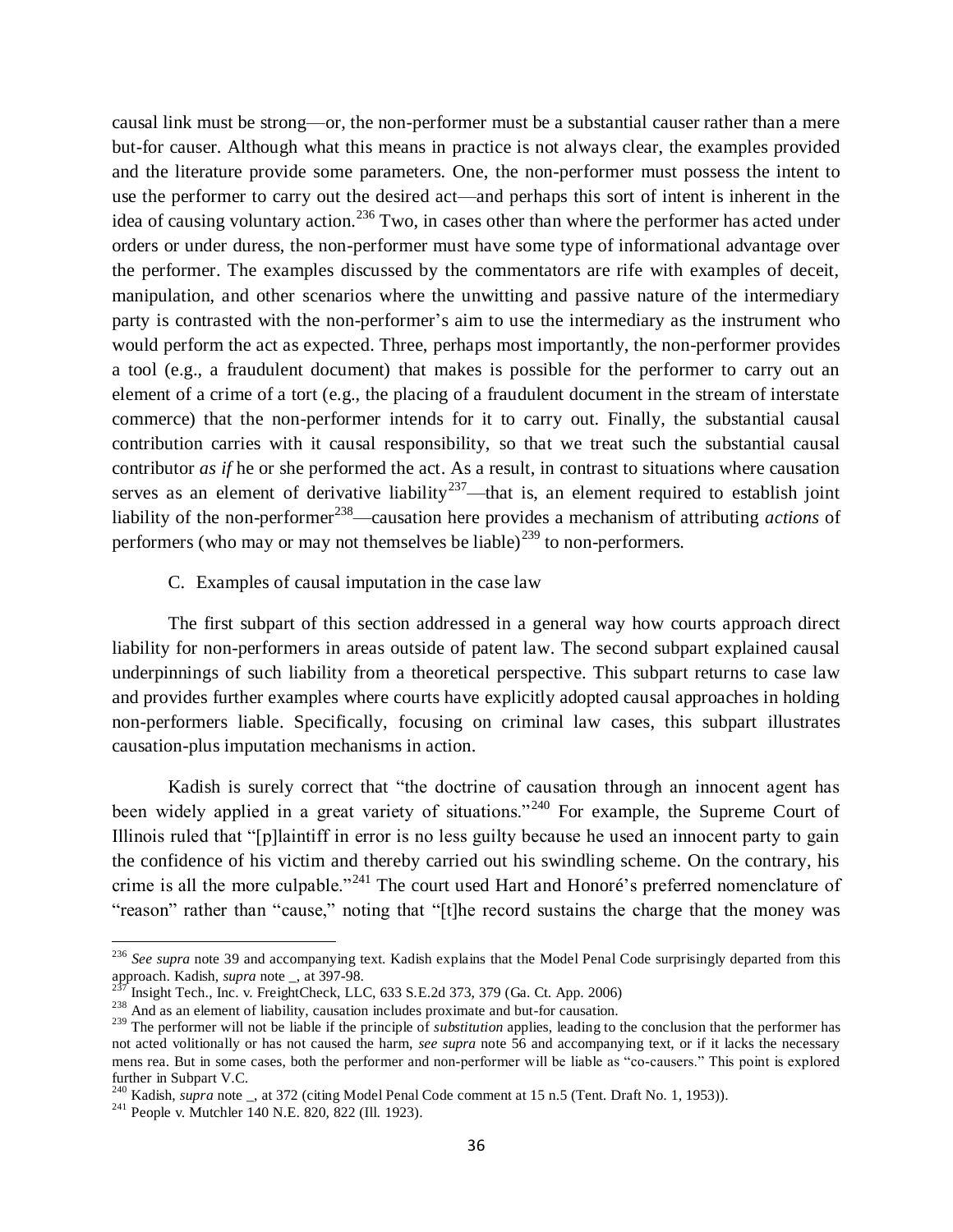secured from the bank by reason of the confidence it had in the representations made by plaintiff in error, through the same were made through an innocent third party."  $242$  But whatever the language used, it is clear that the Illinois court relied on principles of causal responsibility. Among other authorities, the *Mutchler* court quoted the Supreme Court of West Virginia's decision in *State v. Bailey*, which explained that "[i]f the party who actually did the act was innocent of intentional wrong, and the act on his part was by procurement of another, it imputes the criminal intent to that other and makes him the guilty party, although he was not in any sense an accomplice, co-conspirator, or aider and abettor of the actor."<sup>243</sup> *Bailey* in turn quoted from a treatise explaining that the law holds liable one "from whose sole and unaided will comes a criminal transaction . . . whatever physical agencies he employs, and whether he is present or absent when the thing is done."<sup>244</sup> Even if the physical agency is "an animate object like a human being," the law punishes "him whose will set the force in motion."<sup>245</sup> References to procuring, to the non-performer's sole and unaided will, to the innocent agency of the performer unmistakably convey the idea of substantial causation. In *Mutchler* and *Bailey*, it was thus the notion of causing the act of another who lacks criminal intent—rather than a theory of derivative or group criminality—that justified the imputation of the performer's act to the non-performer, resulting in imposition of liability.

Cases that implicitly or explicitly rely on substantial causation of an act of another to impute the actus reus of a crime onto a non-performer are, of course, not limited to state court decisions. To be sure, some of the federal examples differ from the state court cases in that they apply laws that explicitly specify "causing" as the actus reus sufficient for liability.<sup>246</sup> Nonetheless, these cases nicely illustrate the conceptual difference between causation and other mechanisms, such an agency relationship or some other legal obligation. Thus, in *United States v. Kenofskey*, the defendant, an insurance agent, submitted a false claim to the home office of his company, and his supervisor signed the documents "without knowledge of their fraudulent character" and put them in the mail in due course.<sup>247</sup> The district court sustained the demurrer to the indictment charging Kenofskey with a scheme to defraud by means of interstate mail,  $^{248}$ reasoning that

The depositing of the letter in the mail for the purpose of executing the scheme is the crime. The defendant did not mail the letter, and the local superintendent of the insurance company was not his agent. . . . [The defendant] is sought to be held on the theory that, as he knew the claim would be mailed to the home office, in

 $\overline{a}$ <sup>242</sup> *Id.*

<sup>&</sup>lt;sup>243</sup> *Id.* at 823 (citing 60 S.E. 785, 787 (W.Va. 1908)).

<sup>244</sup> 60 S.E. at 787 (quoting Bish. New Crim. Law, § 649).

<sup>245</sup> *Id.*

<sup>&</sup>lt;sup>246</sup> 18 U.S.C. § 2 explicitly incorporates "causing" theories into every federal criminal statute since 1948.

 $^{247}$  243 U.S. 440, 441 (1917).

<sup>&</sup>lt;sup>248</sup> 235 F. 1019 (E.D. La. 1916). The mail fraud statute the court applied is now codified at 18 U.S.C. § 1341.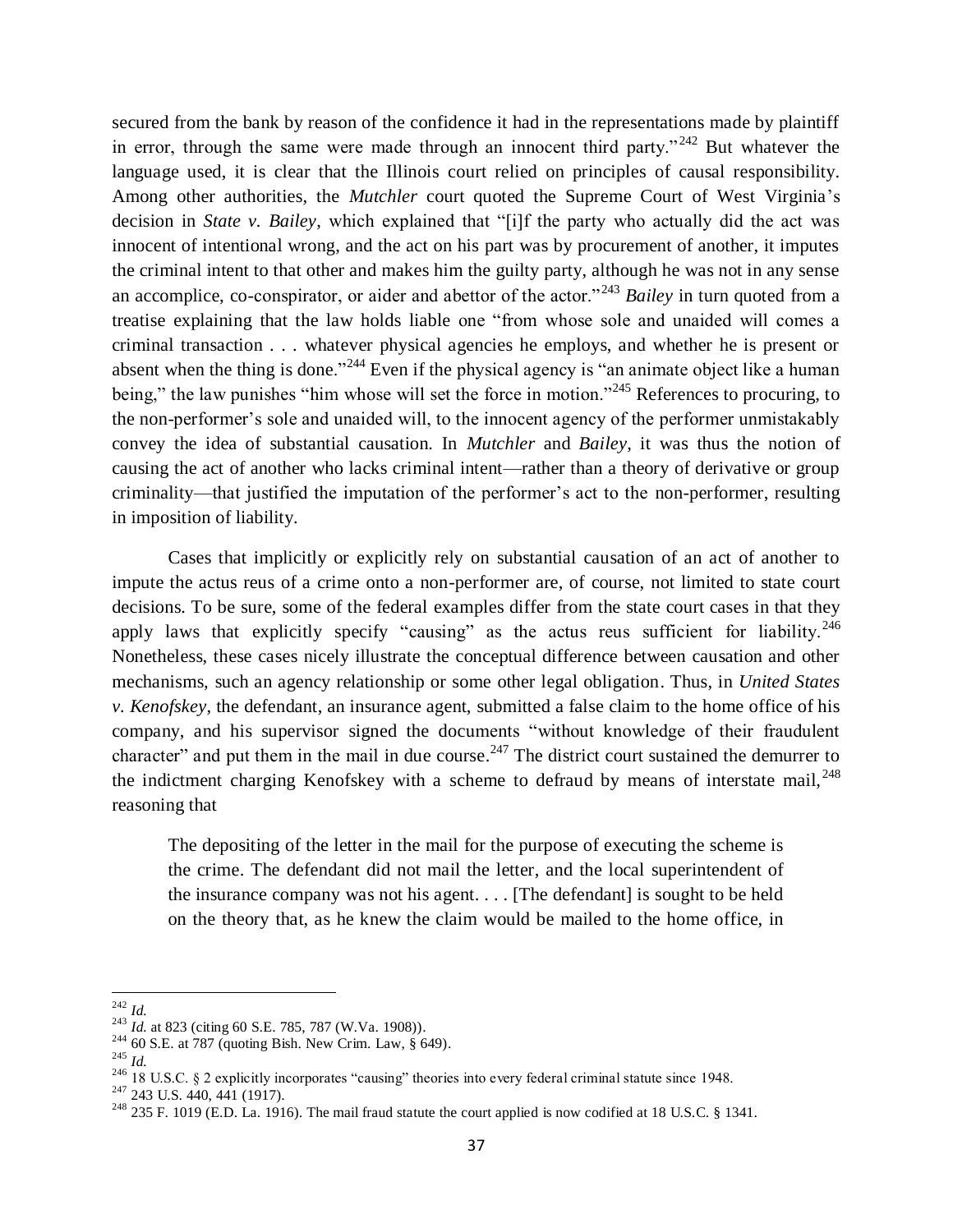the usual course of the business, for approval before payment, he knowingly caused it to be deposited. This theory is too far-fetched to be tenable.<sup>249</sup>

In a brief opinion, the Supreme Court unanimously reversed, rejecting the district court's position that some type of an agency relationship with the performer is required to hold the nonperformer liable on a causation theory. Relying on the statutory language,  $250$  the Court first noted that "[c]ause is a word of very broad import and its meaning is generally known." <sup>251</sup> Implying that "cause" in the mail fraud statute must mean something more than but-for cause, the Court explained that the word "is used in the section in its well-known sense of bringing about, and in such sense it is applicable to the conduct of Kenofskey."<sup>252</sup> Notably, the Court was comfortable with the use of cause-and-effect language even though the mailing was made by another human being. It stated that Kenofskey "deliberately calculated the effect of giving the false proofs to his superior officer; and the effect followed, demonstrating the efficacy of his selection of means."<sup>253</sup> And that superior officer was "the means by which [Kenofskey] offended against the provisions of the statute."<sup>254</sup> The reference to a deliberate calculation that elicited the act of another fits comfortably with the causation-plus theories discussed by Robinson, Kadish, Weiss, and other commentators. To be sure, as Lanham suggests, Kenofskey probably represents a relatively "wide" view of cause.<sup>255</sup> But Lanham still concludes that the Court's causation conclusion is justified because the defendant "clearly went much further than assisting [the superior officer] $1256$  in getting him to deposit the fraudulent claim in the mail. Although Lanham's ultimate characterization of *Kenofskey* as a "trickery" case is debatable, <sup>257</sup> it is difficult to argue that, however one gets there, the defendant substantially caused the placement of the fraudulent document in the mail and was properly held liable for the offense.

<span id="page-37-0"></span>A subsequent Supreme Court case, *United States v. Giles*, reinforces these points and includes other interesting revelations, which make it quite instructive and worth lingering over. <sup>258</sup> Notably, the statute at issue in *Giles* did not include the word "cause" and merely held liable anyone "who makes any false entry in any book, report, or statement of the association, with intent . . . to injure or defraud the association or any other."<sup>259</sup> Of further interest is that the same statutory section also included a provision for the liability of "every person who with like

 $\overline{a}$  $2^{249}$  243 U.S. at 441 (quoting 235 F. at 1020).

<sup>&</sup>lt;sup>250</sup> "Whoever, having devised . . . any scheme or artifice to defraud . . . shall, for the purpose of executing such scheme or artifice or attempting so to do, place, or cause to be placed, any letter, . . . package, writing, . . . in any postoffice, . . . to be sent or delivered by the postoffice establishment of the United States, . . . ' shall be punished, etc." *Id.* at 442 (alterations in original) (quoting the 1913 version of the federal criminal fraud statute).

<sup>251</sup> *Id.* at 443.  $\frac{1}{252}$  *Id.* 

 $rac{1}{253}$  *Iu.*<br>*Id.* 

 $\frac{254}{10}$  *Iu.* 

 $^{255}$  Lanham, *supra* note \_, at 508.

<sup>&</sup>lt;sup>256</sup> *Id.* at 511. Of course, I agree with Lanham and other commentators that mere assistance should not be enough for causal imputation, and case bears this point out.

<sup>257</sup> *Id*.

<sup>&</sup>lt;sup>258</sup> 300 U.S. 41 (1937).

<sup>&</sup>lt;sup>259</sup> Rev. Stat. § 5209 (1918).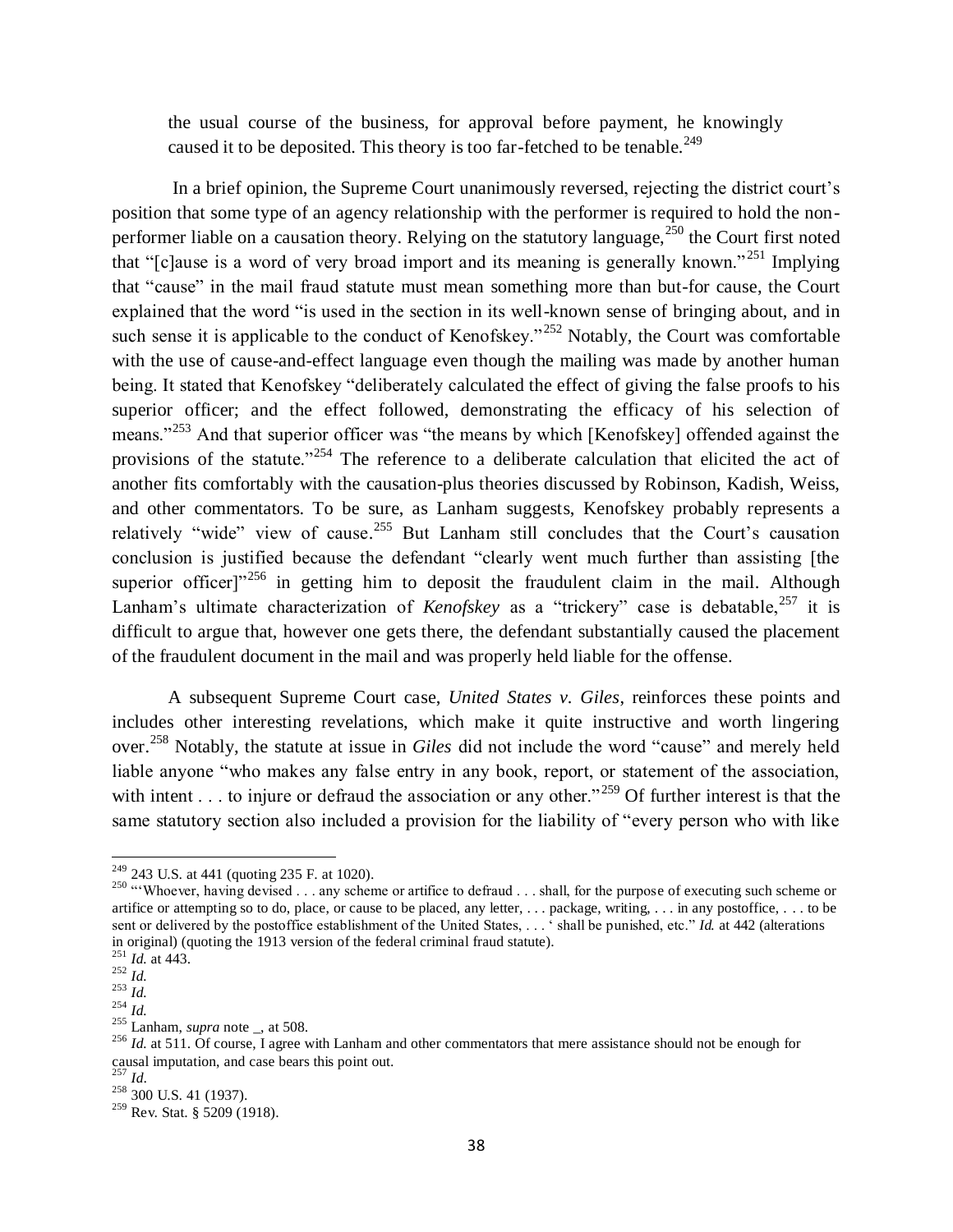intent aids or abets any officer, clerk, or agent in any violation of this section<sup> $260$ </sup>—but, as we will see, that theory was not possible. Instead, the accused bank teller in *Giles* was charged with "mak[ing] and caus[ing] to be made" a false entry in a book.<sup>261</sup> The prosecution's theory was that the teller did so by "withholding selected deposit slips for three or four days before permitting them to reach the bookkeeping department," so that the ledger "show[ed] false balances" as a result.<sup>262</sup> Unaware of the scheme, the bookkeepers could not be liable as principals, eliminating the aiding and abetting theory. Nonetheless, Giles was convicted of making false entries as a principal.

The Fifth Circuit, over a dissent, threw out the conviction. Giles "concede[d] that the offense of making a false entry may be committed through an innocent agent,<sup>"263</sup> but nonetheless argued—and the majority agreed—"that such agency results only if the person charged has in an affirmative way authorized and directed the making of the entry."<sup>264</sup> The court noted that the statute at issue did not include the word "cause," which in its view made the "causing" allegation "material and injurious" because "[a] charge that one has caused a false entry to be made is very much broader than the charge that he made it."<sup>265</sup> Finally, the court observed that "the record conclusively shows that defendant neither made the false entries nor did anything that could be considered as a direction to the bookkeeper to make them"<sup>266</sup> and reversed with instructions to acquit.

The dissent took on both the majority's statutory interpretation that focused on absence of the word "cause" in the statute and its ultimate conclusion that Giles did not "make" a false entry. The dissenting judge explained that the "'caused to be made" language that the prosecutor used to charge Giles "is broader than the statute if allowed to include cases of accident, neglect, or other unintended causations, but if limited to intentional causation it does not exceed the statute"—making clear that, in his view, causal imputation is, as it were, implicit in any statute.<sup>267</sup> Acknowledging that criminal statutes are to be construed narrowly, the dissenting judge nonetheless concluded that "strict construction of a criminal law ought not to be pressed so far" as to excuse Giles from liability.<sup>268</sup> He explained that "[o]ne may do a criminal deed directly with his own hands," "contrive indirect mechanical means, as a trap or a spring gun," make use of "[t]he acts of an animal or an irresponsible human such as a child or a lunatic" and, finally of "an innocent human who does not know a crime is going forward."<sup>269</sup> Presaging the intuitions of scholars in support of imputation of a performer's acts to a non-performer through

 $\overline{\phantom{a}}$ <sup>260</sup> *Id.*

<sup>261</sup> 300 U.S. at 46 (quoting Giles v. United States, 84 F.2d 943, 944 (5th Cir. 1936)); *see also* 300 U.S. at 45 n.2.

 $262$  300 U.S. at 44.

<sup>263</sup> 84 F.2d at 945.

<sup>264</sup> *Id.*

<sup>265</sup> *Id.* at 946.

<sup>266</sup> *Id.*

 $^{267}$  *Id.* (Sibley, J., dissenting).

<sup>268</sup> *Id.* at 947.

<sup>269</sup> *Id.* at 946-47. To be sure, the bookkeepers had a duty to make entries based on the deposit slips, but under a causation theory, that fact means that their behavior is expected (and therefore did not break the causal chain). *Id.* at 947.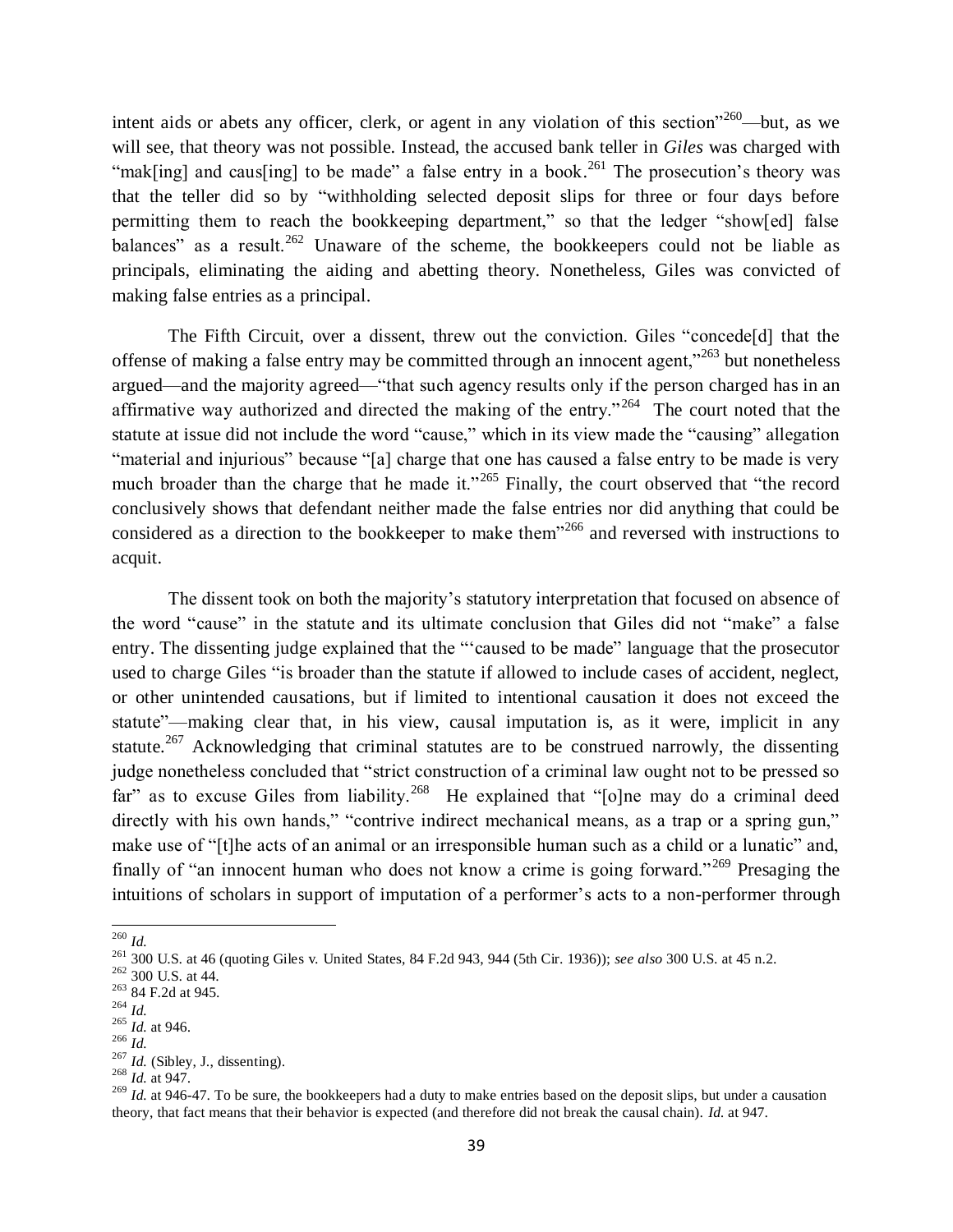substantial causation, the dissent maintained that "[o]ne who by his act diverts the natural course of events, or starts a new train of them, in a manner likely and with a design to produce a criminal deed and succeeds, commits that deed"<sup>270</sup> and concluded that the standard was met in this case because "false entries are deliberately produced, although through an ignorantly innocent agent" by "the bank employee who concocts the plan and achieves the result."  $271$ Waxing poetic, the dissenting judge concluded that "[t]his teller intentionally poisoned the well of information from which he knew the bookkeeper would drink" and should thus "be held answerable as for his own act for the tragedy to truth which resulted exactly according to his purpose."<sup>272</sup>

The Supreme Court granted the government's petition for writ of certiorari, unanimously reversed the Fifth Circuit, and reinstated the conviction in a short opinion. The Court reasoned that "[t]o hold the statute broad enough to include deliberate action from which a false entry by an innocent intermediary necessarily follows gives to the words employed their fair meaning and is in accord with the evident intent of Congress" and that "[t]o hold that it applies only when the accused personally writes the false entry or affirmatively directs another so to do would emasculate the statute."<sup>273</sup> To be sure, the Court alluded to the fact that it was a part of the bookkeepers' routine duties to make entries based on the slips provided to them by the tellers.<sup>274</sup> But it couched the ultimate holding in the language of substantial causation, concluding that "false entries on the ledger were the intended and necessary result of respondent's deliberate action in withholding the deposit tickets."<sup>275</sup> Discussing one of the effects of *Giles*, Lanham explains that, according to a revisor's note, Congress included the causation provision in the federal aiding and abetting statute in 1948 in order to make it unnecessary to include language such as "causes or procures" in many criminal statutes.<sup>276</sup> He explains that the note thus "removes all doubt that one who causes the commission of an indispensable element of the offence by an innocent agent or instrumentality is guilty as a principal." <sup>277</sup> Although Lanham contends that the causing provision arguably created new liability,  $278$  he notes that "there is a tendency in later decisions to treat section  $18(2)(b)$  as a declaration of the old position rather than an enactment of a new head of liability."<sup>279</sup>

<span id="page-39-0"></span>Finally, lest the reader believe that causation cases are limited to those where acts of employees affect the acts of other employees within the same company, court of appeals cases

 $\overline{a}$ <sup>270</sup> *Id.*

<sup>271</sup> *Id.*

<sup>272</sup> *Id.*

 $^{273}$  300 U.S. at 48-49.

<sup>274</sup> *See id.* at 49.

<sup>275</sup> *Id.*

<sup>&</sup>lt;sup>276</sup> Lanham, *supra* note \_, at 502.

<sup>277</sup> *Id.*; *see also* Andrew White, Case Note, *The Scope of Accomplice Liability under Section 18 USC section 2 (b)*, 31 CASE W. RES. L. REV. 386, 393 n.63 (1980) (quoting H.R. Rep. No. 304, 80th Cong., 1st Sess. A5).

<sup>278</sup> *Id.*; *see also* Kadish, *supra* note \_, at 382-83 (discussing the effect of "action-causing" theories of liability); SMITH, *supra* note \_, at 124-27 (similar).

Lanham, *supra* note \_, at 502.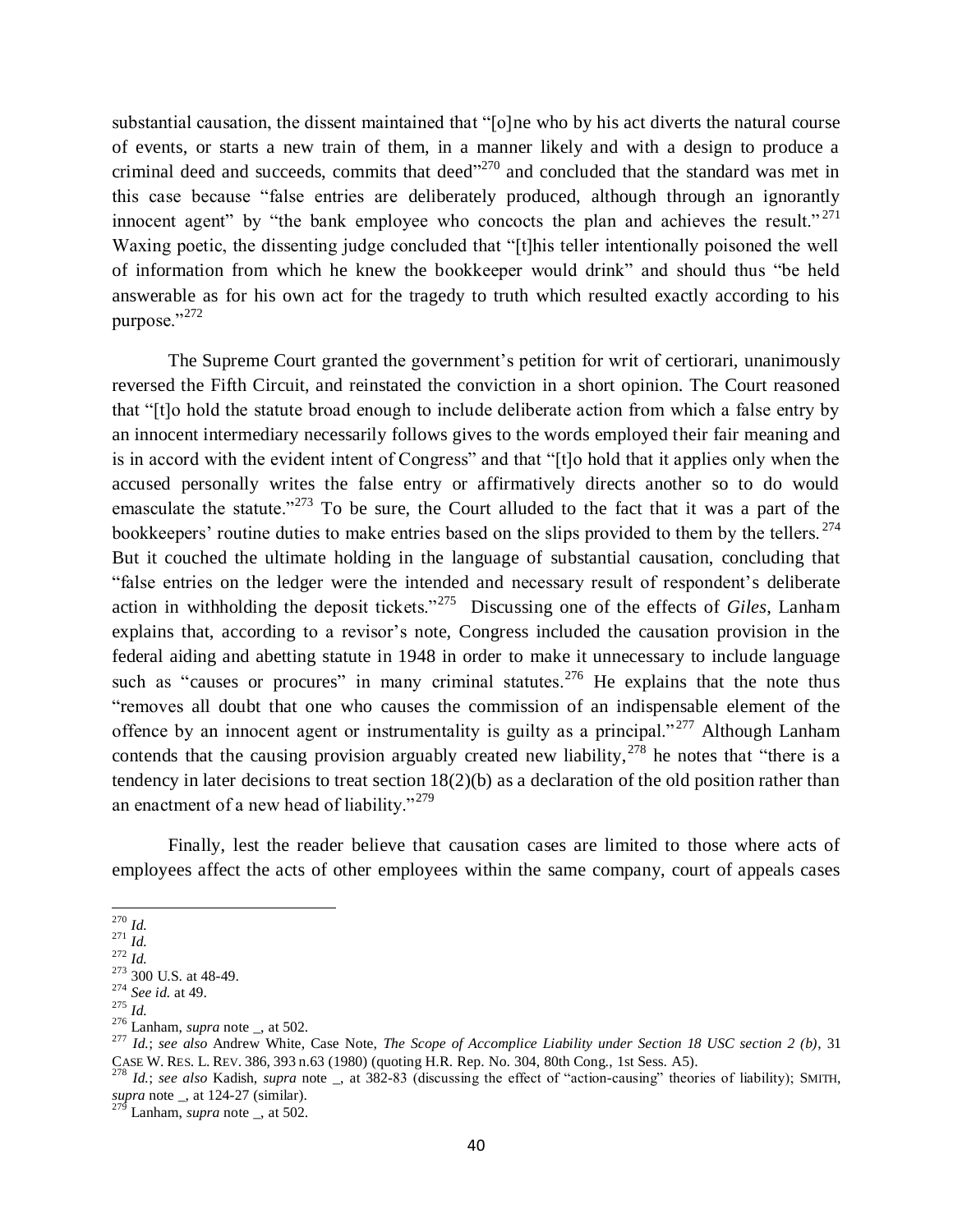make clear that the causation rationale extends beyond such cases. For example, the Eight Circuit in *Nigro v. United States*, though not citing either *Kenofskey* or *Giles*, affirmed a conviction of a physician for illegally selling narcotics to an addict in violation of the Harrison Anti-Narcotic Act.<sup>280</sup> Nigro argued that, because he only issued prescriptions and it was the pharmacists who made the "sales" constituting the actus reus of the offense, he could only be liable, if at all, for aiding and abetting the sales by pharmacists.<sup>281</sup> But there was "no proof that at the time the sales alleged in the indictment were made the druggists had guilty knowledge of the fictitious character of the prescriptions," and so their sales were not criminal.<sup>282</sup> Thus, Nigro argued, "there was no crime . . . to aid and abet" and the conviction should be thrown out.<sup>283</sup> The Eighth Circuit disagreed, concluding that Nigro "participated in the prohibited sale by issuing the fictitious prescriptions" even though there was no evidence of cooperation or collusion between him and the pharmacists and even though the pharmacists were innocent.<sup>284</sup> The court found the opposite result unsatisfying: "If the physician's guilt is made to depend upon collusion between him and the druggists or upon the druggist's knowledge of the illegal character of the prescription, the crime of the physician depends entirely upon the whim of the addict."<sup>285</sup> According to Lanham, this result can be best justified on the principle of causation elucidated in *Giles*. <sup>286</sup> That is, the doctor "is regarded as the true principal by virtue of having caused the actus reus."<sup>287</sup> After the adoption of the explicit causation provision in 1948 under 18 U.S.C. § 2(b), numerous such cases followed.<sup>288</sup>

To be sure, and as previously suggested, causation of the sort contemplated in Section 2(b) cannot be but-for causation. As Lanham explains, some post-1948 cases erroneously abandoned the requirement that the non-performer have intent that the specific act at issue be performed, and appeared to slip to the knowledge standard.<sup>289</sup> Lanham rejects these approaches and argues that courts should maintain stringent intent and act requirements so as not to unduly expand the scope of causation as a head of liability for acts of another.<sup>290</sup> At the same time, Lanham believes that the mens rea requirement for substantial causation should probably not extend to the issue of legality the performer's act, and illustrates why with the following example:

 $\overline{a}$ 

<sup>290</sup> Lanham, *supra* note \_, at 510-12.

<sup>&</sup>lt;sup>280</sup> 117 F.2d 624 (8th Cir. 1941).

<sup>281</sup> *Id.* at 630.

<sup>282</sup> *Id.*  $^{283}$  *Id.* 

 $284 \frac{I_{\text{u}}}{Id}$ .

 $^{285}$  *Id.* at 631.

<sup>286</sup> Lanham, *supra* note \_, at 502.  $^{287}$  *Id.* at 501

 $^{288}$  *Id.* at 502-06.

<sup>289</sup> Lanham, *supra* note \_, at 509. *But cf.* SMITH, *supra* note \_, at 126 (arguing that "nothing inherent in innocent agency doctrine requires its limitation to intended or purposive use or manipulation of an agent, although the strong tendency in offences of recklessness and negligence has been to invoke general causal notions rather than innocent agency").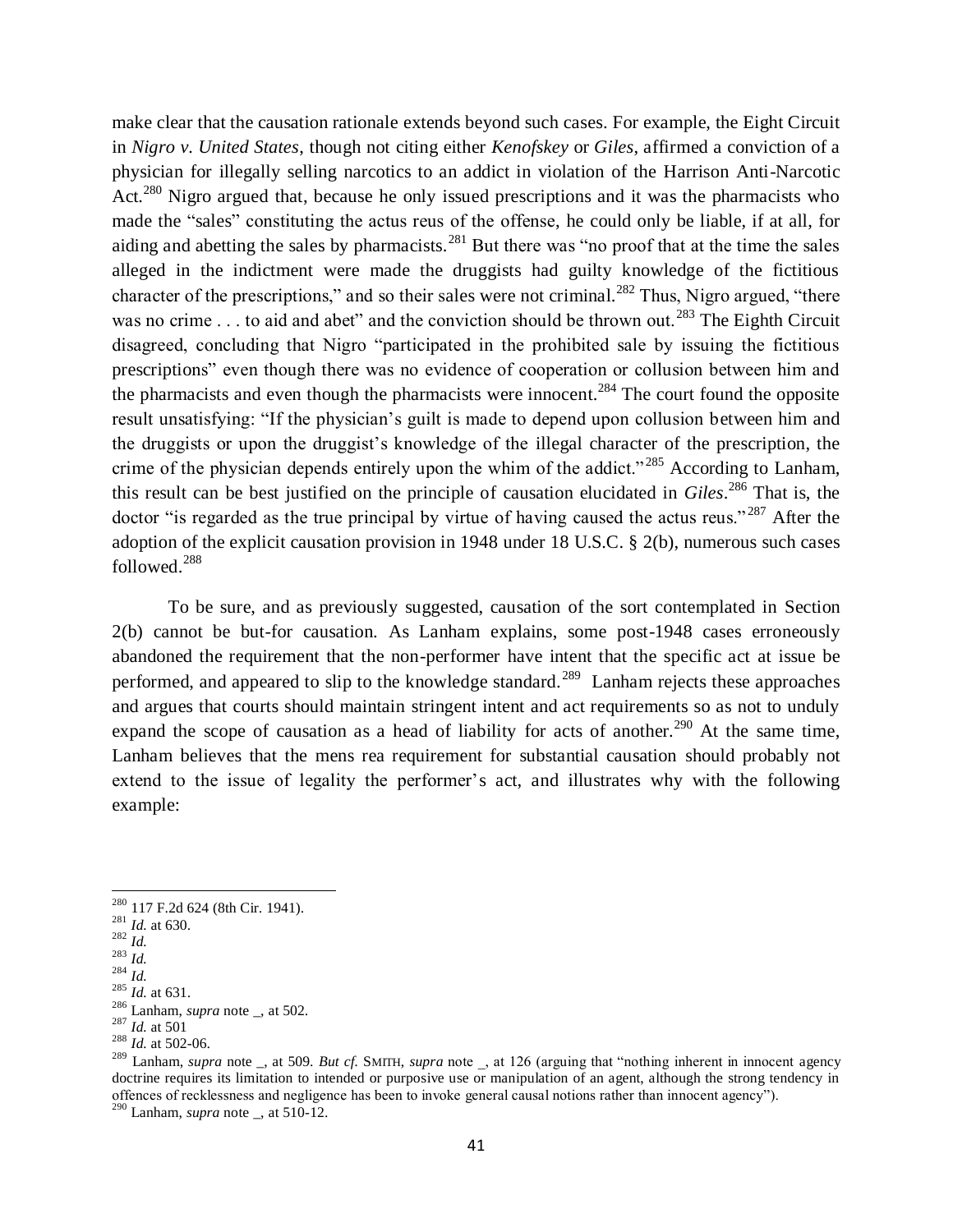Suppose for example that A forces B at gunpoint to sell a copy of a newspaper to C, B's sworn enemy. It could hardly be denied that A caused the publication of the newspaper. If the publication of such a newspaper is an offence of strict liability, A would still be able to plead lack of *mens rea* if [the state must prove that the defendant]  $\ldots$  contemplates or desires that the law will be broken.<sup>291</sup>

<span id="page-41-1"></span>Lanham views this result (A's ability to plead lack of mens rea here) as somewhat counterintuitive. Instead, he approvingly cites a scenario based on an Australian case where A, an owner of a trailer, instructed B to drive the trailer without insurance—a strict liability offense.<sup>292</sup> Assuming the court correctly concluded that A was the causer (i.e., on the principles of substantial causation discussed in this Part), Lanham argues that A was properly convicted even though he did not know that the trailer was uninsured. Lanham calls this result "a perfectly tenable application of the strict liability principle."<sup>293</sup> To be sure, and as always the case in criminal law, there must be "strong justification" for imposing strict liability.<sup>294</sup> But once this justification is present, there is "no reason why strict liability should not be imposed on the real causer of the harm."<sup>295</sup> And this is all the more so where "statutory direction to do or not to do certain things is aimed more directly at the 'accessory' in control of the activity than at the 'principal' whose hand does the forbidden act."<sup>296</sup>

<span id="page-41-0"></span><sup>291</sup> *Id.* at 512.

<sup>292</sup> *Id.* (citing Lenzi v. Miller, [1965] S.A.S.R. 1).

<sup>&</sup>lt;sup>293</sup> *Id.* There are other authorities in support of this principle. *See, e.g.*, Johnson v. Youden [1950] K.B. 544 ("Before a person can be convicted of aiding and abetting the commission of an offence he must at least know the essential matters which constitute that offence. . . . He need not actually know that an offence has been committed, because he may not know that the facts constitute an offence and ignorance of the law is not a defence. *If a person knows all the facts and is assisting another person to do certain things, and it turns out that the doing of those things constitutes an offence, the person who is assisting is guilty of aiding and abetting that offence.*") (emphasis added); *Giorgianni* (1985) 156 C.L.R. 473 (approving the causation analysis in *Lenzi*). *But cf.* State v. Bowman, 656 S.E.2d 638, 650 (N.C. App. 2008) (in a charge for aiding and abetting statutory rape, a strict liability crime, the state must prove that the defendant "acted with knowledge that the girls were under the age of sixteen"). These cases can probably be reconciled based on the defendant's actus reus, which in *Bowman* consisted merely driving the victim to the house of the primary perpetrator. *Id.* at 642 [Compare with actus reus in Johnson-Lenzi-Giorgianni]. *See supra* note [105](#page-16-0) (discussing the principle that mistake of fact or law is no excuse in trespass cases and others); *see also* CANE, *supra* note \_, at 32 n.6 ("[A] person can be secondarily liable for tortious conduct only if they knew of the facts which made the conduct tortious (although, *of course, they need not have appreciated that it was tortious*.") (emphasis added); Audrey Rogers, *Accomplice Liability for Unintentional Crimes: Remaining Within the Constraints of Intent*, 31 LOY. L.A. L. REV. 1351, 1385 (1998) ("Allowing accomplice liability for unintentional crimes does not, however, involve an extension of accomplice doctrine, but merely merits a refocusing of its intent requirements away from the results produced by the principal and toward the conduct producing the result.").

 $294$  Lanham, *supra* note \_, at 515.

 $^{295}$  *Id.* 

 $\frac{296}{1}$  *Id.* To be sure, this formulation by Lanham seems to require that the performer's act is also forbidden. But Lanham's article and others provide numerous examples, already discussed in this article (i.e., an innocent person's delivery of a poison), where the performer's act is not criminal, but the act is still imputed to the non-performer on causation-type principles. *Cf.* Kadish, *supra* note \_, at 374 ("If a defendant may be fairly held liable when he aids or encourages a *guilty* principal to commit the crime . . . , there is no moral or policy reason why he should not be similarly treated if he causes the prohibited actions of an *unwitting* primary actor.").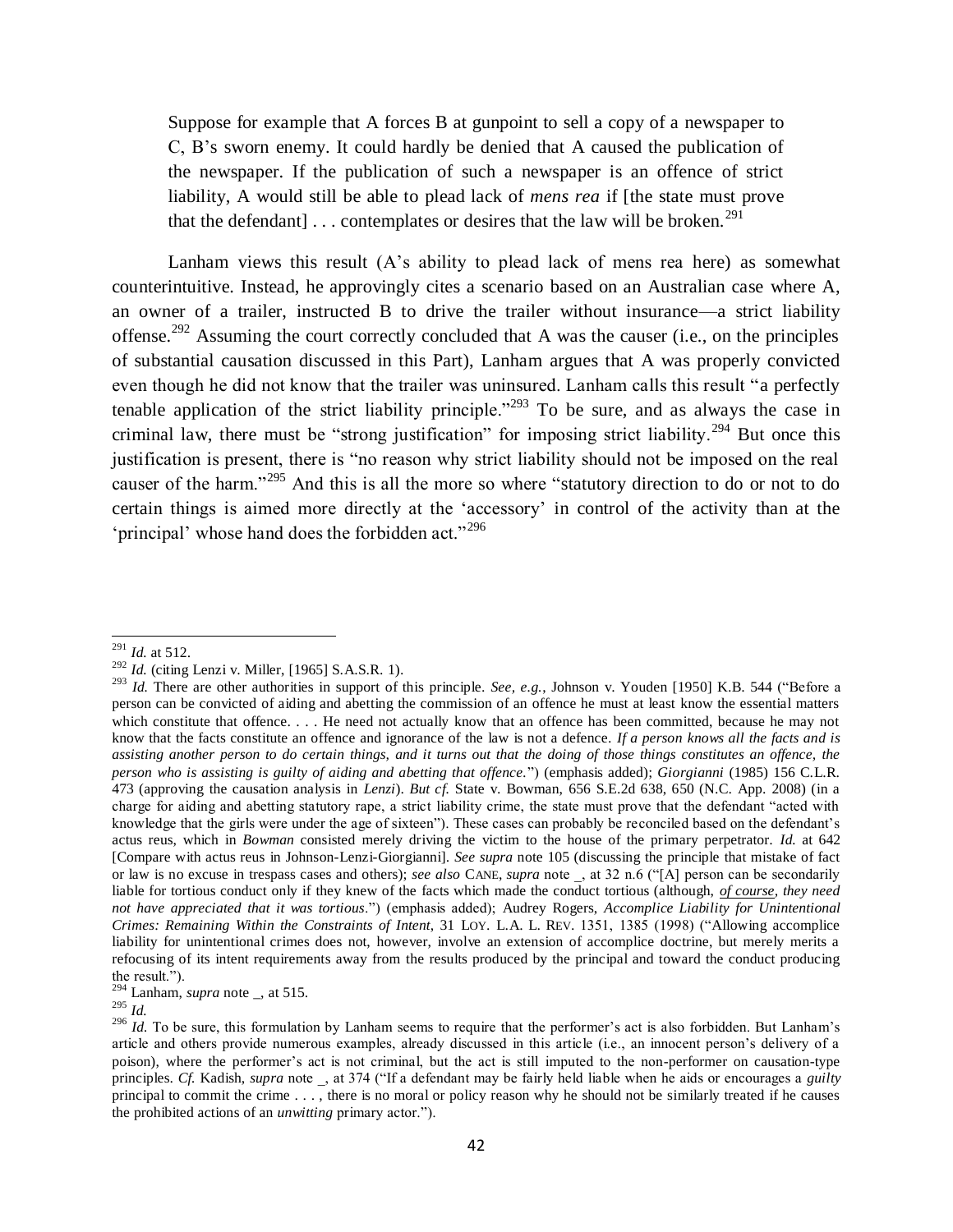At a high level, what is the purpose of causation theories? One explanation that was hinted at earlier,<sup>297</sup> surely, is to avoid non-intuitive or even upsetting results that eventuate when non-performer liability is treated exclusively as derivative. An interesting and much-discussed English example is *Thornton v. Mitchell*.<sup>298</sup> In that case, a bus conductor indicated to the bus driver it was safe to back up. The bus driver did so, running down and killing a person in the process.<sup>299</sup> The driver was acquitted because he was following the conductor's instructions and was therefore not negligent. The conductor was also acquitted because there was no underlying crime to aid and abet—an unsatisfying result that could have been avoided based on causation principles.<sup>300</sup> Fortunately, an English court adopted a contrary approach in *Regina v. Cogan & Leak*, in which the defendant forced his wife to have sex with another man who mistakenly believed the woman was consenting.<sup>301</sup> On similar facts, the Supreme Court of North Carolina reached the same result, though over a dissent.<sup>302</sup> Lanham's view is that "the cases are right on the ground that A has caused the *actus reus* of the crime"—a position that finds support in Hart and Honoré.<sup>303</sup> Lanham summarizes his analysis of these cases as follows: "when in reality the so-called accessory is so central a figure that he can be held to have caused the prohibited act or event, he should no longer be treated as an accessory with liability dependent on that of the immediate actor but as the principal offender in his own right."<sup>304</sup>

#### **IV. Applications to Patent Law**

What can patent law learn from causation theory and from cases in other areas of law that apply causation principles to hold non-performers liable? Quite a bit, I believe. Some thorny problems and unintuitive results become tractable under the substantial causation (i.e., causationplus) approach. As I argued in earlier work, there is a pervasive sense in many patent cases, particularly those where patentees attempt to hold manufacturers liable for the acts of their customers, that the manufacturer "who provides the enabling technology is the real tortfeasor,

<sup>&</sup>lt;sup>297</sup> *See supra* notes <sub>-</sub>- and accompanying text.

 $298$  [1940] 1 All ER 339.  $\frac{1}{299}$   $\frac{1}{1}$ .

<sup>&</sup>lt;sup>300</sup> *Id.* A classic example of element splitting if there was one! Alldrdige, however, appears to defend the result in *Thornton* based on the principle of legality. Alldridge, *The Doctrine of Innocent Agency*, *supra* note\_ , at 55-56, 73-74. [Check this to make sure.]

<sup>301</sup> R. v. Cogan, 1976 Q.B. 217 (C.A.). Even Alldridge appears to approve of this result. Alldridge, *The Doctrine of Innocent Agency*, *supra* note\_ , at 69 ("No element of fiction is required [to convict] because the claim is not being made that Fagin or Leak actually performed the prohibited acts but, rather, that they *caused* them.") (emphasis added). For a discussion of Fagin from *Oliver Twist*, see *supra* notes [137-](#page-21-1)[140](#page-21-2) and accompanying text.

 $302$  State v. Dowell, 11 S.E. 525, 525 (N.C. 1890) (holding that the law in some cases "couples the act of the instrument with the felonious intent of the instigator"); *see also* People v. Hernandez, 18 Cal. App. 3d 651, 656 (1971) (convicting a woman who forced a man to rape another woman on an "innocent conduit" theory) (discussed in Kadish, *supra* note \_, at 375).

<sup>&</sup>lt;sup>303</sup> HART & HONORÉ, *supra* note<sub>—</sub>, at 379, 381 (citing R. v. Bourne (1952) 36 CAR 125 and approving the action-causing theory at least in some circumstances).

<sup>304</sup> Lanham, *supra* note \_, at 515; *see also* supra note [296](#page-41-0) and accompanying text (discussing the "prohibited act" language).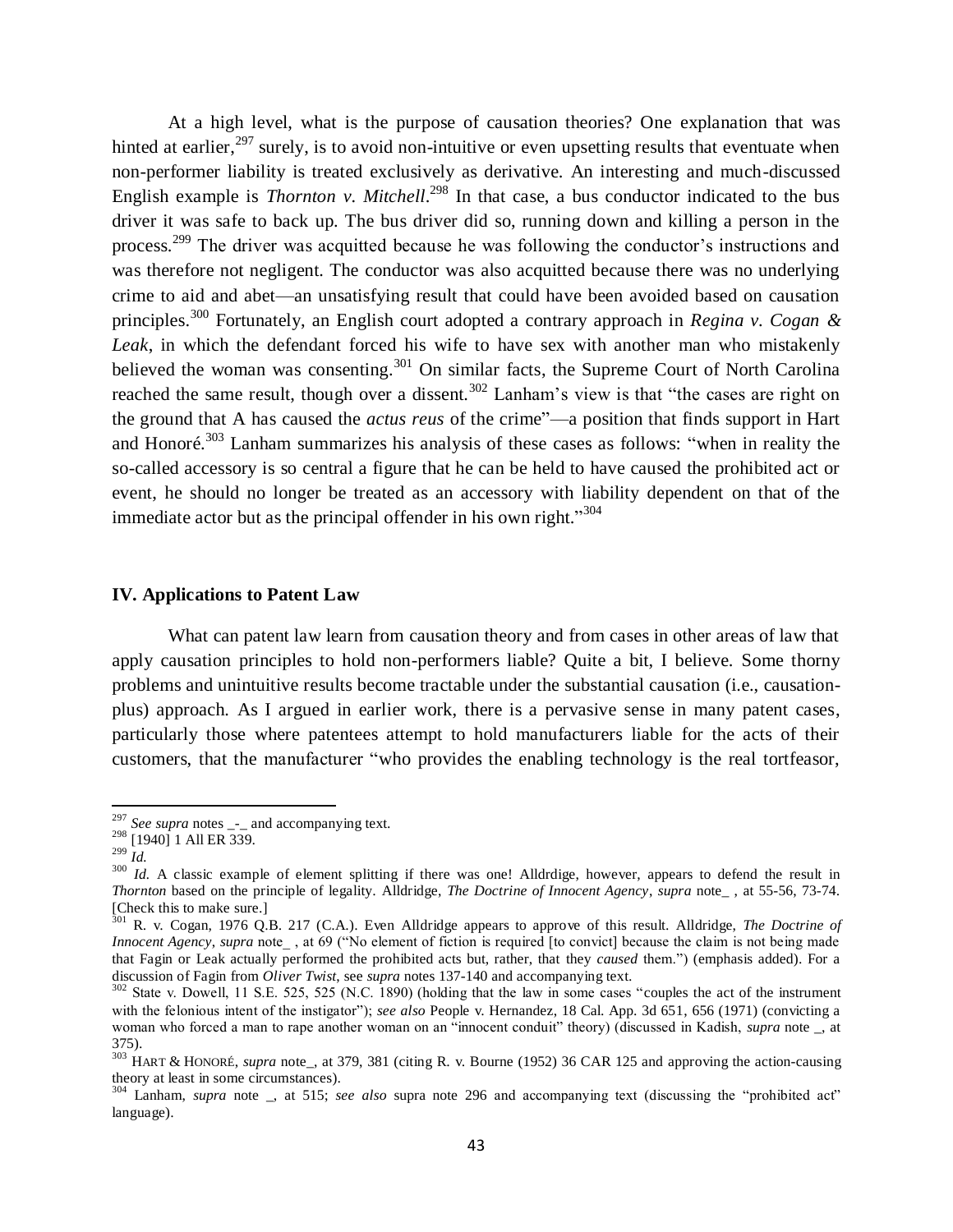while the primary actor is something of a passive instrumentality."<sup>305</sup> I also noted that "the facts" of many induced patent infringement cases reveal a tight causal link between the acts of the inducer and harm to the plaintiff<sup> $306$ </sup> and explained that, in certain cases, the performance of elements of patent claims by customers who "perfectly reasonable and expected"<sup>307</sup>—while the primary actors are often "clueless and blameless."<sup>308</sup> Although this article appears to be the first to propose applying theories of imputation under innocent-agency and action-causing theories, I would note that the fact that a doctrine has been "on the shelf" for a long time should not be a deterrent to using it. Indeed, the chair of the Securities and Exchange Commission proposed reviving the innocent instrumentality doctrine in the white-collar crime arena,<sup>309</sup> where it has long been ignored, and it has been recently argued in the international criminal law field that various "perpetration by means" theories of liability are consistent with the principle of legality.<sup>310</sup> Making use of causation theories and the teachings form other areas of law, this Part develops these ideas further and expands the intuitions in my previous paper beyond "inducement of infringement" scenarios and to non-performer actions more generally.

## <span id="page-43-0"></span>A. Indirect infringement cases

As I discussed above, proof of patent infringement by inducement presents high mens rea hurdles.<sup>311</sup> Particularly significant is the requirement that not only did the defendant specifically intend for the performer to carry out acts that happen to be infringing, but also that it know of the patent. In addition, the defendant can negate the showing of mens rea by introducing evidence that it believed that the patent is not infringed—even if the court ultimately concludes otherwise. This "heightened form" of "bad purpose" approach appears to correspond to what Baruch Weiss considers to be "the most rigorous mental state imposed by the criminal law," $312$  and, according to Weiss, it is likely aberrant<sup>313</sup>— in part, no doubt, because it completely disregards the maxim that ignorance of the law is no excuse.<sup>314</sup> Perhaps, this level of mens rea is sometimes justifiable, especially when the defendant provides some general product or service used by the performer,

l <sup>305</sup> Karshtedt, *supra* note \_, at 918.

<sup>306</sup> *Id.* at 928.

<sup>307</sup> *Id.* at 967.

<sup>308</sup> *Id.* at 968.

http://dealbook.nytimes.com/2014/05/27/s-e-c-vows-more-use-of-a-little-used-tool/?\_r=0. The securities arena is particularly rife with attempts to recharacterize indirect liability as direct, for the Supreme Court eliminated aiding and abetting liability for section 10(b) violations. *See* Patricia Blanchini, Note, *The Statement Someone Else Makes May Be Your Own: Primary Liability Under Section 10(b) After* Central Bank, 71 ST. JOHN'S L. REV. 767 (1997); Jill E. Fisch*, The Scope of Private Securities Litigation: In Search of Liability Standards for Secondary Defendants*, 99 COLUM. L. REV. 1293 (1999).

 $\frac{12}{310}$  http://arno.uvt.nl/show.cgi?fid=132813.

 $311$  *See supra* notes  $\frac{1}{2}$  and accompanying text.

 $312$  Weiss, *supra* note \_at 1454-55 (discussing a case where a court, relying on "willfully" in 18 U.S.C. § 2(b), concluded that it was not "adequate to simply charge the jury that to find intent it could consider whether defendant knew that he was doing 'something unlawful' or that he was doing 'something wrong'" in some general way; instead, "the defendant also had to be aware of the precise reporting requirements at issue, and must have specifically sought to frustrate them") (citing United States v. Curran, 20 F.3d 560, 567-70 (3d Cir. 1994)). According to Weiss, much more common version of the "bad purpose" approach is one that simply reflects some generalized awareness of wrongdoing. *Id.* at 1393-96. <sup>313</sup> *Id.*

<sup>&</sup>lt;sup>314</sup> *See supra* note[s 105](#page-16-0) [& 293](#page-41-1) and accompanying text.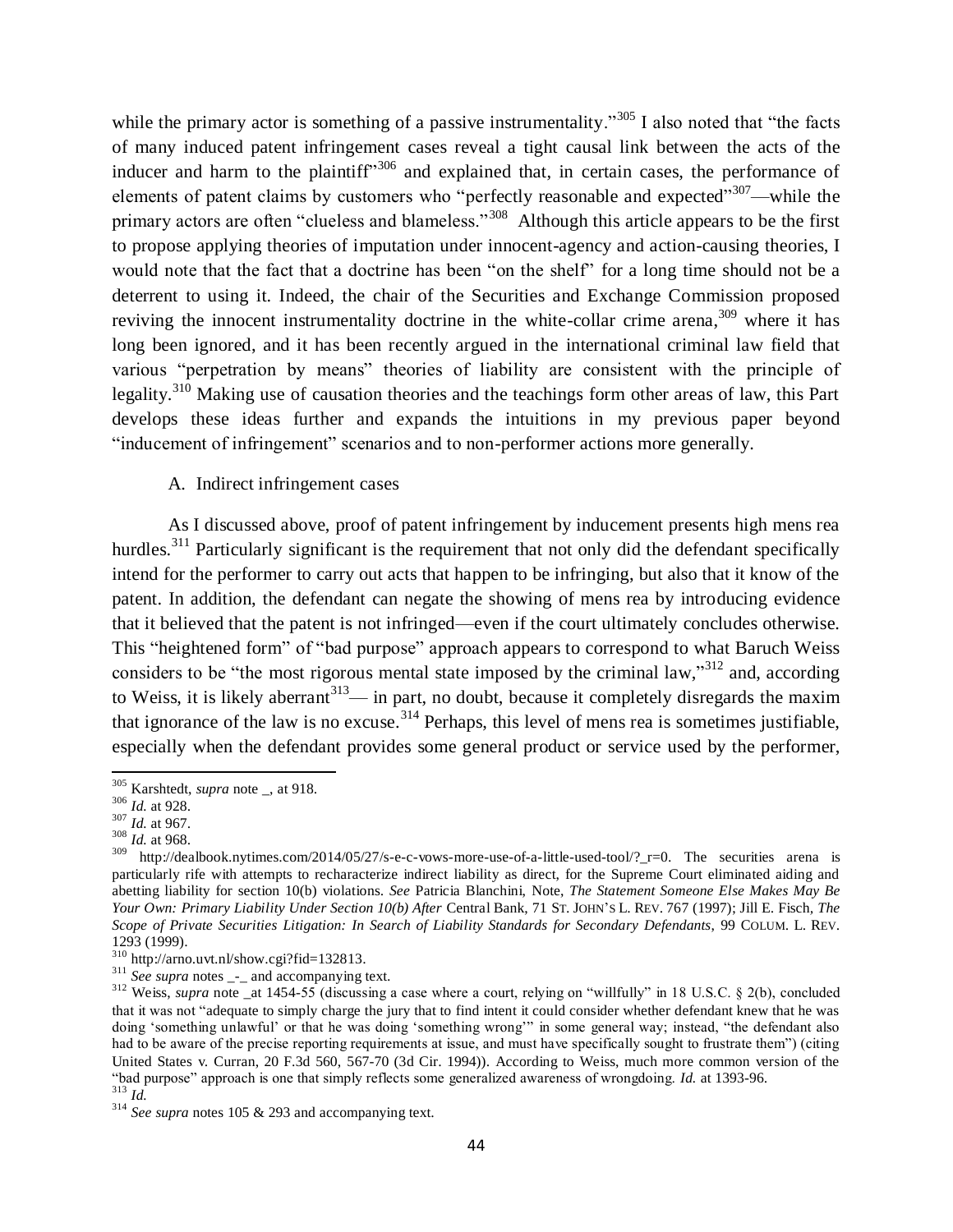or assists the performer in some small way. And indeed, Weiss agrees that certain the bad purpose requirements are sometimes helpful for protecting a marginal participant in a wrongdoing.<sup>315</sup> But the heightened bad-purpose requirement applies to *all* non-performer cases in patent law, without regard to the extent of the non-performer's participation.<sup>316</sup> The causation framework, in contrast, is intended to usher in a significantly more flexible approach.

<span id="page-44-0"></span>Although this extreme form of the "mens rea of illegality" rule is now firmly entrenched in patent law, causation principles might relieve the plaintiff from having to meet it in certain scenarios. Some non-performer cases, in which defendants are now only charged with indirect infringement, can be recharacterized as direct infringement cases under substantial causation principles elucidated in criminal and tort law cases discussed in the previous Part. What would be some features of such cases? Recall that general characteristics of substantial causation cases include a non-performer provision of a critical tool that enables another entity's performance specific acts, intent that those acts be carried out (or at least substantial certainty that those acts would occur<sup>317</sup>), encouragement to carry out the act, and some form of information asymmetry between the non-performer and non-performer that makes the non-performer "the central figure." In addition, to borrow from Hart and Honoré, the non-performer in some way provides the performer with reasons for acting. And finally, the performer's role is in some way passive in that the performer carries out acts as expected by the non-performer.<sup>318</sup>

Consider, under this framework, the facts in the *Lucent* case.<sup>319</sup> The manufacturer in that case produces the technology—the Outlook software. It provides both the tool that is specially adapted to perform certain steps and provides instructions that help ensure that the tool is used to carry out these steps—which turn out to be covered by a patent. The performance of these specific steps is both expected and intended. The customers, often individual users, more likely than not know nothing about the underlying technology—introducing information asymmetry in the scenario—and the manufacturer undoubtedly gives them a reason for acting. Having bought the software, it is natural that the end user would carry out the steps as instructed. The manufacturer's involvement exhibits the required intent and the heightened actus reus. In fact,

 $\overline{\phantom{a}}$ 

<sup>315</sup> *Id.* at 1481-83.

<sup>&</sup>lt;sup>316</sup> As I explain in the next Subpart, a different rule applies to the special case of divided infringement.

<sup>&</sup>lt;sup>317</sup> On the substantial certainty requirement for as a route to proving the intent element of an intentional tort and its role in secondary liability in copyright law, see Yen, *supra* note \_; *see also* McKenna, *supra* note \_ (discussing similar issues in trademark). For a leading tort case on this issue, see Garratt v. Dailey, 279 P.2d 1091 (Wash. 1955).

<sup>318</sup> *See supra* notes \_-\_ and accompanying text. *Cf.* Mark Bartholomew & Patrick F. McArdle, *Causing Infringement*, 64 VAND. L. REV. 675, 713 (2011) (discussing a copyright case where "the court relied on 'an additional step in the causal chain' to find for the defendant credit card company, explaining that there was no causation because, even though the credit card company made infringing websites profitable, there still had to be a decision by the websites and their users to engage in the infringing conduct in the first place" and other cases "empasiz[ing] that a sufficient degree of separation between the defendant and the direct infringer immunizes the defendant from causal responsibility") (quoting Perfect 10, Inc. v. Visa Int'l Serv. Ass'n, 494 F.3d 788, 796-97 (9th Cir. 2007), and citing Baden Sports, Inc. v. Kabushiki Kaisha Molten, No. C06-210MJP, 2007 WL 2058673, at \*8 (W.D. Wash. July 16, 2007) and [Demetriades v. Kaufmann, 690 F.](https://a.next.westlaw.com/Link/Document/FullText?findType=Y&serNum=1988101963&pubNum=345&originatingDoc=I229b18ce92cf11e08b05fdf15589d8e8&refType=RP&fi=co_pp_sp_345_294&originationContext=document&transitionType=DocumentItem&contextData=%28sc.Search%29#co_pp_sp_345_294)  [Supp. 289, 294 \(S.D.N.Y. 1988\)\)](https://a.next.westlaw.com/Link/Document/FullText?findType=Y&serNum=1988101963&pubNum=345&originatingDoc=I229b18ce92cf11e08b05fdf15589d8e8&refType=RP&fi=co_pp_sp_345_294&originationContext=document&transitionType=DocumentItem&contextData=%28sc.Search%29#co_pp_sp_345_294).

See supra notes [118](#page-18-0)[-123](#page-18-1) and accompanying text. See Lucent Techs., Inc. v. Gateway, Inc., 580 F.3d 1301 (Fed. Cir. 2009).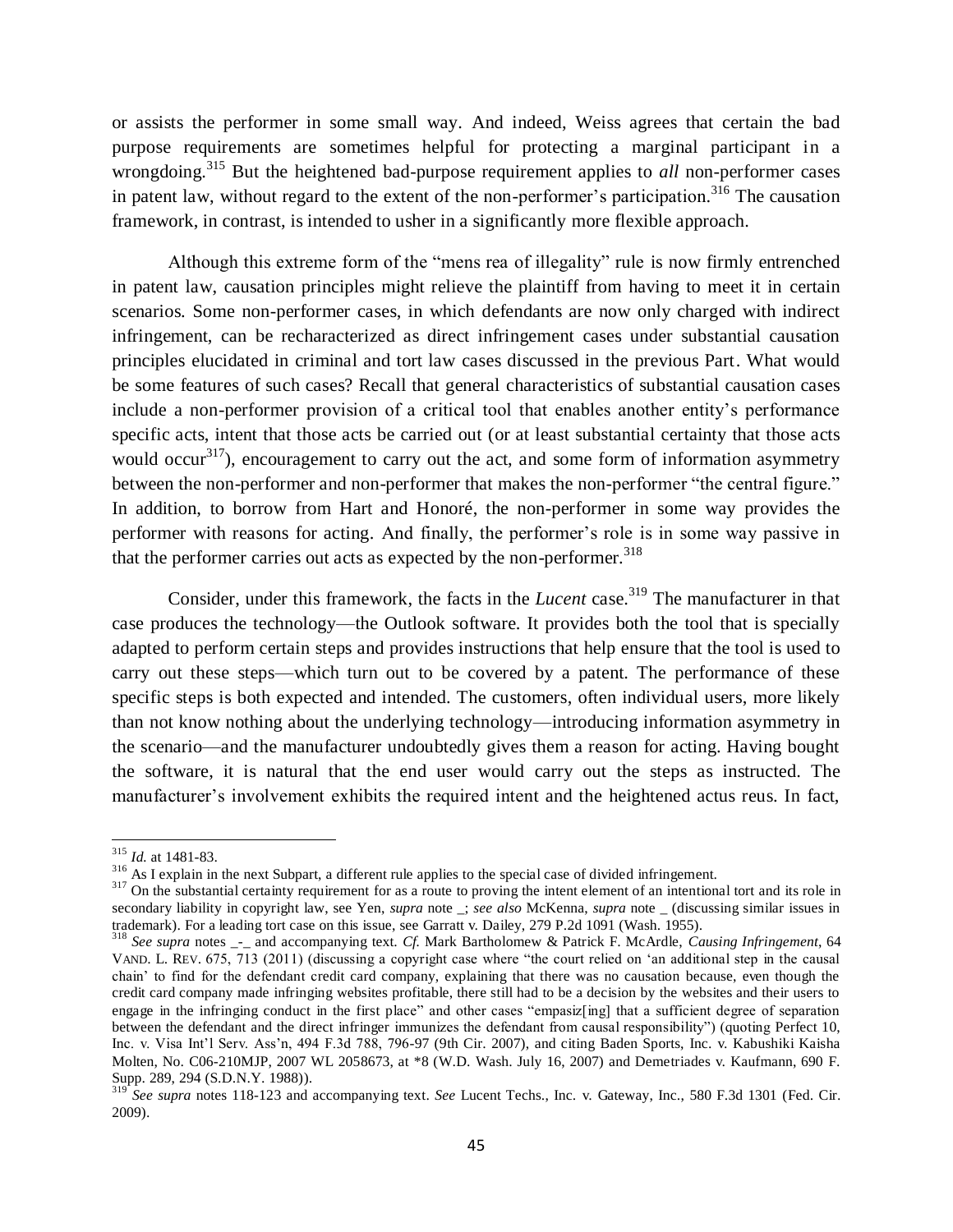the actus reus here is a "double" actus reus—the manufacturer provides a nonstaple article that is adapted to infringe *and* takes affirmative steps through marketing and instructions that help ensure that the specific steps are carried out.<sup>320</sup> And the manufacturer certainly gives the customer reasons to perform the acts—they have paid for the software and are just seeking to use it as the manufacturer tells them to. In addition, the customers do not get to modify the product in any way, and do not incorporate it into some larger products like commercial developers might<sup>321</sup>—they are just regular computer users. Under the analysis in the previous Part, it is not difficult to conclude that the manufacturer has caused the acts of the user and should be liable directly and not derivatively, thereby bypassing the knowledge of the patent requirements of Section 271(b) mandated by the Supreme Court. At the very least, direct liability on these facts could be a jury question. And, as I discuss in the next Part, if the direct liability label on these facts is objectionable, the conduct at issue could be labeled a form of "inducement" that requires a lower mens rea than some other forms of inducement—reminiscent of Mark Lemley's mens rea/actus reus sliding scale. $322$ 

Another example of the double actus reus might include pharmaceutical method of use cases. In a typical scenario, the accused infringer provides a drug with instructions how to doctors on how to use the drug to perform some treatment.  $323$  The doctor's acts of administering the drug as a treatment to a patient constitute acts covered by a patent claim, and drug manufacturer is sued on an indirect liability theory. I submit that on these facts one could conclude, as in *Lucent*, that the manufacturer has caused the doctor's acts and those acts should thus be imputed to the non-performing manufacturer. Although the manufacturer is not ordering the doctor to do anything, it intends for the method of treatment claims to be carried out and helps ensure, by proving the drug and the label, that the doctor perform the acts exactly as intended. Also, assuming the doctor simply performs the treatment as instructed on the label, the information asymmetry requirement is satisfied. Of course, had the facts been different—for example, had the manufacturer merely sold the drug without providing any instructions, or had the drug been usable in another treatment method—the result would be different. A mere provision of an instrumentality to another, without the instructions, is not enough to rise to the

 $\overline{\phantom{a}}$ 

<sup>320</sup> *Id.* at 1320-25.

<sup>&</sup>lt;sup>321</sup> See Love & Yoon, *supra* note, at 1618 (discussing the importance of this fact in the context of the authors' proposal for reviving the customer suit exception).

<sup>&</sup>lt;sup>322</sup> Indeed, I suggest another approach *infra*. That is, Section 271(b) can be viewed as polymorphic, i.e., allowing for a sliding-scale mens rea approach depending on the level of actus reus, as described in Mark Lemley's article. *See* Lemley, *supra* note \_, at 244 (Table 1). Also, it may be worth noting labels "direct" and "indirect" and the fact that they are not used in tort law. *See* last paragraph of Subpart III.A. [Also, personal communication with Professor Robert Rabin.] For a discussion of the concept of policy polymorphism in statutes, see Jonathan Siegel, *The Polymorphic Principle and the Judicial Role in Statutory Interpretation*, 84 TEX. L. REV. 339 (2005). *See also* Mike Dorf, DORF ON LAW, *Constitutional Polymorphism*, http://www.dorfonlaw.org/2010/07/constitutional-polymorphism.html (mentioning Siegel's article and arguing that "polymorphism"--the practice of giving a single word or phrase in a single statute different meanings in different contexts--is both well established and normatively appropriate (in certain circumstances)".

<sup>323</sup> *See, e.g.*, AstraZeneca LP v. Apotex, Inc., 633 F.3d 1042 (Fed. Cir. 2010); *see also* Forest Labs., Inc. v. Ivax Pharm., Inc., 501 F.3d 1263, 1272 (Fed. Cir. 2007). *But see* Warner Lambert Co. v. Apotex Corp., 316 F.3d 1348 (2003) (providing an example where a drug has multiple uses). Moreover, drugs often have significant "off-label" noninfringing uses in some cases. [Elaborate and cite Commil briefs; Takeda case]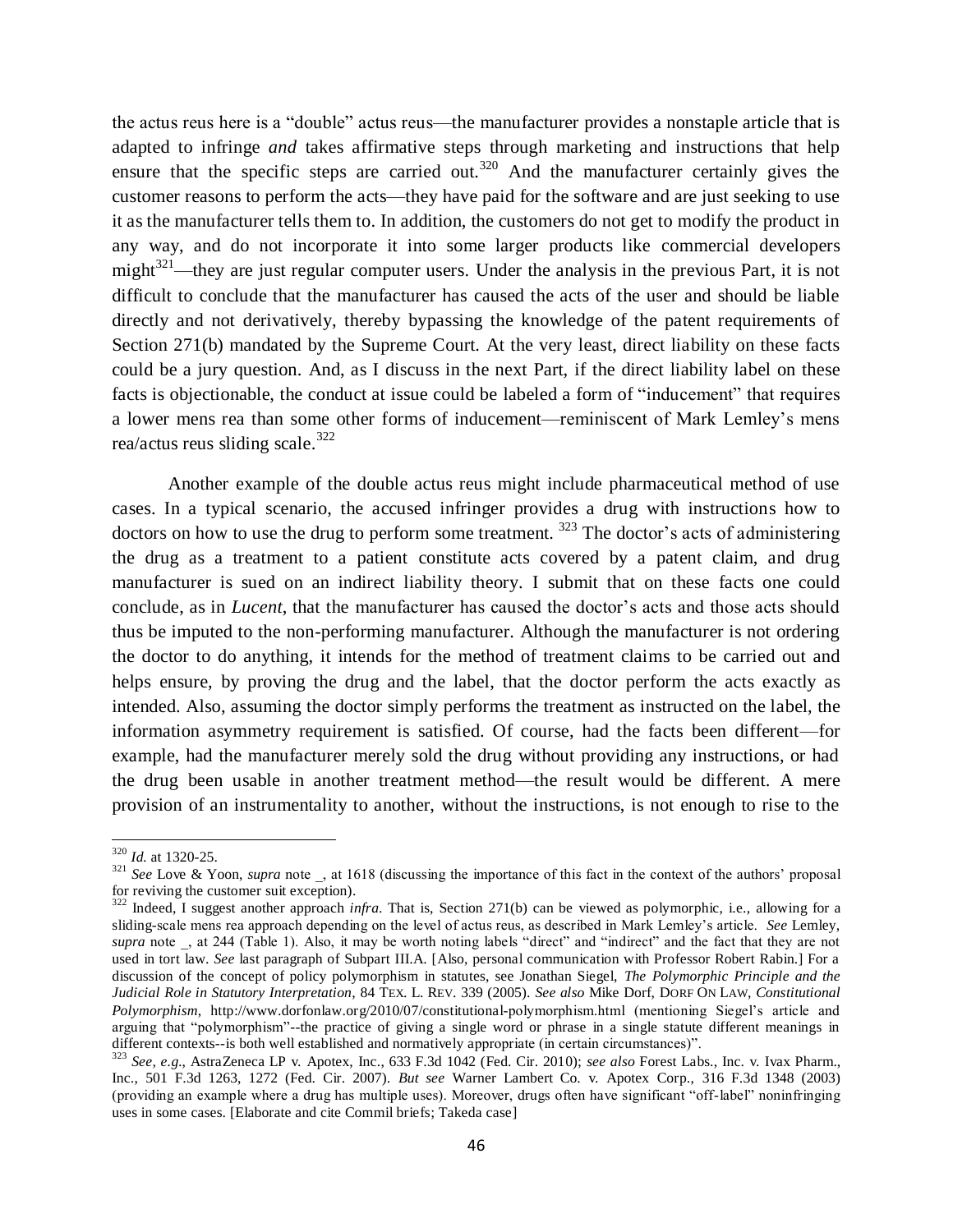level of causation. This because without the label (to be sure, an atypical situation), the doctor himself or herself would need to take steps to figure out what the drug is good for, removing the element of passivity that characterizes causation scenarios. Likewise, the existence of a noninfringing use would also have the effect of defeating the causation theory. This is because the doctor now has a choice as to what do to with the drug—and the choice entails more than merely letting the drug sit on the shelf.

This approach also ensures that the causation theories do not swallow all non-performer liability in patent law. There are numerous patent infringement cases in which a defendant was charged with inducement under Section 271(b) where the accused device has substantial noninfringing uses.<sup>324</sup> And there are likewise numerous Section 271(c) cases where the accused infringer does nothing more than selling.<sup>325</sup> These cases will not be affected by the proposed approach. Nor, incidentally, will non-performer theories of liability in copyright and trademark law be affected by this approach. As Felix Wu has astutely observed, accused instrumentalities in copyright law (and in trademark law, I would add) have substantial noninfringing uses basically by hypothesis.<sup>326</sup> Copyright law exists to protect content, not technology, and devices that might enable copyright infringement are agnostic as to whether the content they help find, copy, display, or download is copyrighted or not. Same with trademark law—it makes no difference to the eBay platform whether the item it helps sell is counterfeit or not. Not so in patent law, which protects the underlying technology, and the manufacturer that makes the technology has the choice of whether to design its product in a way that is infringing or noninfringing. In contrast to copyright and trademark law, the manufacturer in "double actus reus" cases is not dependent on the whim of the customer. And when the manufactures makes a tool that only has an infringing use tells the customer how to use that tool in an infringing manner, that ought to be enough for liability on causation principles. The fact that the performer might in theory be liable because direct infringement is not an obstacle. As argued by Glanville Williams, "[i]f a person can act through a completely innocent agent, there is no reason why he should not act through a semiinnocent agent. It is wholly unreasonable that the partial guilt of the agent should operate as a defence to the instigator." $327$ 

### B. Divided infringement cases

 $\overline{a}$ 

The causation approach provides a solution to the problem of divided infringement that is quite similar to the approach to other non-performer cases. As before, the test for attribution is whether one party has caused the act of another. As in Subpart A, we can ask whether the device, when used as intended, is only capable of performing the infringing steps, or whether it has substantial noninfringing uses. And we can also ask whether the manufacturer intends for the user to perform the steps of the patent claim and encourages the user to do so. Under this

<sup>324</sup> *See, e.g.*, Moleculon Research Corp. v. CBS, Inc., 793 F.2d 1261 (Fed. Cir. 1986).

<sup>325</sup> *See, e.g.*, Dawson Chem. Co. v. Rohm & Haas Co., 448 U.S. 176, 187-89 (1980).

<sup>326</sup> Felix Wu's Conference presentation of *Secondary Trademark Remedies*.

<sup>&</sup>lt;sup>327</sup> Kadish, *supra* note \_, at 387 (quoting GLANVILLE WILLIAMS, TEXTBOOK ON CRIMINAL LAW 374 (2d ed. 1983)).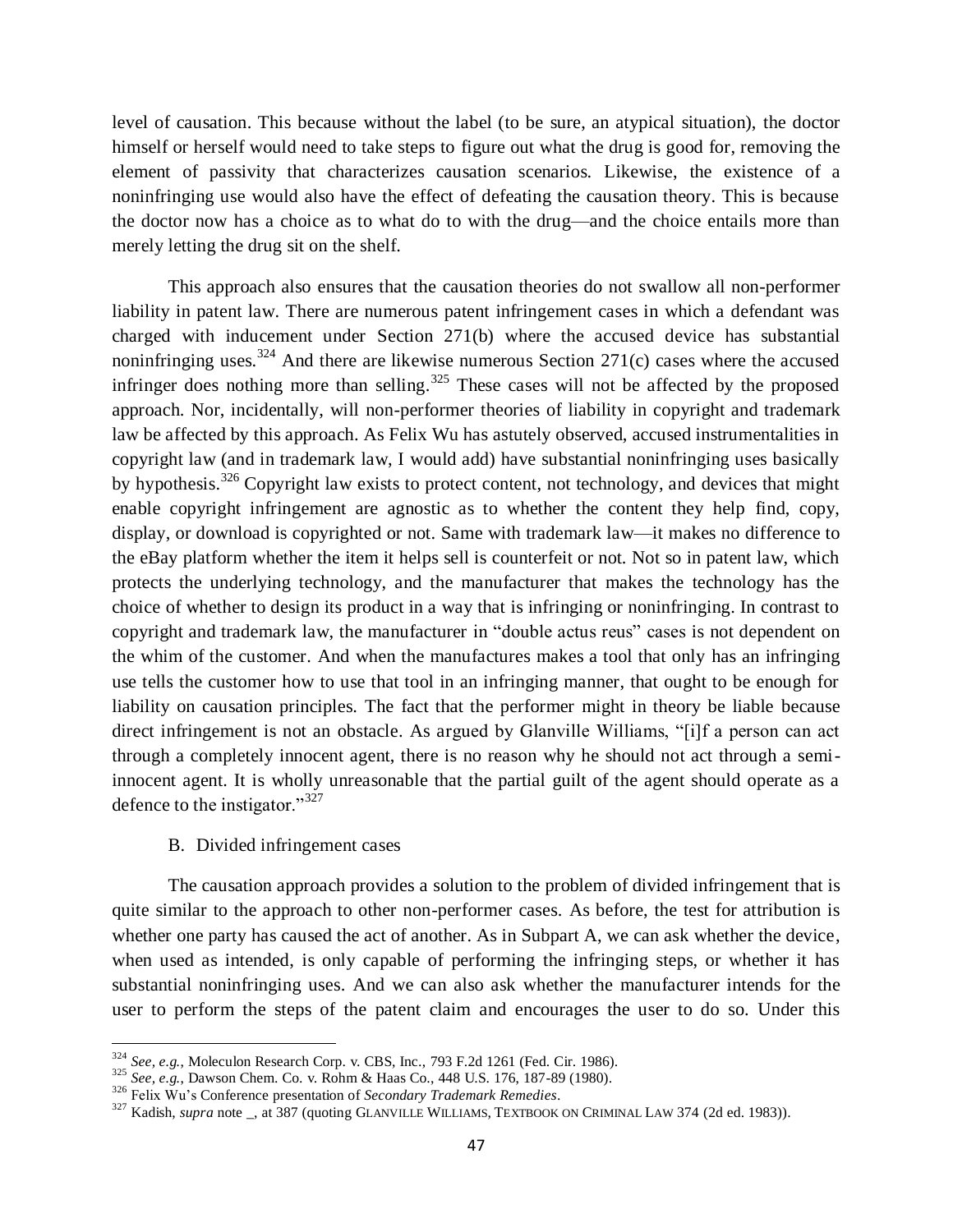approach, one can conclude that the owner of the server in *Move, Inc. v. Real Estate Alliance, Ltd.*, the real estate search website case discussed above, causes the customer to select the geographic area within a the map in the case.<sup>328</sup> This is what the website is designed to do, and the "click here" instruction encouraged the customer to perform the step that is a part of the claim (while the server performs the rest).  $329$  The customer's role is passive—the customer does what the website tells it to do. The clicking step is attributed to the server's owner on causation principles, which means that the website owner has performed all the steps either by itself or through causation. The server's owner is thus liable as a direct infringer, though I suppose the 271(b) label is also possible because "inducement," however one is to define it, is another way to commit direct infringement.<sup>330</sup>

Of course, facts in divided infringement cases vary widely and, in some, there will be an insufficient causal link to attribute the conduct of the user to the manufacturer. Interesting scenarios are presented by the method of treatment patents involving a laboratory-developed diagnostic tests. As explained by Chris Holman, a typical set of facts in lawsuit for infringement of such patents might include the following: "a physician might order a diagnostic test, but an independent laboratory performs that test and provides the physician with the results, and he or she uses the information to inform treatment decisions."<sup>331</sup> Holman contends that, under current law, "[i]n the absence of an agency relationship between the physician and laboratory, which often will not exist in practice, it will be difficult to hold any party liable for infringement under the current interpretation of divided infringement law."<sup>332</sup> It might be argued that, under causation theories, the laboratory test step might be imputed to the physician, who would then be deemed to perform all of the steps of the patent claim.<sup>333</sup>

Nonetheless, the situation in this sort of a case is complicated by the fact that, formally speaking, there is no item or component that lacks a substantial noninfringing use. The sample a doctor provides to a testing laboratory is just a sample containing biological material that can be, in theory, tested for a number of biomarkers. In addition, the role of the laboratory can be far from passive. As described in one brief, "the typical personalized medicine paradigm is as follows: A diagnostic testing laboratory markets a test to a physician, encouraging the doctor to order the test (the step(s) of measuring biomarkers)."<sup>334</sup> On these facts, which exhibit the absence

<sup>328</sup> 709 F.3d 1117 (Fed. Cir. 2013).

<sup>&</sup>lt;sup>329</sup> *See supra* note[s 124](#page-19-0)[-130](#page-20-0) and accompanying text.

<sup>330</sup> Hewlett-Packard Co. v. Bauch & Lomb, Inc., 909 F.2d 1464, 1469 (Fed. Cir. 1990).

<sup>331</sup> Holman, *supra* note [26,](#page-5-0) at 137; *see also* Erik P. Harmon, Note, *Promoting the Progress of Personalized Medicine: Redefining Infringement Liability for Divided Performance of Patented Methods*, 42 HOFSTRA L. REV. 967 (2014).

<sup>332</sup> *Id.*

 $\frac{1}{333}$  Causation theories have been discussed in divided infringement cases, but without much detail or discussion of what it means to cause the act of another. *See, e.g.*, Brief of Amici Curiae Myriad Genetics, Inc. and Genomic Health, Inc. in Support of Respondent, 2014 WL 1478062, at \* 20, Limelight Networks, Inc. v. Akamai Techs., Inc., 134 S. Ct. 2111 (2014) (No. 12-786) ("Whenever a first party performing one or more steps of a method claim knowingly causes one or more other parties to perform the rest of the steps of the same method claim . . . , equity requires that the first party . . . be found liable for patent infringement."). [See also Akamai letter brief on remand.]

 $334$  *Id.* at \*16.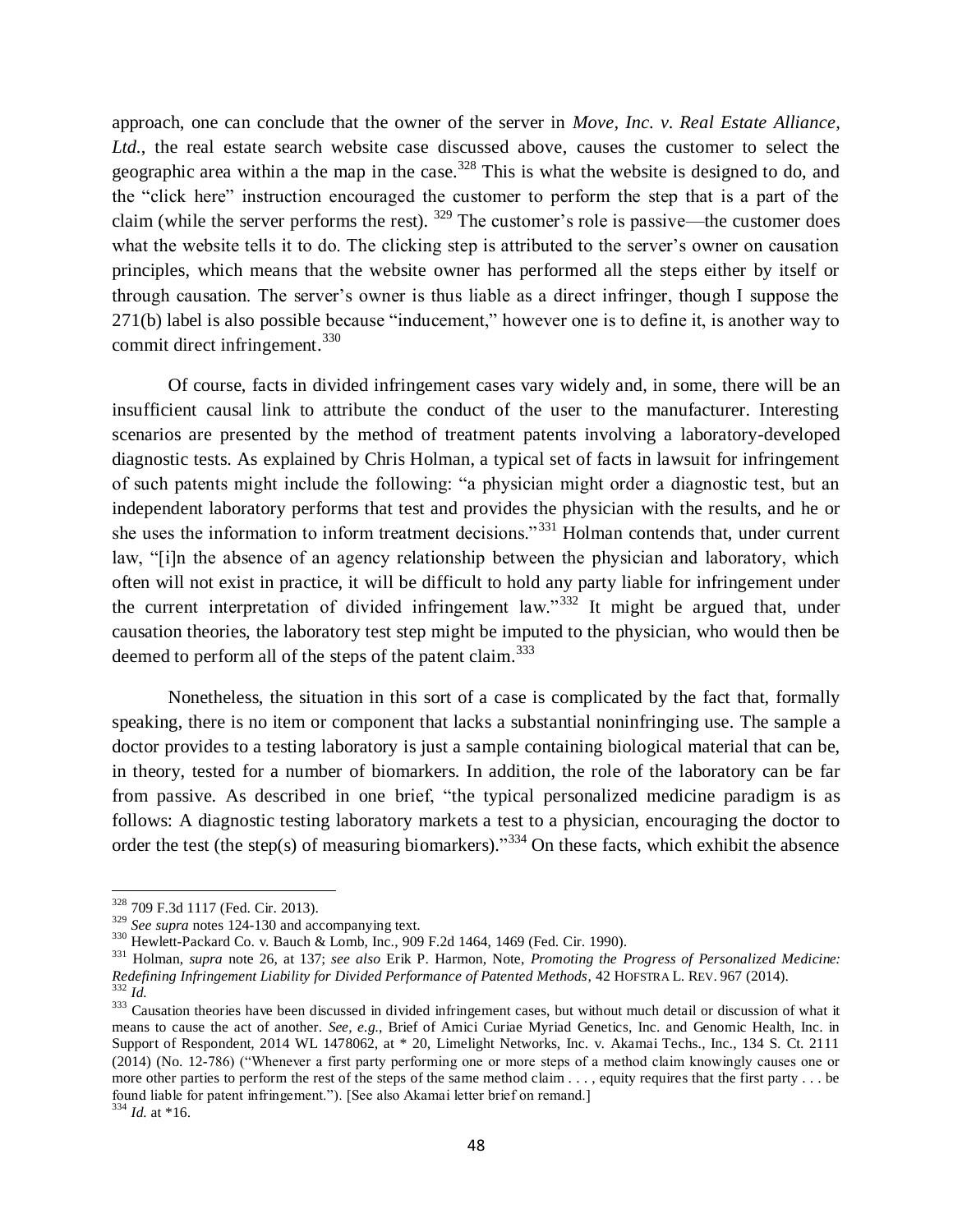of a "double" actus reus<sup>335</sup> (because the article is incapable of substantial noninfringing uses) and active participation of both parties, causal imputation cannot lie. Indeed, passivity of the party that has been purportedly caused to act is a crucial requirement for causation, and it cannot be satisfied when one of the parties—be it a customer or a testing lab—initiates the performance of the steps covered by the patent and the manufacturer or doctor also takes an active role. Perhaps, accused infringers in cases like this can be pursued on joint tortfeasor or joint venture theories,  $336$ but causation is not an appropriate route to liability here. In contrast, where the tester is performing ministerial acts ordered by the physician, perhaps the physician may even be liable under the current, restrictive test that requires a contractual or agency relationship for attribution.<sup>337</sup> And causation theories should be possible if the plaintiff can show that the only reason that the sample was created was to run a patented test (rather than to run a battery of multiple tests, which might satisfy the double actus reus requirement.

## C. Direct infringement cases

The causation approach might also have something to say about the liability of certain kinds of direct infringers. The basic intuition here is that entities should not be responsible for harms that they do not cause.<sup>338</sup> Thus, if we were to conclude that the causal role of some performers in patent infringement cases is exceedingly small, then perhaps they should not be responsible for the infringements. The thinking behind this approach is quite similar to that set forth in a recent article authored by Saurabh Vishnubhakat.<sup>339</sup> Vishnubhakat's argument is that when parties do not intend to perform acts that constitute patent infringement, they are not liable under  $271(a)$ .<sup>340</sup> For example, he contends that where "a smart phone manufacturer's distributor may well be unaware that the goods she is selling include chipsets" that are covered by a certain patent and concludes that the distributor under these circumstances "would lack the tortious intent to sell such a chipset and would not be liable for infringing a patent that covered such chipsets."<sup>341</sup> According to Vishnubhakat, his result is justified because the manufacturer, not the distributor, is "well positioned at lowest cost to avoid infringement."<sup>342</sup> Vishnubhakat makes the same conclusion about various end users of patented technology<sup>343</sup>—exemplified in this article

 $\overline{\phantom{a}}$ 

<sup>&</sup>lt;sup>335</sup> *See supra* notes <sub>-</sub>- and accompanying text.

<sup>&</sup>lt;sup>336</sup> Akamai Techs., Inc. v. Limelight Networks, 692 F.3d 1301, 1349 (Fed. Cir. 2012) (en banc) (Linn, J., dissenting), *rev'd*, 134 S. Ct. 2111 (2014) (proposing the adoption of a joint venture approach).

<sup>&</sup>lt;sup>337</sup> Muniauction, Inc. v. Thomson Corp., 532 F.3d 1318 (Fed. Cir. 2008); [Akamai.]

<sup>338</sup> *See, e.g.*, Patrick R. Goold, *Corrective Justice and Copyright Infringement*, 16 VAND. J. ENT. & TECH. L. 251, 265 (2014); *see also supra* note [205](#page-30-0) and accompanying text. To be sure, even innocent intermediaries satisfy the requirement of actual causation. But the authorities and cases have recognized that more than actual causation is generally required to hold someone responsible for the harm —hence the requirement of proximate cause. *See* Mark F. Grady, *Proximate Cause Decoded*, 50 UCLA L. REV. 293 (2002); Leon Green, *Causal Relation in Legal Liability—In Tort*, 36 YALE L.J. 513 (1927); James Angell McLaughlin, *Proximate Cause*, 39 HARV. L. REV. 149 (1925); Richard W. Wright, *The Grounds and Extent of Legal Responsibility*, 40 SAN DIEGO L. REV. 1425 (2003).

<sup>339</sup> Vishnubhakat, *supra* note \_.

<sup>340</sup> *See generally id*.

 $341$  *Id.* at 42.

<sup>342</sup> *Id.*

<sup>343</sup> *Id.* at 42-44.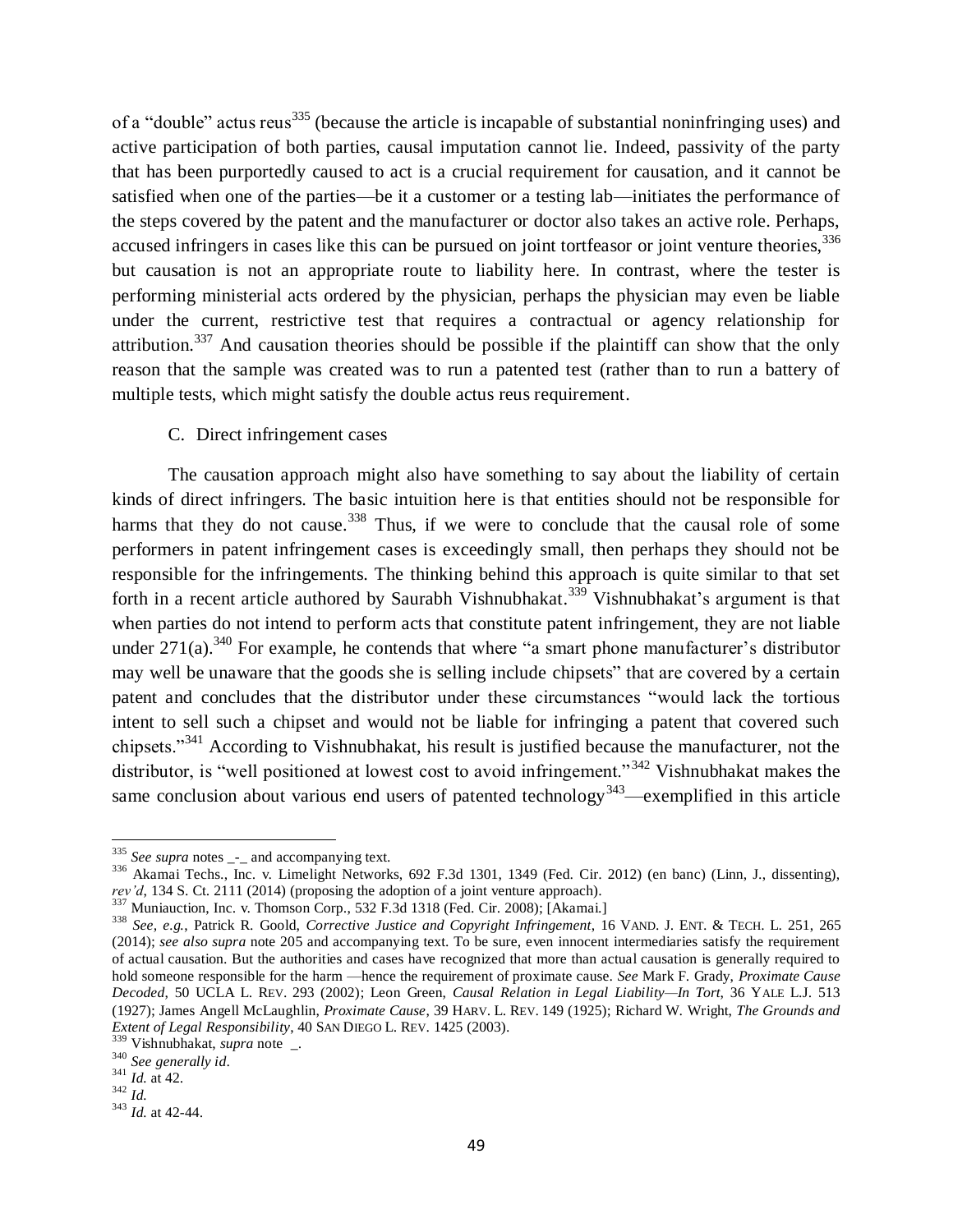by the customers in *Lucent* that consume the technology that is supplied to them. Vishnubhakat, to be sure, does not explicitly take account of causation principles, and argues that only mutuality of purpose will suffice to impose liability on actors in divided infringement cases.<sup>344</sup> But his approach to exonerating unwitting direct infringement harkens back to causation principles.

How can the causation approach bolster Vishnubkahat's conclusions? According to Hart and Honoré and others, actions that are "unreflective," i.e., not deliberate, might not be "causal" enough to justify the assignment of legal responsibility.<sup>345</sup> Hart and Honoré apply this view to acts that are a result of impulse, performed under compulsion, and so on, but some of their remarks allow for a more capacious understanding of conduct that is noncausal. They note that even in situations where conduct is voluntary, "the degree of appreciation of circumstances needed before an act can count as 'informed' offers some scope for judicial discretion" and further explain that causal inquiries sometimes require asking "what conduct is regarded from a moral or legal point of view as reasonable in the circumstances." <sup>346</sup> Suggesting that causation can be a powerful lever for imposing or relieving actors from liability, Hart and Honoré conclude that treatment of behaviors as causal or noncausal "raises questions of legal policy."<sup>347</sup>

In practice, however, it is difficult to find examples where a defendant was relieved of responsibility in a strict liability case for playing an insufficiently causal role. In the innocent instrumentality cases, the performer is by hypothesis relieved of liability on the basis of lack of mens rea. But causation can in theory provide another route to the same result. This approach derives from the recognition that causation is scalar and that minor causal contributors, even if they have actually performed the actor, can be subject to lesser liability than major causal contributors who are non-performers.<sup>348</sup> This approach is supported by Kadish's analysis the classic Iago-Othello hypothetical. Kadish argues that this scenario, where "the instigator with cool deliberation provokes another person to kill in hot blood," provides an example where "a secondary actor's liability surely should exceed that of the primary actor."<sup>349</sup> And "[o]ne way to justify a higher liability for Iago is through the doctrine of causation."<sup>350</sup> Causation doctrine makes use of the the fact that Othello's actions, performed in a jealous rage, were not "fully voluntary"<sup>351</sup>—while Iago acted in a calculating, deliberate manner. Thus, according to Kadish,

<sup>344</sup> *Id.* at 49-52.

<sup>345</sup> HART & HONORÉ, *supra* note \_, at 148-49.

 $346$  *Id.* at 142.

<sup>&</sup>lt;sup>347</sup> HART & HONORÉ, *supra* note \_, at 142; *cf. id.* at liv-lv ("[T]here is no shortage of ways in which the law, at least in common law countries, can respond to changing conceptions of social and legal policy. . . . But causal judgments, though the law may have to systematize them, are not specifically legal. They appeal to a notion which is part of everyday life and which ordinary people, including jurymen, can handle with a minimum of guidance."). Wright has criticized Hart and Honoré's reliance on causation in this context, arguing that their approach is "neither policy-neutral nor causal"). Richard W. Wright, *Causation in Tort Law*, 73 CAL. L. REV. 1735, 1745-50 (1985). But, as the language cited in this footnote indicates, Hand and Honoré do recognize that conclusions based on causation do sometimes reflect policy judgments.

<sup>348</sup> *See supra* note[s 223](#page-33-0)[-235](#page-34-0) and accompanying text.

<sup>349</sup> Kadish, *supra* note \_, at 340.  $350$   $\frac{1}{1}$ .

<sup>351</sup> *Id.* at 387-88.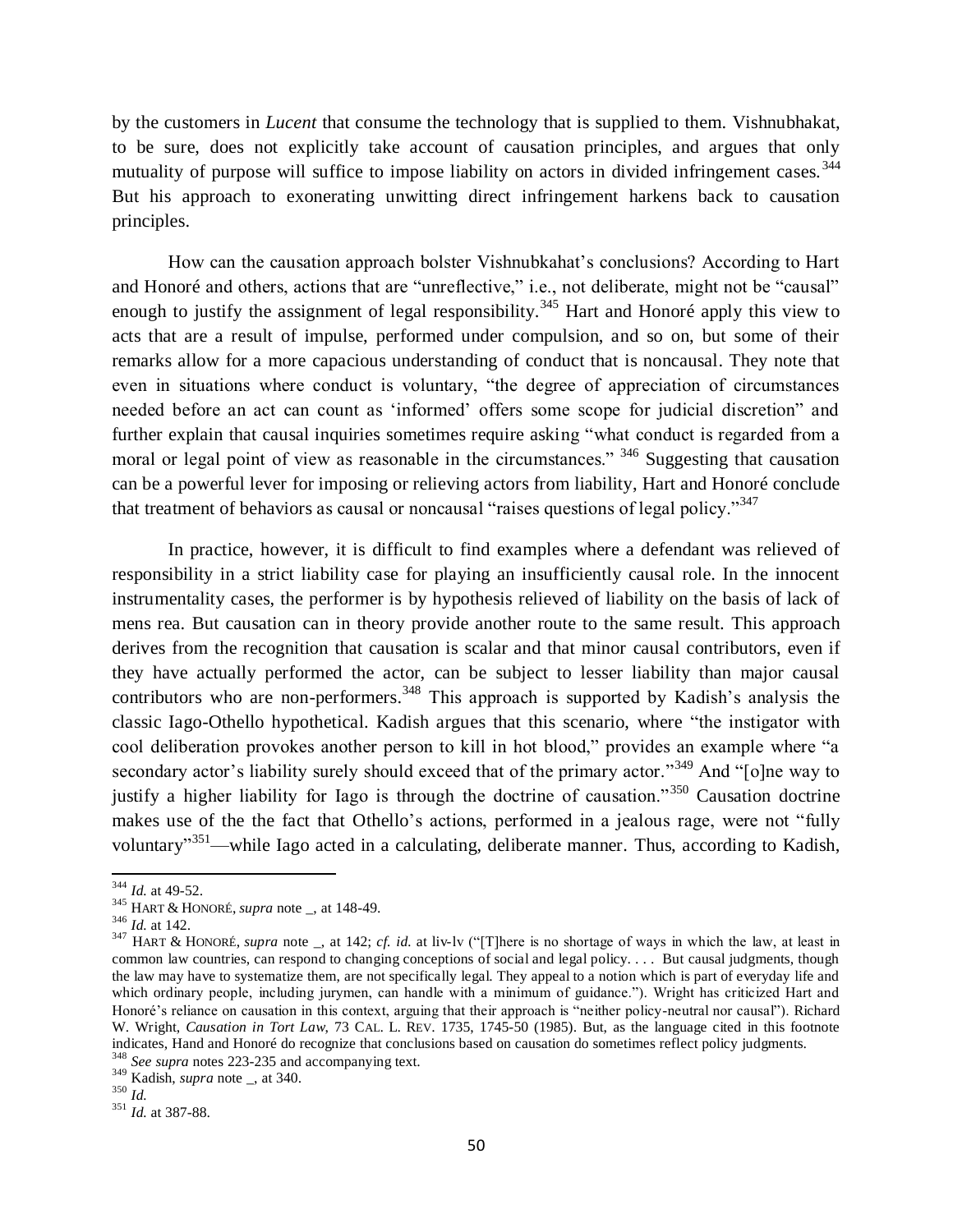"regard[ing] the secondary party as causing the death of the victim" explains the "sound result" in cases where the non-performer is subject to greater liability than the performer.<sup>352</sup> Kadish explains that, according to Hart and Honoré, "it quite consistent with the law of causation to trace the causal inquiry through an intervening actor to the end result in those cases where the action of the intervening actor is not wholly voluntary.<sup>353</sup> This argument "rests on the premise" that volition"—like causation—"does not have the nature of an on/off switch, but rather exists along a spectrum."<sup>354</sup> Courts have the power to use causation as a lever that would label some non-performers substantial causers, which would lower mens rea requirements, and to label some performers such minor causal contributors that they should not be liable at all.

Indeed, if causation can justify lesser liability for Othello, in can certainly justify no liability for the performer (while the non-performer is held liable) in some patent cases given the minor causal role that passive end users play in carrying out the claimed steps.<sup>355</sup> Thus, just like Vishnubhakat's intentional tort approach, causation can serve as a policy lever that would relieve performing parties, like customers, from liability. Notably, the makers of the technology, who are in the best position to avoid the infringement, will continue to be liable—whether under the causation principles discussed here or under Vishnubhakat's intentional tort approach. <sup>356</sup> However it is reached, this result is one of the consequences of moving away from the talismanic performer-nonperformer/direct-indirect distinctions (which criminal law, by the way, has mostly abandoned)<sup>357</sup> and focusing on the entity that is truly responsible for the infringement.<sup>358</sup> Furthermore, this approach reflects a strong sense in many quarters that coffee shops and hotels should not be liable for the infringement of Wi-Fi patents.<sup>359</sup> And in cases where both performers and non-performers are responsible, both can be held liable on causation principles—for there can be more than one substantial causer to an act—or on the theory that the actions of both were fully voluntary.<sup>360</sup>

## **V. Objections**

At least four possible objections against the adopting causation approach to the responsibility for the acts of others in patent law might be advanced. First, that it is contrary to the patent statute; second, that it constitutes unsound policy; third, does not pay sufficient regard

 $\overline{\phantom{a}}$ <sup>352</sup> *Id.* at 387.

<sup>353</sup> *Id.* at 377-78 (citing H.L.A. HART & TONY HONORÉ, CAUSATION IN THE LAW 327-28 (1959)

<sup>354</sup> SANFORD H. KADISH ET AL., CRIMINAL LAW AND ITS PROCESSES: CASES AND MATERIALS (8th ed. 2007) (citing SANFORD H. KADISH, BLAME AND PUNISHMENT 183-84 (1987)); *cf.* Feinberg, *supra* note \_, at 186 (concluding that there is a "compatibility of voluntariness with causal determination").

<sup>355</sup> *See supra* Subpart II.C.

<sup>&</sup>lt;sup>356</sup> *See supra* note[s 148](#page-22-0)[-150](#page-22-1) and accompanying text.

<sup>357</sup> *See supra* Subpart III.A.

<sup>358</sup> Lemley, *supra* note \_, at 228.

<sup>&</sup>lt;sup>359</sup> *See supra* not[e 134](#page-20-1)[-140](#page-21-2) and accompanying text.

 $360$  [Hart & Honore]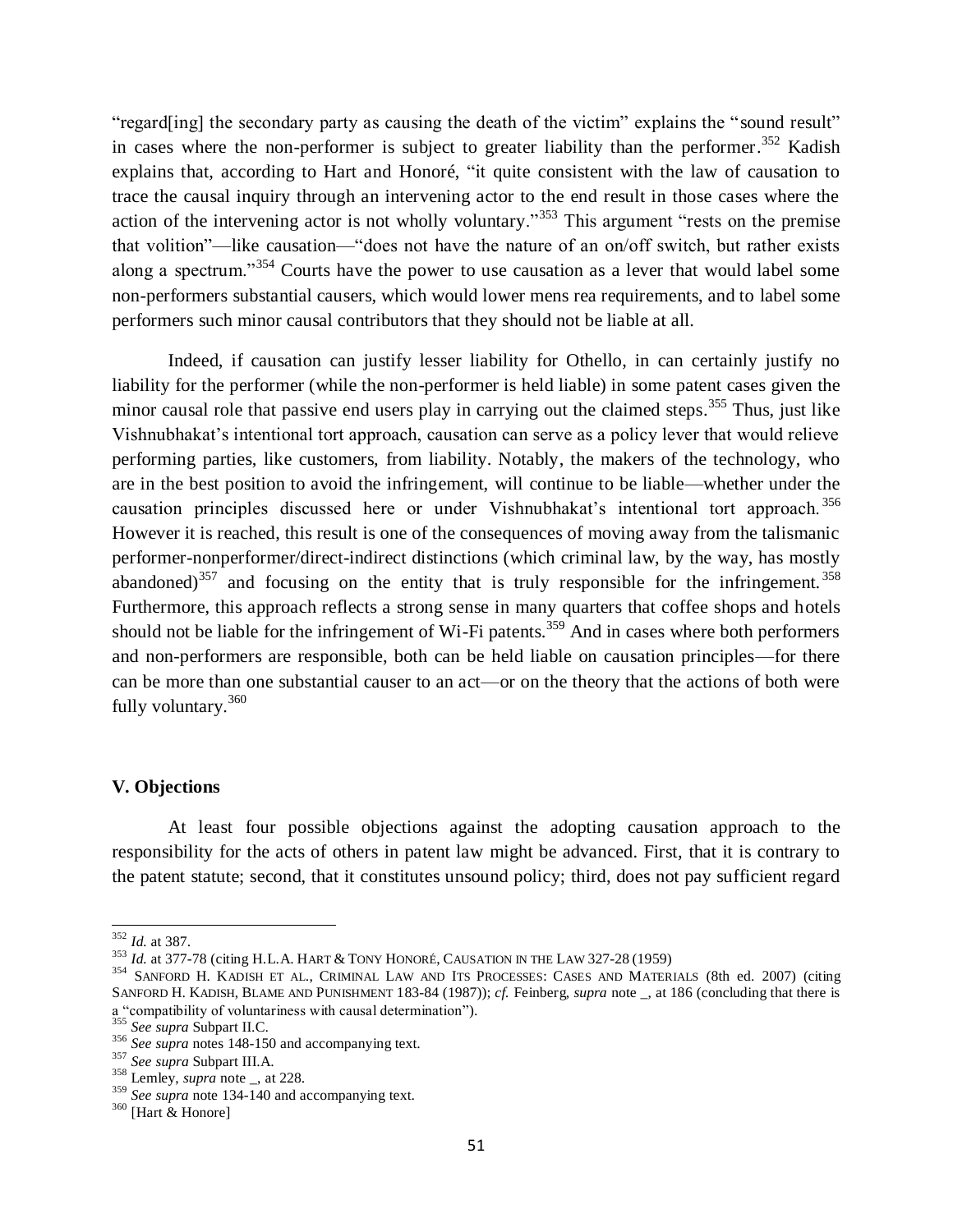to the forms of patent claiming; and fourth, that it punishes actions that are not culpable. I address and answer each one in turn.

A. Is the proposed approach inconsistent with the Patent Act?

The first objection is that the 1952 Act was meant to segment rigorously performer and non-performer liability for patent infringement. Under this view, performer infringement can only be "direct" and would fall under Section 271(a), and non-performer infringement can only be indirect and would fall under 271(b) or (c). Those objecting on this ground might point to the language in the Conference Report that "Paragraphs (b), (c), and (d) relate to the subject referred to as contributory infringement," which "has been applied to enjoin those who sought to cause infringement by supplying someone else with the means and directions for infringing a patent."<sup>361</sup> They might also refer to the language, which describes the purpose 271(b), that "[o]ne who actively induces infringement as by aiding and abetting the same is liable as an infringer."<sup>362</sup> These objectors would then conclude that direct non-performer liability would be sheer heresy.

These objections miss the larger point of the Article that a formalistic focus on direct/indirect labels is counterproductive because these siloes probably do not reflect the flexible common law doctrine that was codified in Section 271. Indeed, the fact that courts have at least allowed imputation of acts of others to an entity to hold it directly liable based on the "control or direction" standard<sup>363</sup> (a test that, if anything, is considered too restrictive)—means no one can seriously argue that direct infringement can lie only when the party *itself* has performed all the patent claim steps. The question, then, is not whether non-performer liability can be direct—it obviously can be—but what sorts of mechanisms we can properly use to impute the acts of others onto non-performers.

Indeed, as I mentioned above, I am happy to ground the liability of non-performers (or partial performers) in 271(b) if that is what one would prefer. As stated in a leading case, active inducement is a "type of direct infringement,"<sup>364</sup> just like aiding and abetting and causation theories in criminal law give the prosecution another route to proving that the defendant is a principal,<sup>365</sup> so the labels really do not matter. What matters is that the Patent Act of 1952 sought to overrule a series of bizarre Supreme Court decisions that rendered patents unenforceable on a "misuse" theory when patentees asserted infringement theories against non-performers<sup>366</sup> and, as the Conference Report suggests, to codify the universe of common law concepts that justify

<sup>361</sup> S. Rep. 82-1979, S. Rep. No. 1979, 82nd Cong., 2nd Sess. 1952, 1952 U.S.C.C.A.N. 2394, 2402, 1952 WL 3180, at \*2402.

<sup>362</sup> *Id.* at 2421.

<sup>&</sup>lt;sup>363</sup> Muniauction, Inc. v. Thomson Corp., 532 F.3d 1318 (Fed. Cir. 2008); [Akamai.]

<sup>364</sup> Hewlett-Packard Co. v. Bauch & Lomb, Inc., 909 F.2d 1464, 1469 (Fed. Cir. 1990).

<sup>&</sup>lt;sup>365</sup> See supra notes \_-\_ and accompanying text.

<sup>366</sup> *See, e.g.*, Mercoid Corp. v. Mid-Continent Inv. Co., 320 U.S. 661 (1944). *See* Sichelman, *Minding Patent Infringement*, *supra* note \_, at \*25 ("Following the Court's decision in *Mercoid*, as part of the Patent Act of 1952, Congress decided to reinstate the law of indirect infringement by codifying precedent as it existed prior to *Mercoid*.").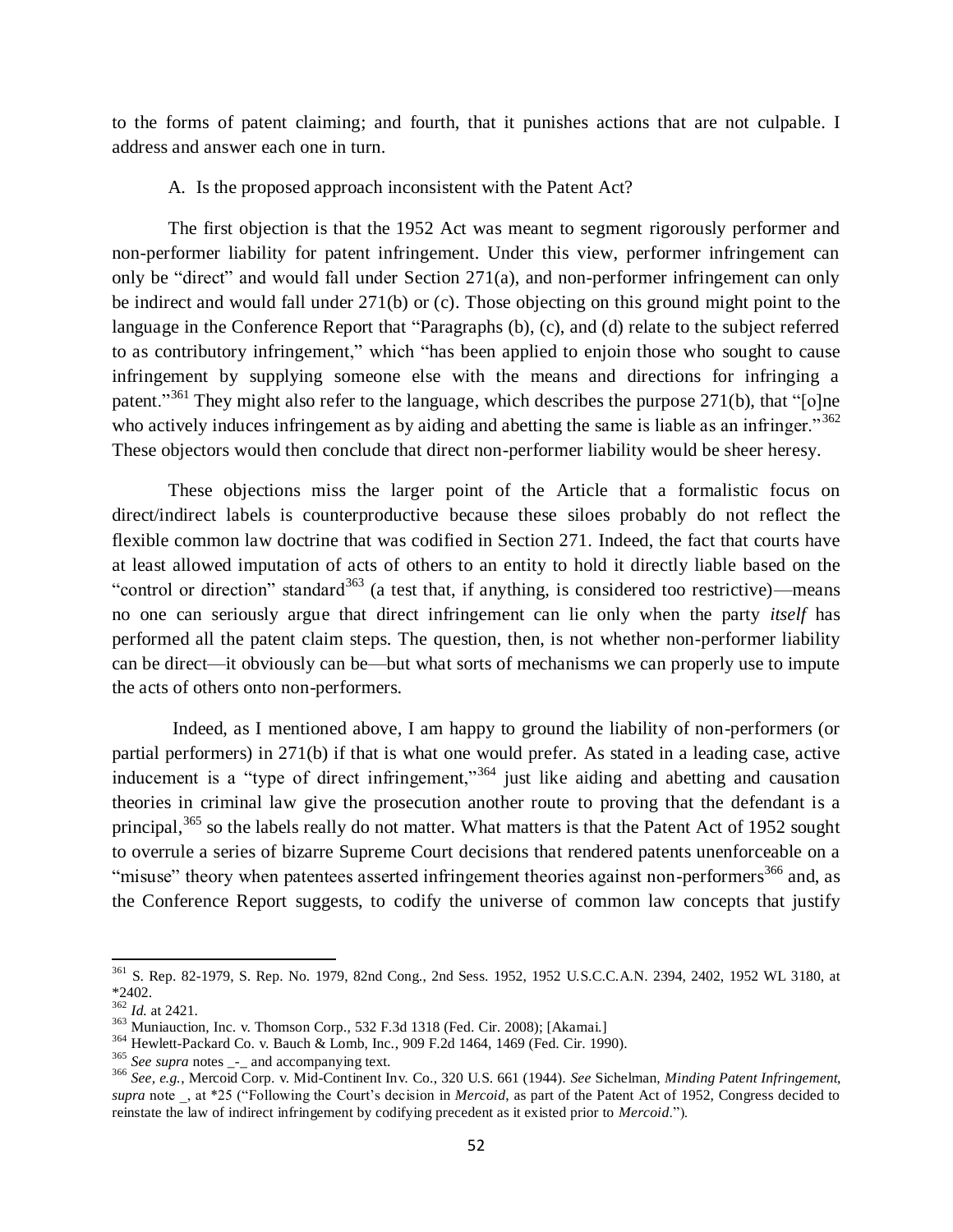attribution of conduct of one party to another.<sup>367</sup> These concepts include assistance (i.e., aiding and abetting), inducement, and causation, which are all explicitly mentioned in the Conference Report, and the infringement statute therefore must allow for attribution under all of these concepts. And nothing in the proposed approach renders Section 271(b) (or section 271(c)) superfluous.<sup>368</sup> These sections make clear that non-performer liability exists in patent law—and 271(b) codifies such liability in a general way while 271(c) captures a recurring set of factual circumstances giving rise to such liability. These sections would continue to play these very same roles under my proposed approach.

In contrast, trying to parse the words "actively induces infringement of a patent" in Section 271(b) to glean what sorts of attribution theories are allowed might be counterproductive.<sup>369</sup> Judge Linn's observation in his *Akamai* dissent that, unlike the federal criminal "aiding and abetting" (i.e, non-performer liability) statute, its patent infringement analog does not explicitly include a causation theory, proves too much.<sup>370</sup> For one thing, a literal reading of Section 271(b) would exclude aiding and abetting theories—for aiding and abetting a distinct concept from inducement—and that just can't be the correct reading.<sup>371</sup> And few would seriously argue that the Section 271(b) lacks a mens rea requirement  $372$ —even though, unlike 18 U.S.C. § 2(b), it lacks the word "willfully." The selective textualist approach that some opinions have adopted in reading Section 271(b) is simply untenable. Indeed, the Conference Report adds that "[p]aragraph (b) recites *in broad terms* that one who aids and abets an infringement is likewise an infringer," suggesting that a range of theories is captured by this statute (and the word chosen, "induce," calls causation concepts to mind in any case).<sup>373</sup> As long as established theories of attribution are proven, infringement should lie, whether we formally house it in Section (a) or (b). Finally, the fact that an explicit mens rea requirement is not mentioned in the statute opens the door for different mens rea requirements for different levels of non-performer involvement, i.e., for different levels of actus reus.

The talismanic distinction the courts have drawn between Section  $271(a)$  and (b) can be contrasted with the courts' treatment of its criminal law cousin, 18 U.S.C. § 2. The cases hold that aiding and abetting and causation theories under this statute are implied in every indictment

<sup>367</sup> *See generally* CHISUM ON PATENTS §17.04[3]; Giles S. Rich, *Infringement Under Section 271 of the Patent Act of 1952*,

<sup>21</sup> GEO. WASH. L. REV. 521 (1953).

<sup>368</sup> *Cf.* Lemley, *supra* note \_, at 237.

 $369 \overline{35}$  U.S.C. § 271(b).

 $370$  Akamai Techs., Inc. v. Limelight Networks, 692 F.3d 1301, 1344 (Fed. Cir. 2012) (en banc) (Linn, J., dissenting), *rev'd*, 134 S. Ct. 2111 (2014). In addition, even before the causation mechanism in the federal aiding abetting statute was adopted, the Supreme Court recognized that causation theories of attribution were implicit in criminal statutes—in spite of the rule of lenity! See the discussion of the *Giles* case *supra* note[s 258-](#page-37-0)[279](#page-39-0) and accompanying text.

<sup>371</sup> Karshtedt, *supra* note \_, at 915 n.10.

<sup>372</sup> One commentator has: Soonbok Lee, Note, *Induced Infringement as a Strict Liability Claim: Abolishment of the Specific Intent Requirement*, 4 HASTINGS SCI. & TECH. L.J. 381 (2012) (arguing that proximate causation principles, rather than intent, should underlie induced infringement). One issue with this argument is that there is a mens rea of intent inherent in "inducing," or causing, someone to act.

<sup>373</sup> 1952 WL 3180, at \*2402 (emphasis added).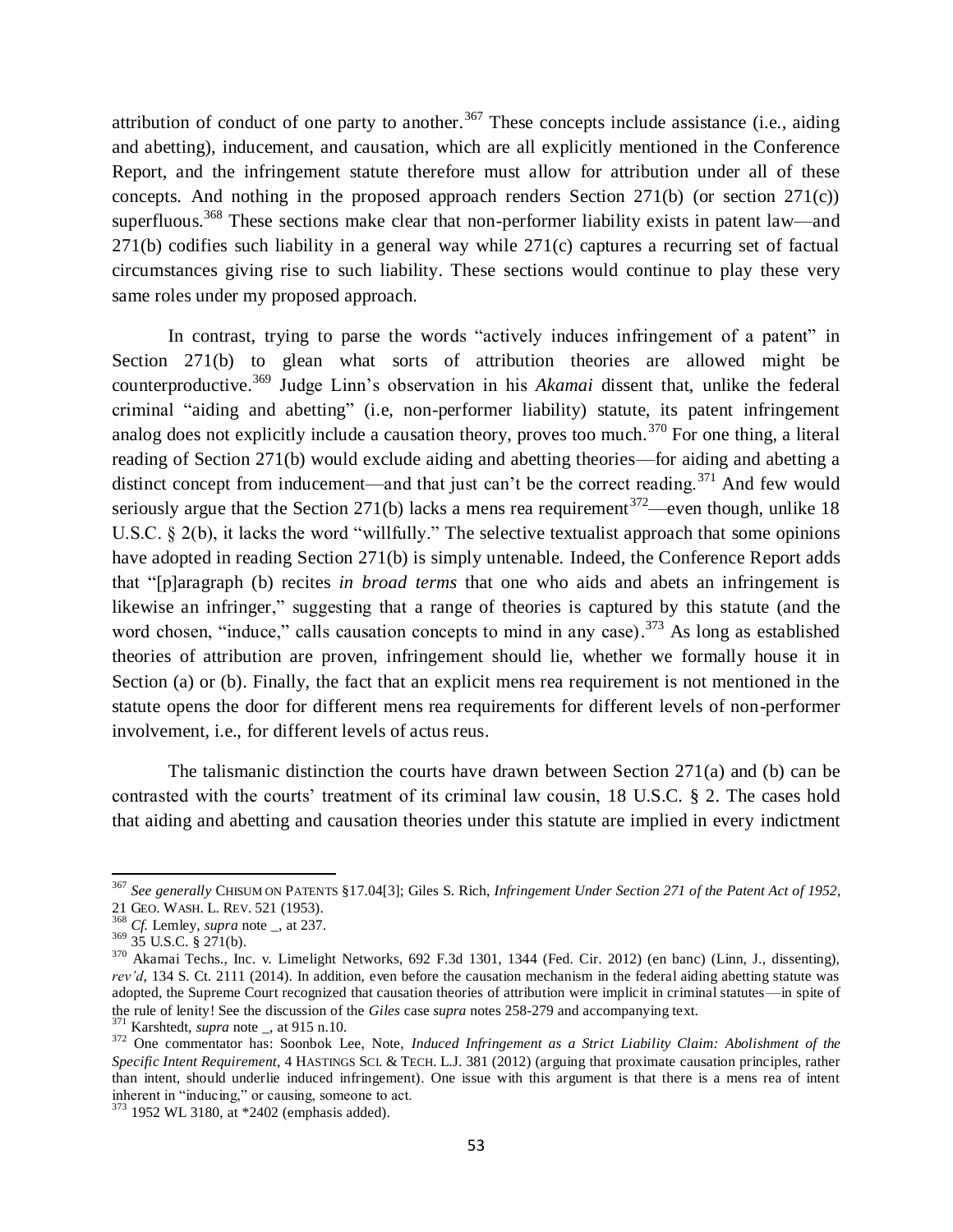and need not even be charged.<sup>374</sup> To be sure, I would not suggest that we go so far as to imply 271(b) and (c) theories in all patent infringement complaints. These sections are meant to be indicative of non-performer liability; and proper pleadings would give notice that such liability is in play and help ensure that the facts that would justify attribution mechanisms, whatever they might be, are in the complaint. But, along with Mark Lemley, I think that it is perfectly appropriate to require different levels of mens rea for different kinds of conduct when imposing liability on non-performers.<sup>375</sup> And when a manufacturer supplies a tool that only has an infringing use and instructs the customer to use it in an infringing way, causation theories justify dispensing with the knowledge of the patent requirement, which is already questionable to begin with. $376$ 

## B. Does the proposed approach represent unsound policy?

One might argue that the route to liability I advocate unfairly captures the conduct not covered by patents and, in general, ensnares legitimate commercial activity.<sup>377</sup> It is important to remember, however, I am not talking about imposing liability on restaurant owners who feed patent infringers, or even on providers of dual-use technology.<sup>378</sup> Instead, I am suggesting opening up theories of liability against the makers of devices whose expected and intended use is to perform elements of a patent claim. Criminal law, which resembles patent law in its focus on proving elements to establish liability, has developed sophisticated theories to determine when elements of a crime can be imputed to a party. $379$  A classic example is the doctrine holding that "the requisite culpable state of mind may properly be imputed to an actor if he would have had the culpable state of mind but for his voluntary intoxication."<sup>380</sup> According to Paul Robinson, "the most persuasive rationale" for this doctrine is "a causal theory—an actor causes his own criminal conduct by becoming intoxicated or at least creates a situation that risks such criminal conduct."<sup>381</sup> Similar concepts apply to causing of elements of a crime, particularly actus reus, through others. Indeed, causal theories justify the ancient principle of *qui facit per alium facit per se*, which allows imputation of an actus reus through doctrines like innocent agency to impose liability on non-performers.<sup>382</sup>

 $\overline{\phantom{a}}$ 

<sup>&</sup>lt;sup>374</sup> *See supra* not[e 172](#page-25-0) and accompanying cases.

<sup>375</sup> *See* Lemley, *supra* note \_, at 244 (Table 1).

<sup>376</sup> *See supra* note[s 105](#page-16-0) [& 293](#page-41-1) and accompanying text. *See generally* Sichelman, *supra* note \_.

<sup>&</sup>lt;sup>377</sup> *Cf.* Lemley, *supra* note \_, at 228 \*("[T]he law must take equal care to avoid imposing liability on those who participate in the stream of lawful commerce merely because their products can be misused."); Rantanen, *An Objective View of Fault in Patent Infringement*, 60 AM. U. L. REV. 1575, 1591 (2011).

<sup>378</sup> *See supra* note[s 99-](#page-15-1) [100](#page-15-2) [& 109](#page-16-1)[-110](#page-17-0) and accompanying text.

<sup>&</sup>lt;sup>379</sup> I don't necessarily suggest that concepts of fault should be analyzed in the same way in patent law as in criminal law. *Cf.* Rantanen, *supra* note \_; Jacob Sherkow, *Patent Infringement as Criminal Conduct*, 19 MICH. TELECOMM. & TECH. L. REV. 1, 26 (2012). But the two fields can learn from one another about how to treat concepts of attribution at the very least, and in any case the courts in patent cases have already extensively relied on concepts borrowed from criminal law. *See, e.g.*, Global-Tech Appliances, Inc. v. SEB, SA, 131 S. Ct. 2060 (2011).

Robinson, *supra* note \_, at 612.

 $381$   $\frac{\text{Noom}}{Id}$ . at 660.

<sup>&</sup>lt;sup>382</sup> *See supra* notes \_-\_ and accompanying text.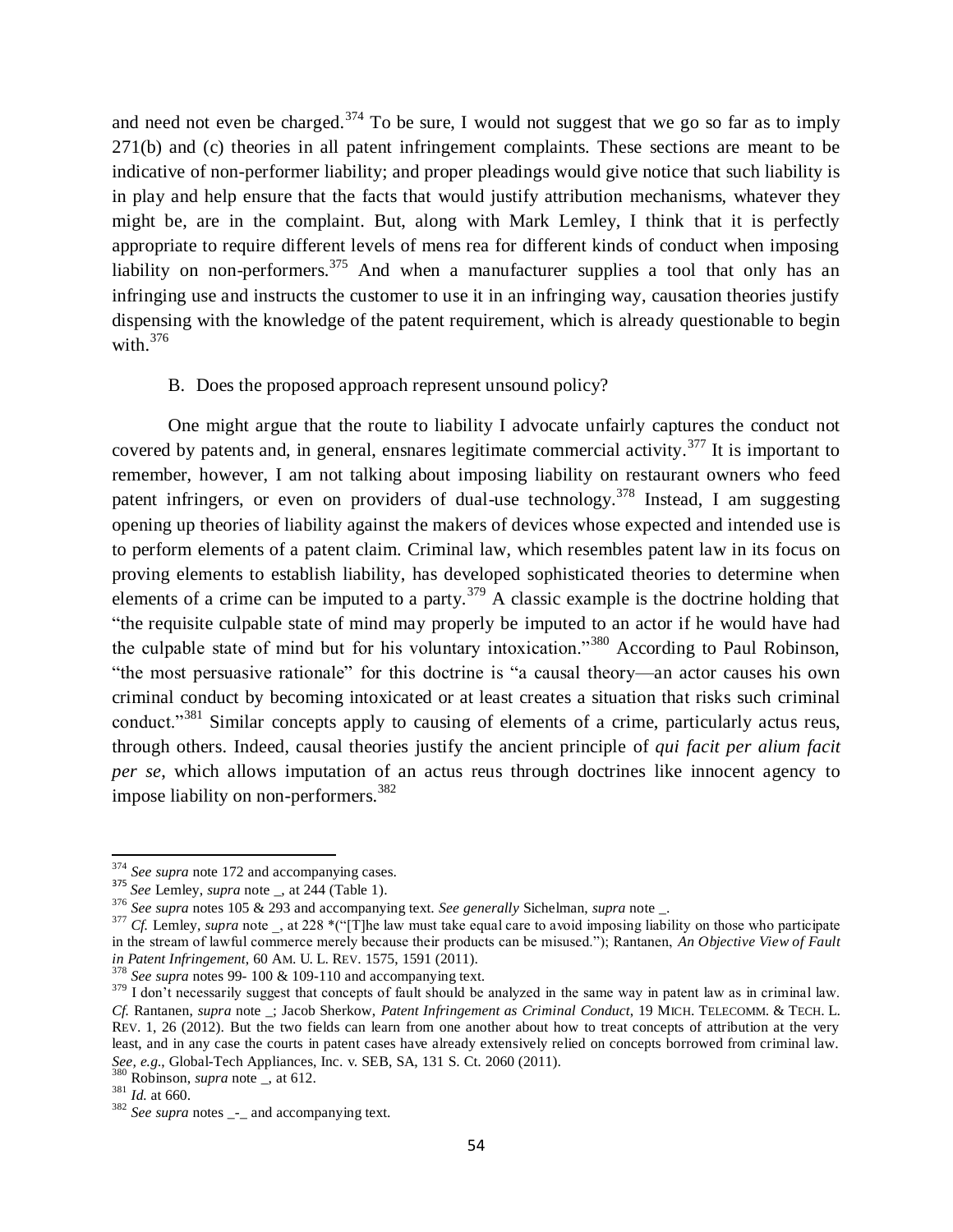There is simply no good policy reason for patent law not to do the same when the stringent requirements to prove that a non-performer has caused the act of another have been met.<sup>383</sup> Indeed, it seems that patent law has borrowed criminal concepts of accessory liability that rigidly separate accomplices and principles, but these doctrines have long become outdated in the criminal law itself because they have proven unworkable, often allowing obviously guilty parties to escape liability.<sup>384</sup> And tort law decisions rarely speak of "derivative" liability, preferring the concept of joint tortfeasance—a concept that appears routinely in early patent cases.<sup>385</sup> As this Article has shown, non-performer liability is a flexible, evolving area of law where criminal law courts, in particular, have adjusted to new factual circumstances through common law development—and all that in spite of the rule that courts cannot create new crimes!<sup>386</sup> It is time for courts in patent cases to do the same. The Supreme Court held in *Akamai* held that there was no liability because "performance of all the claimed steps cannot be attributed to a single person."<sup>387</sup> Causation provides an attribution mechanism in divided infringement cases that the Court never had a chance to consider.

## C. Does the proposed approach disregard differences between patent claim types?

Finally, one might object on the ground that my proposed approach in effect extends the coverage of method claims, which cover steps rather than devices. This objection maintains that the patent owner should live with the consequence of the choice to claim his or her invention in method form.<sup>388</sup> And, in particular, it is thought that the problems encountered in divided infringement cases could have been avoided with better claim drafting.<sup>389</sup> Those objecting on this ground might also maintain that this extension is inimical to the notice function of patents.<sup>390</sup>

Nonetheless, method claims, like apparatus claims and other claim forms, are explicitly authorized in the statute, and it would be odd to have the law of infringement where such claims are frequently left without an effective remedy.<sup>391</sup> In addition, method claims, including claims that might present divided infringement problems, might sometimes be the only choice for protecting some inventions.<sup>392</sup> Moreover, what I am proposing is not an extension of the scope of patent claims. Causation theories are inherent routes to liability in areas of law that generally

<sup>389</sup> *Id.*

 $\overline{\phantom{a}}$ 

<sup>383</sup> *See supra* Part IV.

<sup>384</sup> Rollin Perkins, *Parties to Crime,* 89 U. PA. L. REV. 581, 609-14 (1941).

<sup>385</sup> *See supra* Part II.B.

 $386$  [Cite]

<sup>&</sup>lt;sup>387</sup> Limelight Networks, Inc. v. Akamai Techs., Inc., 134 S. Ct. 2111, 2118 (2014).

<sup>388</sup> *See* Lemley, *supra* note \_.

<sup>390</sup> [Akamai amicus briefs?]

<sup>391</sup> *See, e.g.*, Stacie L. Greskowiak, Note, *Joint Infringement after* BMC*: The Demise of Process Patents*, 41 LOY. U. CHI. L.J. 351 (2010). *Cf. generally* Christopher T. Abernethy, *Cruel Hand of* Bilski: *Culminating the Shortsighted Crusade for the Marginalization of the 'Process' Patent* (May 2009) (unpublished comment), *available at* http://papers.ssrn.com/abstract=1420205 (describing challenges to the patent eligibility of method claims directed to certain subject matter).

<sup>392</sup> Stephen W. Moore, Note, *A Last Step Rule for Direct Infringement of Process Claims: Clarifying Indirect Infringement and Narrowing Joint Infringement*, 61 CLEV. ST. L. REV. 827, 848 (2013); *see also* Ben Aiken, *Eliminating the Single-Entity Rule in Joint Infringement Cases: Liability for the Last Step*, 101 VA. L. REV. 193, 195 (2015).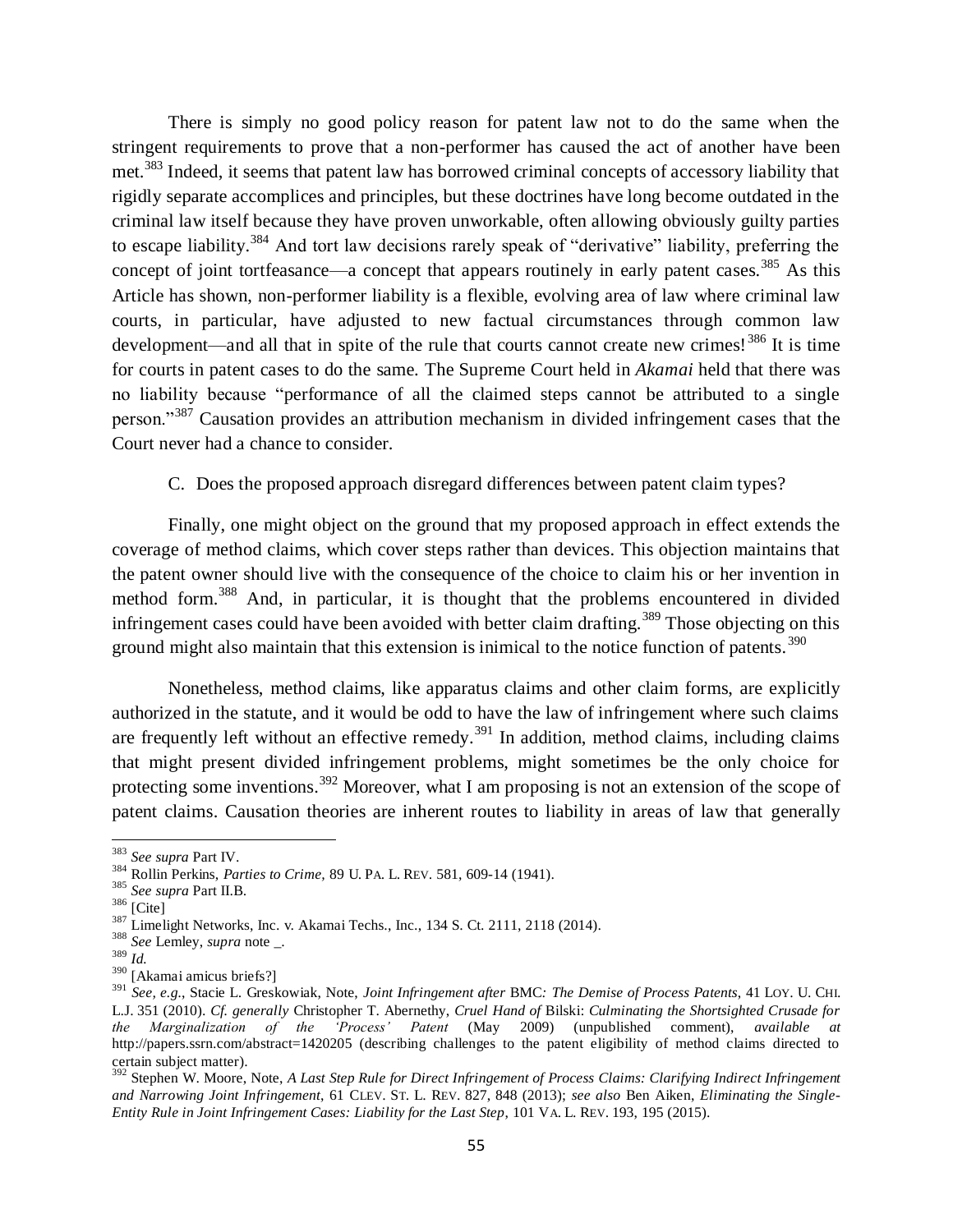allow the imposition of responsibility on non-performers. As experience with criminal law teaches, causation theories were seen as inherent in the criminal statutes before 1948—even in the face of the rule of lenity and the rule that courts cannot create new crimes—and became explicit in 1948 with adoption of 18 U.S.C.  $\S$  2(b).<sup>393</sup> Patent law took a similar path, starting with common-law theories of non-performer liability and culminating in an "inducement" statute, which, as the accompanying Conference Report explicitly mentions, should incorporate the concepts of causation. Furthermore, it seems odd that the distinction between method and apparatus claims has more or less been ignored for the purpose of patent eligibility, but we insist on placing hyperformalistic limits on method claims that ignore the principles of causal responsibility.<sup>394</sup> Likewise, causal responsibility is the answer to the purported notice problem: it does not violate the principle of notice to say that we are responsible for the acts that we cause.

## D. Does the proposed approach punish non-culpable acts?

Another concern, already discussed earlier, is that the proposed approach targets seemingly nonculpable acts. In contrast to the provision of a poisoned drink of a fraudulent document, the manufacturer in these patent cases does not engage in malum in se—it simply puts a product into the stream of commerce. This critique, however, misses the mark on a number of levels. First, the causation approach naturally follows from the strict liability nature of patent infringement. In a regime of liability without fault, causation is the determinative inquiry. Of course, to impute the acts of performers onto non-performers, there is a kind of a mens rea element that must be proven—intent that another perform the acts. This aspect of causation inquiry, however, does not convert patent infringement into a fault-based tort, but simply establishes a causal tie between the non-performer and the actions of the performer. In the Federal Circuit's recent iteration of the *Akamai* decision, the majority made the odd assertion that the inclusion a mens rea element to connect the actions of two or more entities somehow contradicts the strict liability nature of direct infringement—with the even odder result that heightened fault requirements point in the direction of liability. <sup>395</sup> Clearly, however, the mens rea element plays a different role in this analysis and does not make the tort fault-based.

Second, the very claim non-performer liability is a kind of an intentional tort that, like other intentional torts, must be malum in se is seriously flawed. Indeed, intentional torts like battery do not always require culpable intent. Well-intentioned but unwanted touching is still a battery—just as nonculpable sales and uses of claimed inventions are still infringements. And in addition, the very characterization of non-performer liability as grounded in intentional tort principles in inaccurate when causal principles are at play. There is no justification for the need to prove the culpable mens rea of one who by happenstance performs an action not by itself but through another.

<sup>&</sup>lt;sup>393</sup> *See supra* notes <sub>-</sub>- and accompanying text.

<sup>394</sup> *See* Alice Corp. v. CLS Bank Int'l, 134 S. Ct. 2347 (2014).

 $395$  [cite]